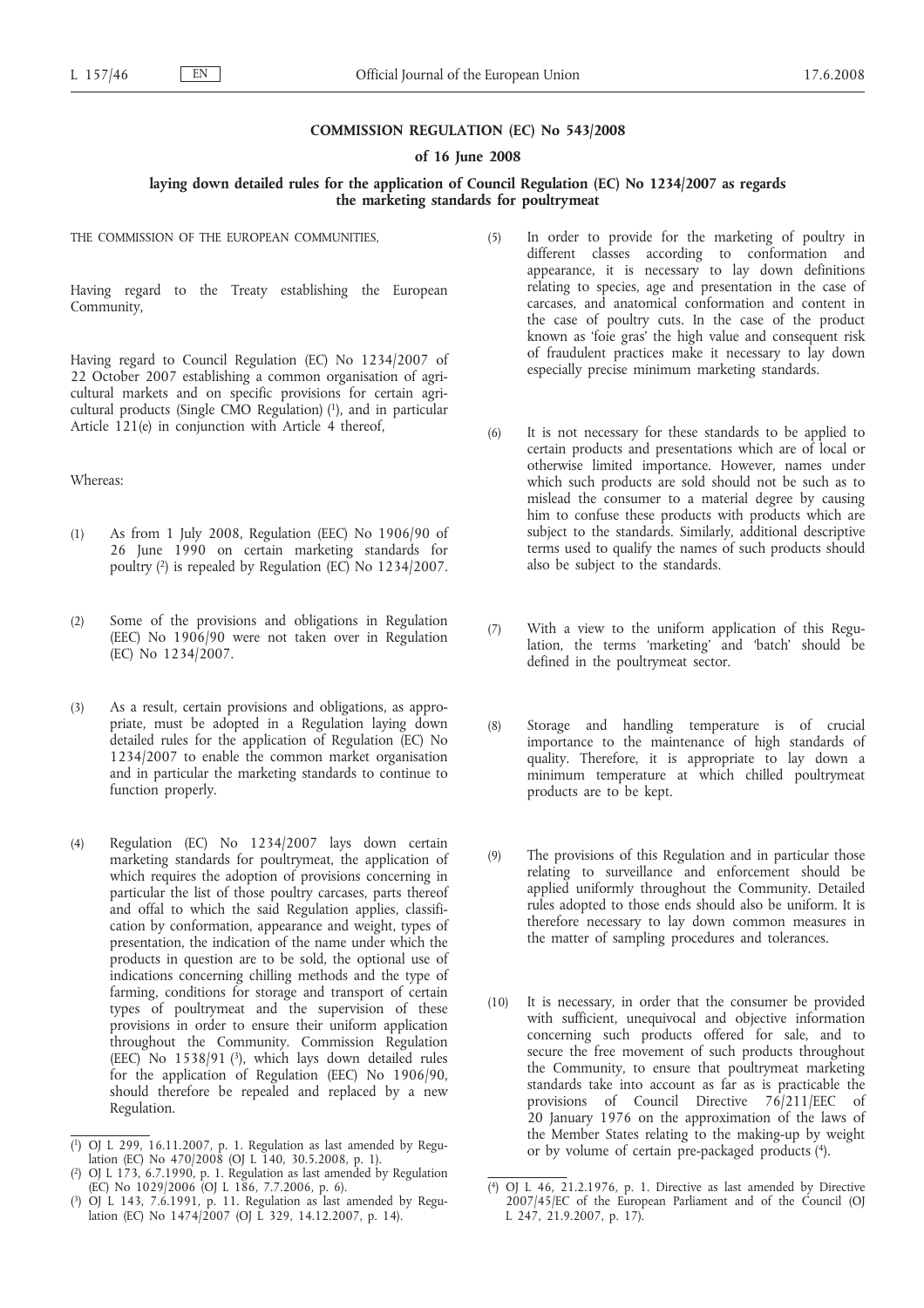- (11) Among the indications which may optionally be used on the labelling are those concerning the method of chilling and particular types of farming. The use of the latter, in the interest of consumer protection, needs to be subject to compliance with closely defined criteria concerning both husbandry conditions and quantity thresholds for stating certain criteria such as age at slaughter or length of fattening period and content of certain foodstuff ingredients.
- (12) When 'free-range farming' is indicated on the label for meat from ducks and geese kept for foie gras production, it is necessary also to provide an indication of the latter on the label to ensure that the consumer has full information on the products' characteristics.
- (13) It is desirable that the Commission should exercise permanent surveillance of the compatibility with Community law, including the marketing standards, of any national measures adopted in pursuance of these provisions. Particular provision should also be made for the registration and regular inspection of undertakings authorised to use terms referring to particular types of farming. Such undertakings should therefore be obliged to maintain detailed records for this purpose.
- (14) In view of the specialised nature of these inspections, the competent authorities of the Member States concerned should be able to delegate responsibility for them to properly qualified and duly licensed outside bodies, without prejudice to appropriate supervision and precautions.
- (15) Operators in third countries may wish to make use of the optional indications concerning chilling methods and types of farming. Provision should be made for them to do so, subject to appropriate certification by the competent authority of the third country concerned, which appears on a list established by the Commission.
- (16) In view of economic and technological developments in both the preparation of poultry and checks, and given that water content is of particular interest in the marketing of frozen or quick-frozen poultry, the maximum water content of frozen or quick-frozen poultry should be fixed and a monitoring system both in slaughterhouses and at all marketing stages should be defined without violating the principle of the free circulation of products in a single market.
- (17) Water absorption in the production establishment should be verified and reliable methods for the determination of the content of water added during the preparation of carcases of frozen or quick-frozen poultry should be established without a distinction being made between physiological liquid and other water originating from the preparation of the poultry given that such a distinction would entail practical difficulties.
- (18) The marketing of non-conforming frozen or quick-frozen poultry without a suitable indication on the packaging should be prohibited. As a result, it is necessary to adopt practical rules with regard to the indications to be marked on individual and bulk packaging depending on their destination so as to facilitate checks and to ensure that they are not used other than for their intended use.
- (19) It is necessary to lay down the action to be taken if a check reveals an irregularity in a consignment, where the products do not satisfy the requirements of this Regulation. A procedure should be established for the settlement of disputes which may arise in respect of intra-Community consignments.
- (20) In the event of a dispute, the Commission should be able to take action on the spot and by adopting measures appropriate to the situation.
- (21) The harmonisation of requirements concerning water content presupposes the designation of Community and national reference laboratories.
- (22) Community financial assistance should be provided.
- (23) A contract should be concluded between the Community and the Community reference laboratory setting out the conditions governing payment of financial assistance.
- (24) Provision should be made for the Member States to adopt practical arrangements for checking the water content of frozen and quick-frozen poultry. With a view to ensuring the uniform application of this Regulation, provisions should be made for Member States to inform the Commission and the other Member States of the arrangements.
- (25) The measures provided for in this Regulation are in accordance with the opinion of the Management Committee for the Common Organisation of Agricultural Markets,

HAS ADOPTED THIS REGULATION:

## *Article 1*

The products referred to in Article 121(e)(ii) of Regulation (EC) No 1234/2007 are hereby defined as follows:

## 1. **Poultry carcases**

- (a) DOMESTIC FOWL (*Gallus domesticus*)
	- chicken, broiler: fowl in which the tip of the sternum is flexible (not ossified),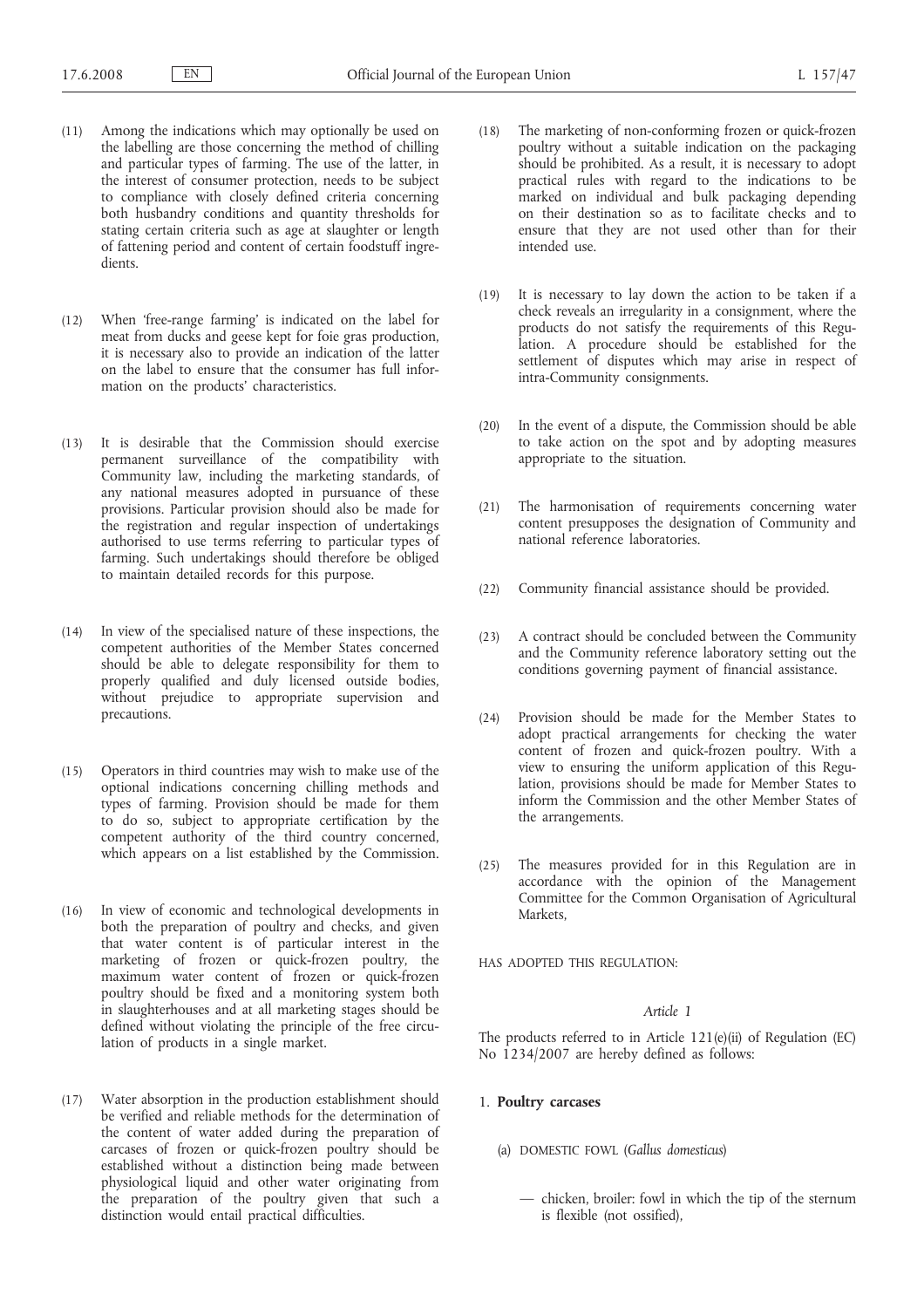- cock, hen, casserole or boiling fowl: fowl in which the tip of the sternum is rigid (ossified),
- capon: male fowl castrated surgically before reaching sexual maturity and slaughtered at a minimum age of 140 days: after castration the capons must be fattened for at least 77 days,
- poussin, coquelet: chicken of less than 650 g carcase weight (expressed without giblets, head and feet); chicken of 650 g to 750 g may be called 'poussin' if the age at slaughter does not exceed 28 days. Member States may apply Article 12 for the checking of this slaughter age,
- young cock: male chicken of laying strains in which the tip of the sternum is rigid but not completely ossified and of which the age at slaughter is at least 90 days;
- (b) TURKEYS (*Meleagris gallopavo dom.*)
	- (young) turkey: bird in which the tip of the sternum is flexible (not ossified),
	- turkey: bird in which the tip of the sternum is rigid (ossified);
- (c) DUCKS (*Anas platyrhynchos dom., Cairina muschata*), Mulard ducks (*Cairina muschata x Anas platyrhynchos*)
	- young duck or duckling, (young) Muscovy duck, (young) Mulard duck: bird in which the tip of the sternum is flexible (not ossified),
	- duck, Muscovy duck, Mulard duck: bird in which the tip of the sternum is rigid (ossified);
- (d) GEESE (*Anser anser dom.*)
	- (young) goose or gosling: bird in which the tip of the sternum is flexible (not ossified). The fat layer all over the carcase is thin or moderate; the fat of the young goose may have a colour indicative of a special diet,
	- goose: bird in which the tip of the sternum is rigid (ossified); a moderate to thick fat layer is present all over the carcase;
- (e) GUINEA FOWL (*Numida meleagris domesticus*)
- (young) guinea fowl: bird in which the tip of the sternum is flexible (not ossified),
- guinea fowl: bird in which the tip of the sternum is rigid (ossified).

For the purpose of this Regulation, variants of the terms used in (a) to (e) relating to sex shall be construed as equivalent.

## 2. **Poultry cuts**

- (a) half: half of the carcase, obtained by a longitudinal cut in a plane along the sternum and the backbone;
- (b) quarter: leg quarter or breast quarter, obtained by a transversal cut of a half;
- (c) unseparated leg quarters: both leg quarters united by a portion of the back, with or without the rump;
- (d) breast: the sternum and the ribs, or part thereof, distributed on both sides of it, together with the surrounding musculature. The breast may be presented as a whole or a half;
- (e) leg: the femur, tibia and fibula together with the surrounding musculature. The two cuts shall be made at the joints;
- (f) chicken leg with a portion of the back: the weight of the back does not exceed 25 % of that of the whole cut;
- (g) thigh: the femur together with the surrounding musculature. The two cuts shall be made at the joints;
- (h) drumstick: the tibia and fibula together with the surrounding musculature. The two cuts shall be made at the joints;
- (i) wing: the humerus, radius, and ulna, together with the surrounding musculature. In the case of turkey wings, humerus or radius/ulna together with the surrounding musculature may be presented separately. The tip, including the carpal bones, may or may not have been removed. The cuts shall be made at the joints;
- (j) unseparated wings: both wings united by a portion of the back, where the weight of the latter does not exceed 45 % of that of the whole cut;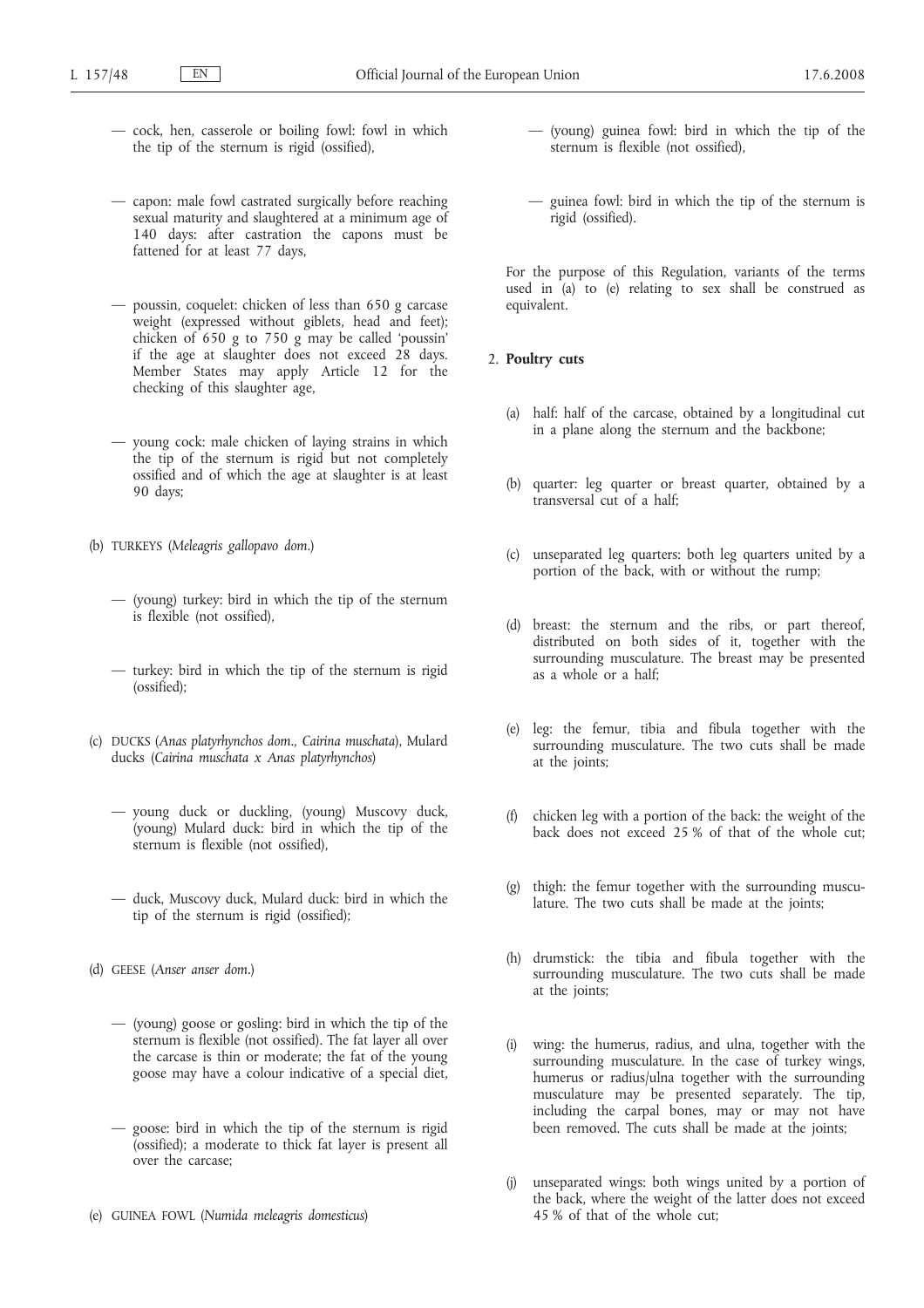- (k) breast fillet: the whole or half of the breast deboned, i.e. without sternum and ribs. In the case of turkey breast, the fillet may comprise the deep pectoral muscle only;
- breast fillet with wishbone: the breast fillet without skin with the clavicle and the cartilaginous point of the sternum only, the weight of clavicle and cartilage not to exceed 3 % of that of the cut;
- (m) magret, maigret: breast fillet of ducks and geese referred to in point (3) comprising skin and subcutaneous fat covering the breast muscle, without the deep pectoral muscle;
- (n) deboned turkey leg meat: turkey thighs and/or drumsticks, deboned, i.e. without femur, tibia and fibula, whole, diced or cut into strips.

For the products listed under (e), (g) and (h) the wording 'cuts shall be made at the joints' is to mean cuts made within the two lines delineating the joints as shown in the graphical presentation in Annex II.

Products listed under (d) to (k) may be presented with or without skin. The absence of the skin in the case of products listed under (d) to (j) or the presence of the skin in the case of the product listed under (k) shall be mentioned on the labelling within the meaning of Article 1(3)(a) of Directive 2000/13/EC of the European Parliament and of the Council (1).

## 3. **Foie gras**

The livers of geese, or of ducks of the species *Cairina muschata* or *Cairina muschata x Anas platyrhynchos* which have been fed in such a way as to produce hepatic fatty cellular hypertrophy.

The birds from which such livers are removed shall have been completely bled, and the livers shall be of a uniform colour.

The livers shall be of the following weight:

- duck livers shall weigh at least 300 g net,
- goose livers shall weigh at least 400 g net.

## *Article 2*

For the purposes of this Regulation:

- (a) 'carcase' means the whole body of a bird of the species referred to in Article 1(1) after bleeding, plucking and evisceration; however, removal of the kidneys shall be optional; an eviscerated carcase may be presented for sale with or without giblets, meaning heart, liver, gizzard and neck, inserted into the abdominal cavity;
- (b) 'cuts thereof' means poultrymeat which owing to the size and the characteristics of the coherent muscle tissue is identifiable as having been obtained from a particular part of the carcase;
- (c) 'pre-packaged poultrymeat' means poultrymeat presented in accordance with the conditions laid down in Article 1(3)(b) of Directive 2000/13/EC;
- (d) 'poultrymeat without pre-packaging' means poultrymeat presented for sale to the final consumer without prepackaging or else packed at the place of sale at the latter's request;
- (e) 'marketing' means holding or displaying for sale, offering for sale, selling, delivery or any other form of marketing;
- (f) 'batch' means poultrymeat of the same species and type, the same class, the same production run, from the same slaughterhouse or cutting plant, situated in the same place, which is to be inspected. For the purposes of Article 9 and Annexes V and VI, a batch shall only comprise prepackages of the same nominal weight category.

#### *Article 3*

1. Poultry carcases shall, in order to be marketed in accordance with this Regulation, be presented for sale in one of the following forms:

— partially eviscerated ('effilé', 'roped'),

— with giblets,

— without giblets.

The word 'eviscerated' may be added.

2. Partially eviscerated carcases are carcases from which the heart, liver, lungs, gizzard, crop, and kidneys have not been removed.

3. For all carcase presentations, if the head is not removed, trachea, oesophagus and crop may remain in the carcase.

<sup>(</sup> 1) OJ L 109, 6.5.2000, p. 29.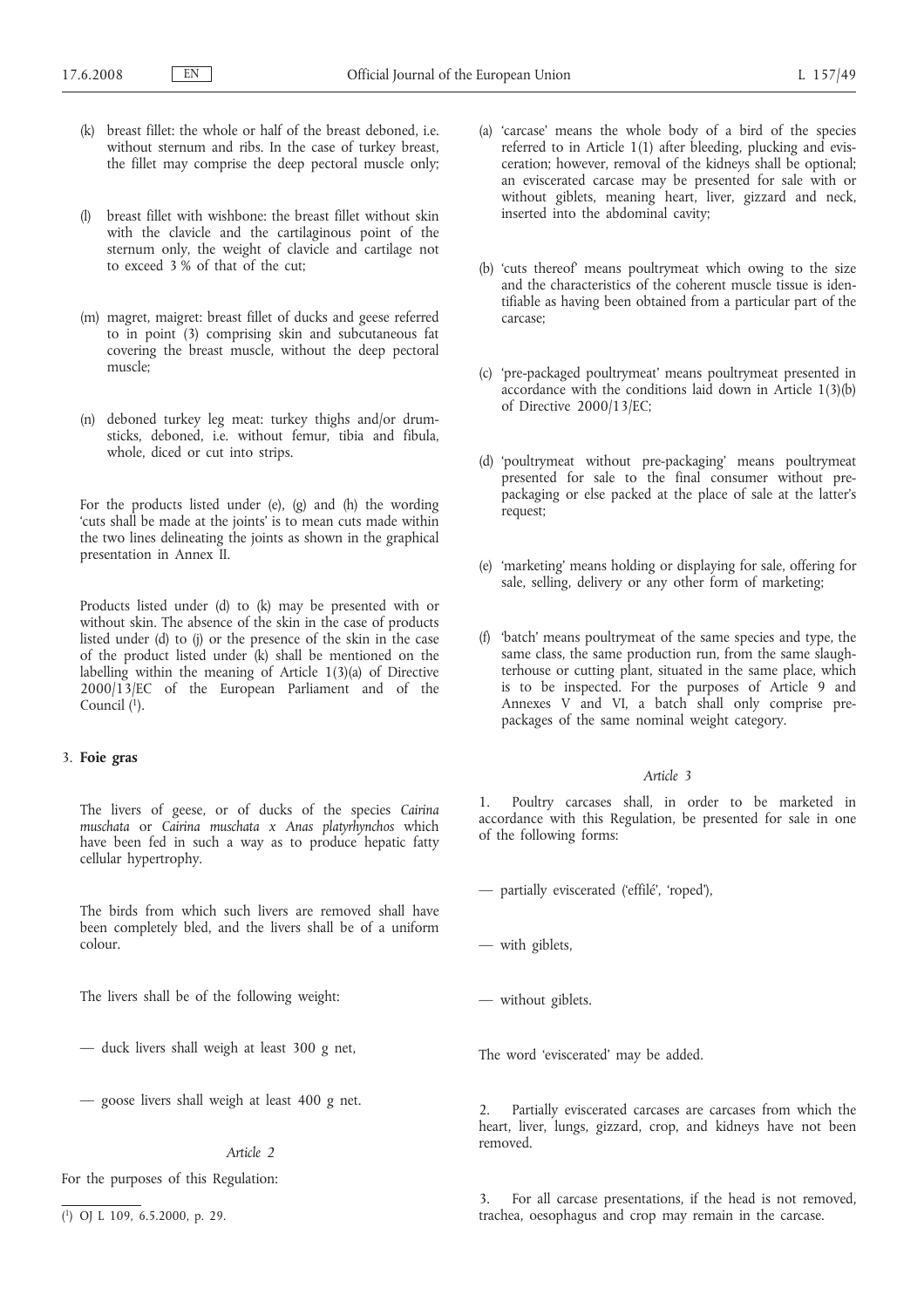Giblets shall comprise only the following:

The heart, neck, gizzard and liver, and all other parts considered as edible by the market on which the product is intended for final consumption. Livers shall be without gall bladders. The gizzard shall be without the horned membrane, and the contents of the gizzard shall have been removed. The heart may be with or without the pericardial sac. If the neck remains attached to the carcase, it is not considered as one of the giblets.

Where one of these four organs is customarily not included with the carcase for sale, its absence shall be mentioned on the labelling.

5. In addition to complying with national legislation adopted in accordance with Directive 2000/13/EC, the following further indications shall be shown on the accompanying commercial documents within the meaning of Article  $13(1)(b)$  of that Directive:

- (a) the class as referred to in point III(1) of Part B of Annex XIV to Regulation (EC) No  $1234/2007$ ;
- (b) the condition in which the poultrymeat is marketed in accordance with point III(2) of Part B of Annex XIV to Regulation (EC) No 1234/2007 and the recommended storage temperature.

## *Article 4*

1. The names under which the products covered by this Regulation are sold, within the meaning of Article  $3(1)(1)$  of Directive 2000/13/EC, shall be those enumerated in Article 1 of this Regulation and the corresponding terms in the other Community languages listed in Annex I to this Regulation, qualified in the case of:

- whole carcases, by reference to one of the forms of presentation as laid down in Article 3(1) of this Regulation,
- poultry cuts, by reference to the respective species.

2. The names defined in points (1) and (2) of Article 1 may be supplemented by other terms provided that the latter do not mislead the consumer to a material degree and in particular do not allow confusion with other products listed in points (1) and (2) of Article 1 or with indications provided for in Article 11.

#### *Article 5*

1. Products other than those defined in Article 1 may be marketed in the Community only under names which do not mislead the consumer to a material degree by allowing confusion with those referred to in Article 1 or with indications provided for in Article 11.

In addition to complying with national legislation adopted in accordance with Directive 2000/13/EC, the labelling, presentation and advertising of poultrymeat intended for the final consumer shall comply with the additional requirements set out in paragraphs 3 and 4 of this Article.

3. In the case of fresh poultrymeat, the date of minimum durability shall be replaced by the 'use by' date in accordance with Article 10 of Directive 2000/13/EC.

4. In the case of pre-packaged poultrymeat, the following particulars shall also appear on the pre-packaging or on a label attached thereto:

- (a) the class as referred to in point III(1) of Part B of Annex XIV to Regulation (EC) No 1234/2007;
- (b) in the case of fresh poultrymeat, the total price and the price per weight unit at the retail stage;
- (c) the condition in which the poultrymeat is marketed in accordance with point III(2) of Part B of Annex XIV to Regulation (EC) No 1234/2007 and the recommended storage temperature;
- (d) the registered number of the slaughterhouse or cutting plant in accordance with Article 4 of Regulation (EC) No 853/2004 of the European Parliament and of the Council  $(1)$ , except in the case of cutting and boning at the place of sale as provided for in Article 4(2)(d) of that Regulation;
- (e) in the case of poultrymeat imported from third countries, an indication of the country of origin.

Where poultrymeat is offered for sale without prepackaging, except where cutting and boning take place at the place of sale as provided for in Article  $4(2)(d)$  of Regulation (EC) No 853/2004, provided such cutting and boning is carried out at the request and in the presence of the consumer, Article 14 of Directive 2000/13/EC shall apply to the indications referred to in paragraph 4.

6. By way of derogation from Article 3(5) and paragraphs 2 to 5 of this Article, it shall not be necessary to classify poultrymeat or to indicate the additional particulars referred to in those Articles in the case of deliveries to cutting or processing establishments.

#### *Article 6*

The following additional provisions shall apply to frozen poultrymeat as defined in point II(3) of Part B of Annex XIV to Regulation (EC) No 1234/2007:

<sup>(</sup> 1) OJ L 139, 30.4.2004, p. 55. Corrigendum published in OJ L 226, 25.6.2004, p. 22.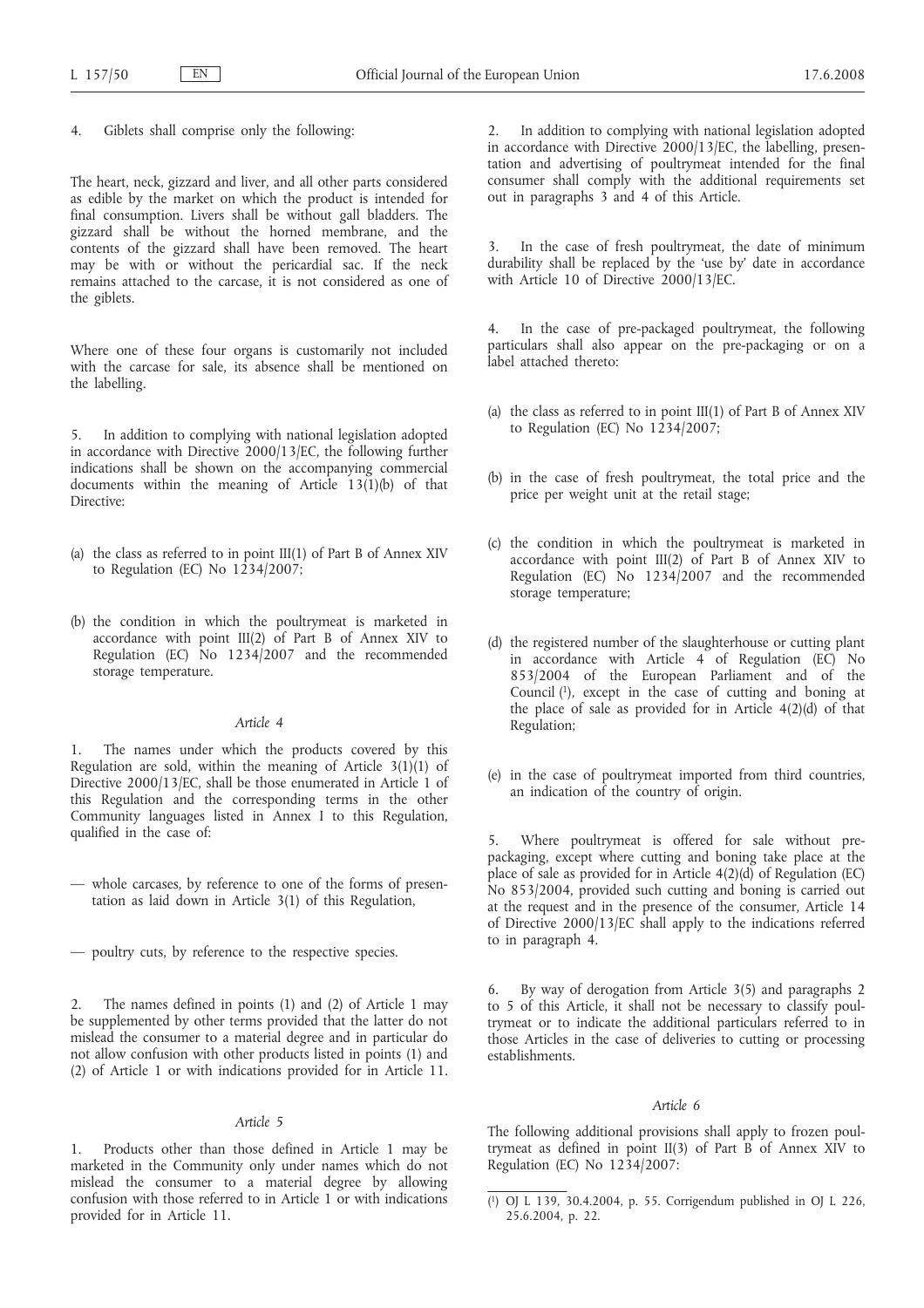The temperature of frozen poultrymeat concerned by this Regulation must be stable and maintained, at all points in the product, at  $-12$  °C or lower, with brief upward fluctuations of no more than 3 °C. These tolerances in the temperature of the product shall be permitted in accordance with good storage and distribution practice during local distribution and in retail display cabinets.

## *Article 7*

1. In order to be graded as classes A and B, poultry carcases and cuts covered by this Regulation shall meet the following minimum requirements, i.e. they shall be:

- (a) intact, taking into account the presentation;
- (b) clean, free from any visible foreign matter, dirt or blood;
- (c) free of any foreign smell;
- (d) free of visible bloodstains except those which are small and unobtrusive;
- (e) free of protruding broken bones;
- (f) free of severe contusions.

In the case of fresh poultry, there shall be no traces of prior chilling.

In order to be graded as class A, poultry carcases and cuts shall in addition satisfy the following criteria:

- (a) they shall be of good conformation. The flesh shall be plump, the breast well developed, broad, long and fleshy, and the legs shall be fleshy. On chickens, young ducks or ducklings and turkeys, there shall be a thin regular layer of fat on the breast, back and thighs. On cocks, hens, ducks and young geese a thicker layer of fat is permissible. On geese a moderate to thick fat layer shall be present all over the carcase;
- (b) a few small feathers, stubs (quill ends) and hairs (filoplumes) may be present on the breast, legs, back, footjoints and wing tips. In the case of boiling fowl, ducks, turkeys and geese, a few may also be present on other parts;
- (c) some damage, contusion and discoloration is permitted provided that it is small and unobtrusive and not present on the breast or legs. The wing tip may be missing. A slight redness is permissible in wing tips and follicles;

(d) in the case of frozen or quick-frozen poultry there shall be no traces of freezer-burn  $(1)$  except those that are incidental, small and unobtrusive and not present on the breast or legs.

#### *Article 8*

Decisions arising from failure to comply with Articles 1, 3 and 7 may only be taken for the whole of the batch which has been checked in accordance with the provisions of this Article.

2. A sample consisting of the following numbers of individual products as defined in Article 1 shall be drawn at random from each batch to be inspected in slaughterhouses, cutting plants, wholesale and retail warehouses or at any other stage of marketing, including during transport or, in the case of imports from third countries, at the time of customs clearance:

|              |                |       | Tolerable number of defective units                                     |
|--------------|----------------|-------|-------------------------------------------------------------------------|
| Batch size   | Sample size    | Total | For points $(1)$ $(1)$ and $(3)$<br>of Article 1, and<br>Article $7(1)$ |
|              | $\overline{2}$ | 3     |                                                                         |
| 100 to 500   | 30             |       |                                                                         |
| 501 to 3 200 | 50             |       |                                                                         |
| > 3,200      | 80             | 10    |                                                                         |

( 1) Tolerance within each species, not from one species to another.

3. In the checking of a batch of class A poultrymeat, the total tolerable number of defective units referred to in column 3 of the table in paragraph 2 is allowed. These defective units may also comprise, in the case of breast fillet, fillets with up to 2 % in weight of cartilage (flexible tip of sternum).

However, the number of defective units not complying with the provisions of points (1) and (3) of Article 1, nor Article 7(1), shall not exceed the figures shown in column 4 of the table in paragraph 2.

As regards point (3) of Article 1, no defective unit shall be considered tolerable unless it be of a weight of at least 240 g in the case of duck livers and of at least 385 g in the case of goose livers.

- in flavour and smell (flavourless or rancid), or
- in texture (dry, spongy).

<sup>(</sup> 1) Freezer-burn: (in the sense of a reduction in quality) is the local or area-type irreversible drying up of skin and/or flesh which may produce changes:

<sup>—</sup> in the original colour (mostly getting paler), or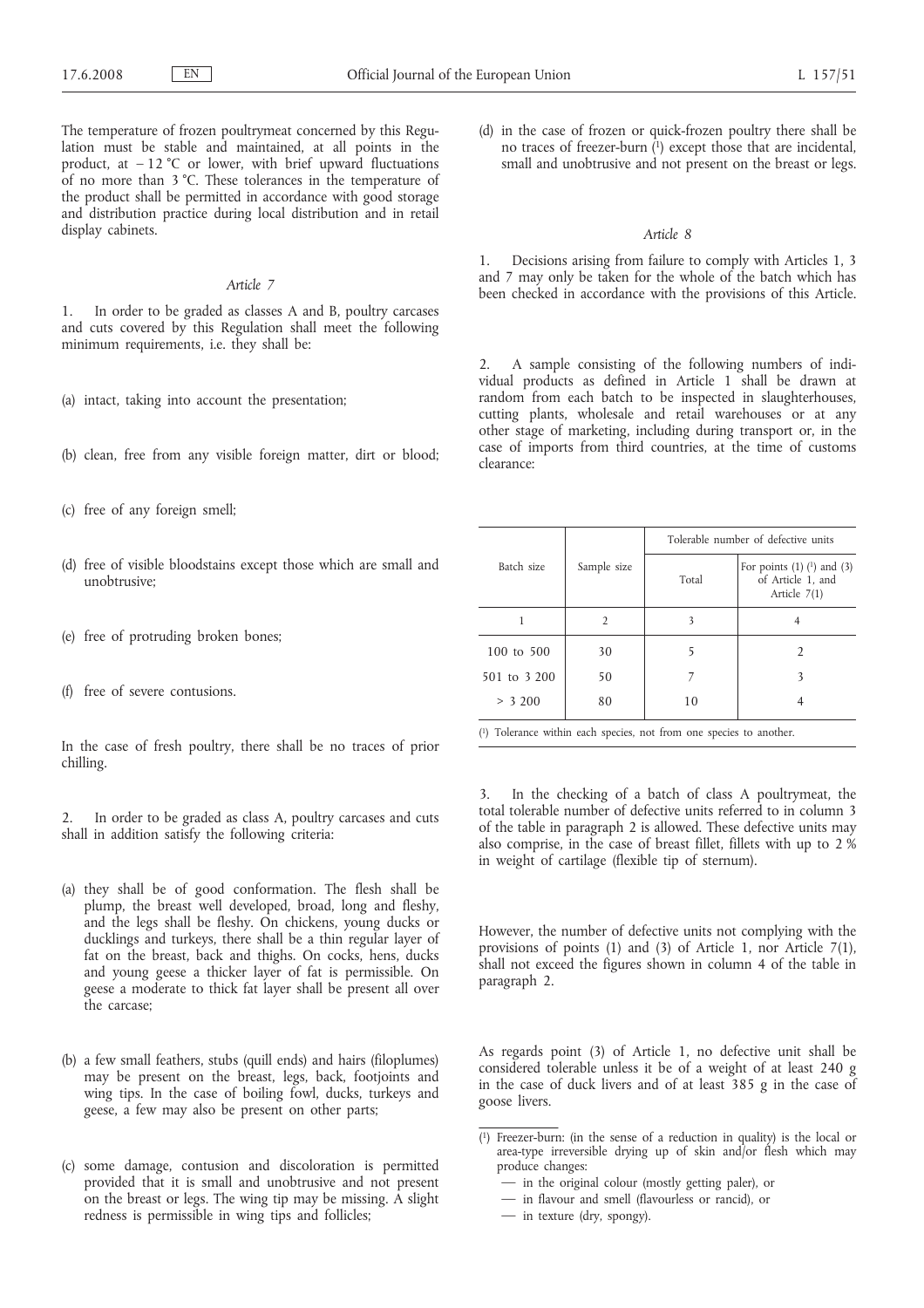4. In the checking of a batch of class B poultrymeat, the tolerable number of defective units shall be doubled.

5. Where the checked batch does not comply, the supervising agency shall prohibit its marketing or, if the batch comes from a third country, its import, unless and until proof is forthcoming that it has been made to comply with Articles 1 and 7.

## *Article 9*

1. Frozen or quick-frozen poultrymeat pre-packaged within the meaning of Article 2 of Directive 76/211/EEC may be classified by weight category in accordance with point III(3) of Part B of Annex XIV to Regulation (EC) No 1234/2007. The pre-packages may contain:

- one poultry carcase, or
- one or more poultry cuts of the same type and species, as defined in Article 1.

2. All pre-packages shall in accordance with paragraphs 3 and 4 bear an indication of the weight of the product, known as 'nominal weight', which they are required to contain.

3. Pre-packages of frozen or quick-frozen poultrymeat may be classified by categories of nominal weights as follows:

- (a) carcases:
	- $-$  < 1 100 g: classes of 50 g (1 050  $-$  1 000  $-$  950, etc.),
	- $-$  1 100  $-$  < 2 400 g: classes of 100 g (1 100  $-$  1 200  $-1$  300, etc.),
	- $-$  ≥ 2 400 g: classes of 200 g (2 400  $-$  2 600  $-$  2 800, etc.);
- (b) cuts:
	- $-$  < 1 100 g: classes of 50 g (1 050  $-$  1 000  $-$  950, etc.),
	- $-$  ≥ 1 100 g: classes of 100 g (1 100  $-$  1 200  $-$  1 300, etc.).

4. Pre-packages referred to in paragraph 1 shall be made up in such a way that they satisfy the following requirements:

- (a) the actual contents shall not be less, on average, than the nominal weight;
- (b) the proportion of pre-packages having a negative error greater than the tolerable negative error laid down in paragraph 9 shall be sufficiently small for batches of prepackages to satisfy the requirements of the tests specified in paragraph 10;

(c) no pre-package having a negative error greater than twice the tolerable negative error given in paragraph 9 shall be marketed.

For the purpose of applying this Regulation, the definitions of nominal weight, actual content and negative error laid down in Annex I to Directive 76/211/EEC shall apply.

5. Regarding responsibility of the packer or importer of frozen or quick-frozen poultrymeat and checks to be carried out by competent authorities, points 4, 5 and 6 of Annex I to Directive 76/211/EEC apply *mutatis mutandis*.

6. The checking of pre-packages shall be carried out by sampling and shall be in two parts:

- a check covering the actual content of each pre-package in the sample,
- a check on the average actual contents of the pre-packages in the sample.

A batch of pre-packages shall be considered acceptable if the results of both these checks satisfy the acceptance criteria referred to in paragraphs 10 and 11.

7. A batch shall be made up of all the pre-packages of the same nominal weight, the same type and the same production run, packed in the same place, which are to be inspected.

The batch size shall be limited to the quantities laid down below:

— where pre-packages are checked at the end of the packing line, the number in each batch shall be equal to the maximum hourly output of the packing line, without any restriction as to batch size,

— in other cases the batch size shall be limited to 10 000.

8. A sample consisting of the following numbers of prepackages shall be drawn at random from each batch to be inspected:

| Batch size   | Sample size |
|--------------|-------------|
| 100 to 500   | 30          |
| 501 to 3 200 | 50          |
| > 3,200      | 80          |

For batches of fewer than 100 pre-packages, the non-destructive test, within the meaning of Annex II to Directive 76/211/EEC, where carried out, shall be 100 %.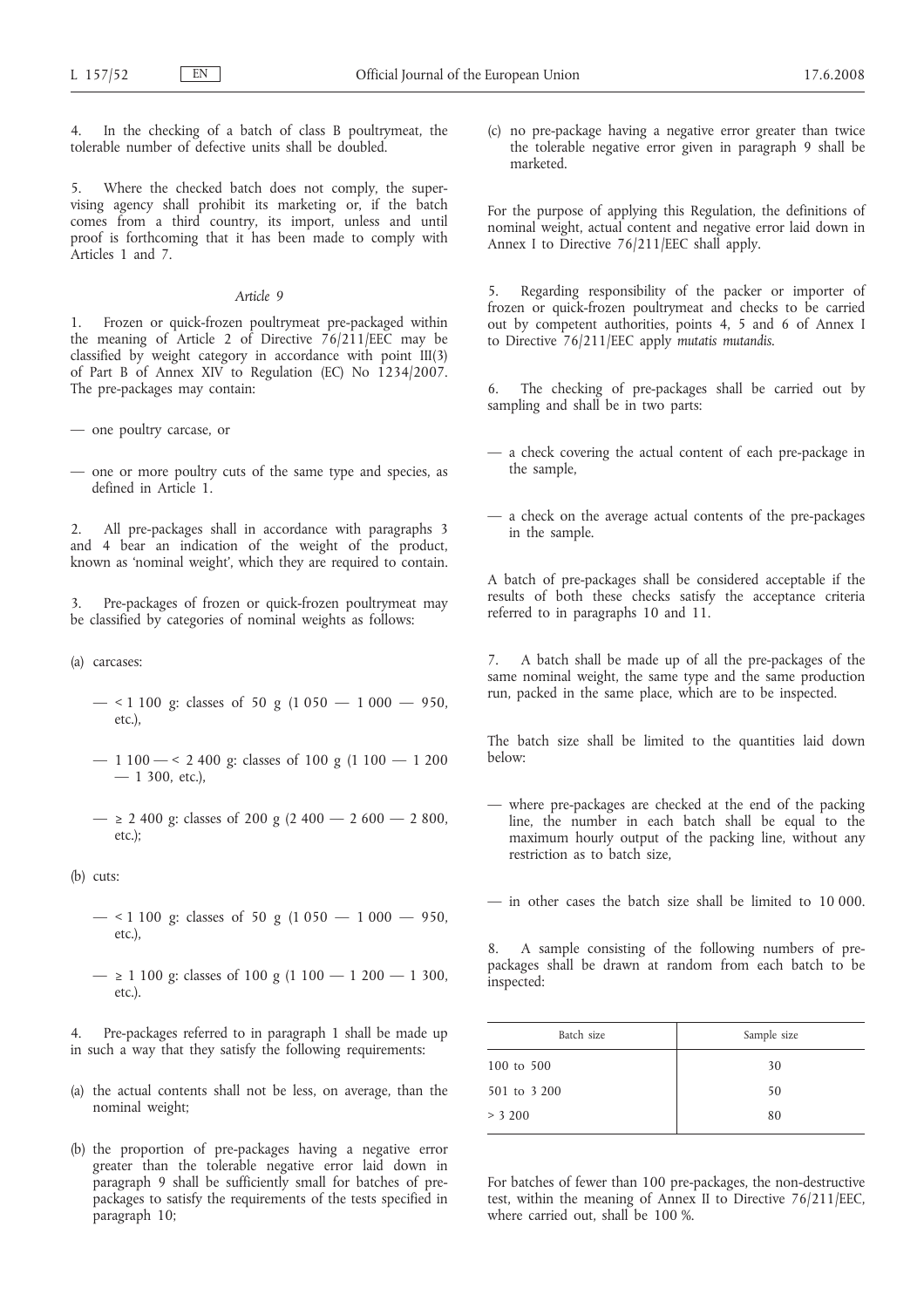In the case of pre-packaged poultrymeat the following tolerable negative errors are permitted:

|                       |                          | (grams) |
|-----------------------|--------------------------|---------|
| Nominal weight        | Tolerable negative error |         |
|                       | carcases                 | cuts    |
| less than $1100$      | 25                       | 25      |
| 1 100 to $\leq$ 2 400 | 50                       | 50      |
| 2,400 and more        | 100                      |         |

10. For the checking of the actual content of each prepackage in the sample, the minimum acceptable content shall be calculated by subtracting the tolerable negative error for the contents concerned from the nominal weight of the prepackage.

The pre-packages in the sample whose actual contents are less than the minimum acceptable content shall be considered defective.

The batch of pre-packages checked shall be considered acceptable or rejected, if the number of defective units found in the sample is less than or equal to the acceptance criterion or equal to or greater than the criterion for rejection shown below:

| Sample size | Number of defective units |                     |
|-------------|---------------------------|---------------------|
|             | Acceptance criterion      | Rejection criterion |
| 30          |                           |                     |
| 50          |                           |                     |
| 80          |                           |                     |

11. For the checking of the average actual contents, a batch of pre-packages shall be considered acceptable if the average actual content of the pre-packages forming the sample is greater than the acceptance criterion shown below:

| Sample size | Acceptance criterion for average actual content |
|-------------|-------------------------------------------------|
| 30          | $v = \ge Qn - 0.503$ s                          |
| 50          | $\sim$ $\ge$ Qn – 0.379 s                       |
| 80          | $v = \ge Qn - 0.295$ s                          |
|             |                                                 |

= average actual content of pre-packages

Qn = nominal weight of the pre-package

= standard deviation of the actual contents of the prepackages in the batch

The standard deviation shall be estimated as set out under point 2.3.2.2. of Annex II to Directive 76/211/EEC.

12. For so long as Council Directive 80/181/EEC (1) authorises the use of supplementary indications, the indication of the nominal weight of pre-packages to which this Article applies may be accompanied by a supplementary indication.

13. In respect of poultrymeat entering the United Kingdom from other Member States, checks shall be carried out on a random basis and shall not be made at the border.

## *Article 10*

An indication of the use of one of the methods of chilling defined hereafter and the corresponding terms in the other Community languages listed in Annex III may appear on the labelling within the meaning of Article  $1(3)(a)$  of Directive 2000/13/EC:

- air chilling: chilling of poultry carcases in cold air,
- air-spray chilling: chilling of poultry carcases in cold air interspersed with waterhaze or fine water spray,
- immersion chilling: chilling of poultry carcases in tanks of water or of ice and water, in accordance with the counterflow process.

#### *Article 11*

1. In order to indicate types of farming with the exception of organic or biological farming, no other terms except those set out hereunder and the corresponding terms in the other Community languages listed in Annex IV may appear on the labelling within the meaning of Article  $1(3)(a)$  of Directive 2000/13/EC, and in any case they may appear only if the relevant conditions specified in Annex V to this Regulation are fulfilled:

- (a) 'Fed with … % …';
- (b) 'Extensive indoor' ('Barn-reared');
- (c) 'Free range';
- (d) 'Traditional free range';
- (e) 'Free range total freedom'.

These terms may be supplemented by indications referring to the particular characteristics of the respective types of farming.

<sup>(</sup> 1) OJ L 39, 15.2.1980, p. 40.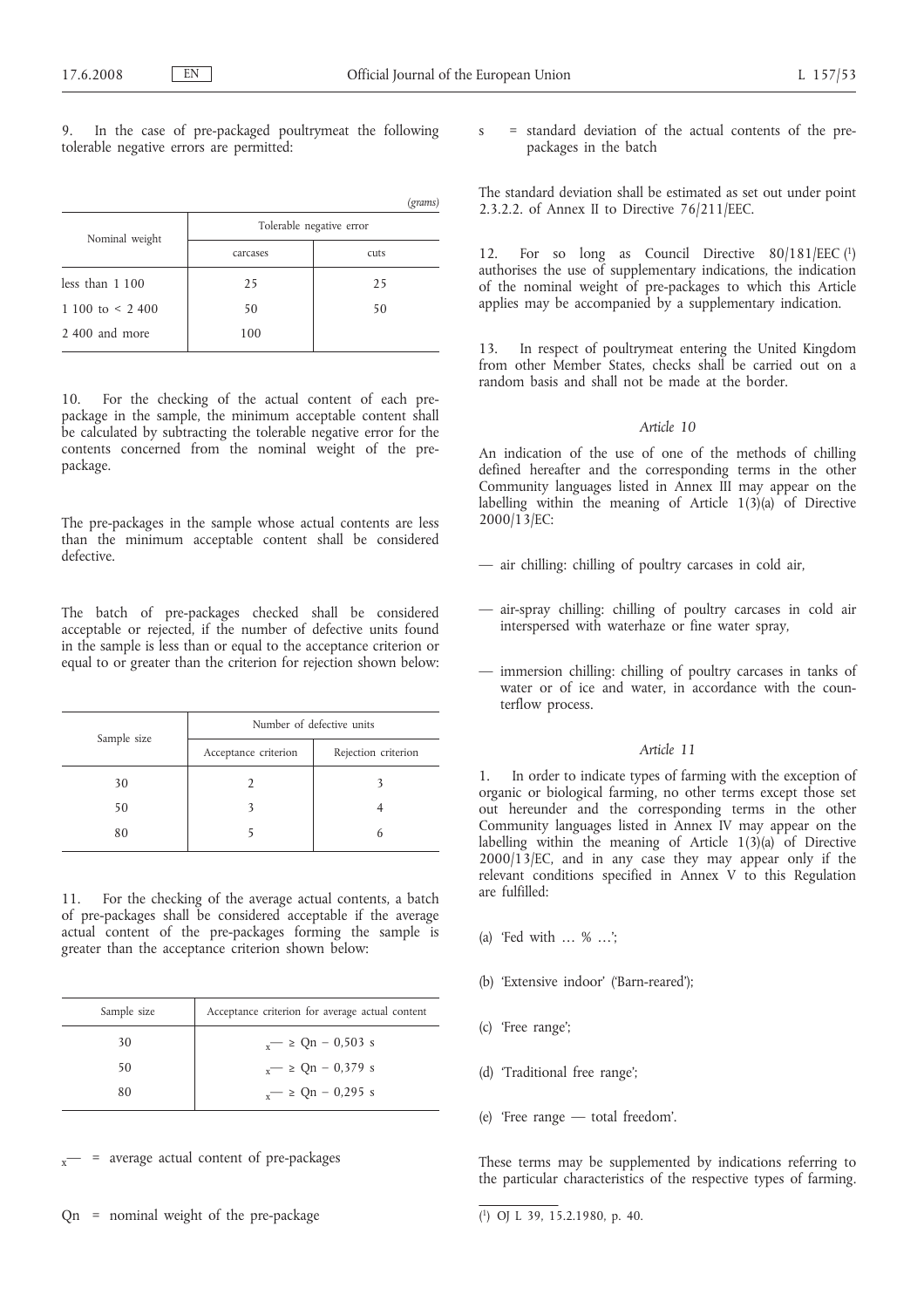When free-range production (points (c), (d) and (e)) is indicated on the label for meat from ducks and geese kept for the production of foie gras, the term 'from foie gras production' shall also be indicated.

2. Mention of the age at slaughter or length of fattening period shall be permitted only when use is made of one of the terms referred to in paragraph 1 and for an age of not less than that indicated in Annex V(b), (c) or (d). However, this provision does not apply to animals covered by the fourth indent of point 1(a) of Article 1.

3. Paragraphs 1 and 2 shall apply without prejudice to national technical measures going beyond the minimum requirements given in Annex V, which are applicable only to producers of the Member State concerned, provided that they are compatible with Community law and are in conformity with the common marketing standards for poultrymeat.

4. The national measures referred to in paragraph 3 shall be communicated to the Commission.

5. At any time, and at the request of the Commission, Member States shall provide all the information necessary for assessing the compatibility of the measures referred to in this Article with Community law and their conformity with the common marketing standards for poultrymeat.

#### *Article 12*

Slaughterhouses authorised to use the terms referred to in Article 11 shall be subject to special registration. They shall keep a separate record, by type of farming of:

- (a) the names and addresses of the producers of such birds, who shall be registered following an inspection by the competent authority of the Member State;
- (b) at the request of this authority, the number of birds kept by each producer per turnround;
- (c) the number and total live or carcase weight of such birds delivered and processed;
- (d) details of sales, including names and addresses of purchasers, for a minimum of six months following dispatch.

2. The producers referred to in paragraph 1 shall subsequently be inspected regularly. They shall keep up-to-date records, for a minimum of six months following dispatch, of the number of birds by type of farming showing also the number of birds sold, the name and addresses of the purchasers, and quantities and source of feed supply.

In addition producers using free-range systems shall also keep records of the date when birds were first given access to range.

3. Feed manufacturers and suppliers shall keep records for at least six months after dispatch showing that the composition of the feed supplied to the producers for the type of farming referred to in Article  $11(1)(a)$  complies with the indications given in respect of feeding.

4. Hatcheries shall keep records of birds of the strains recognised as slow growing supplied to the producers for the types of farming referred to in Article  $11(1)(d)$  and (e) for at least six months after dispatch.

5. Regular inspections regarding compliance with Article 11 and paragraphs 1 to 4 of this Article shall be carried out at:

- (a) the farm: at least once per turnround;
- (b) the feed manufacturer and supplier: at least once a year;
- (c) the slaughterhouse: at least four times per year;
- (d) the hatchery: at least once per year for the types of farming referred to in Article 11(1)(d) and (e).

6. Each Member State shall provide the other Member States and the Commission with a list of the approved slaughterhouses registered according to paragraph 1, showing their name and address and the number allotted to each of them. Any alteration of that list shall be communicated at the beginning of each quarter of the calendar year to the other Member States and the Commission.

## *Article 13*

In the case of supervision of the indication of the type of farming used as referred to in Article 121(e)(v) of Regulation (EC) No 1234/2007, bodies designated by the Member States shall comply with the criteria set out in European Norm No EN/45011 of 26 June 1989, and as such shall be licensed and supervised by the competent authorities of the Member State concerned.

## *Article 14*

Poultrymeat imported from third countries may bear one or more of the optional indications provided for in Articles 10 and 11 if it is accompanied by a certificate issued by the competent authority of the country of origin attesting to the compliance of the products in question with the relevant provisions of this Regulation.

On receipt of a request from a third country, the Commission shall establish a list of such authorities.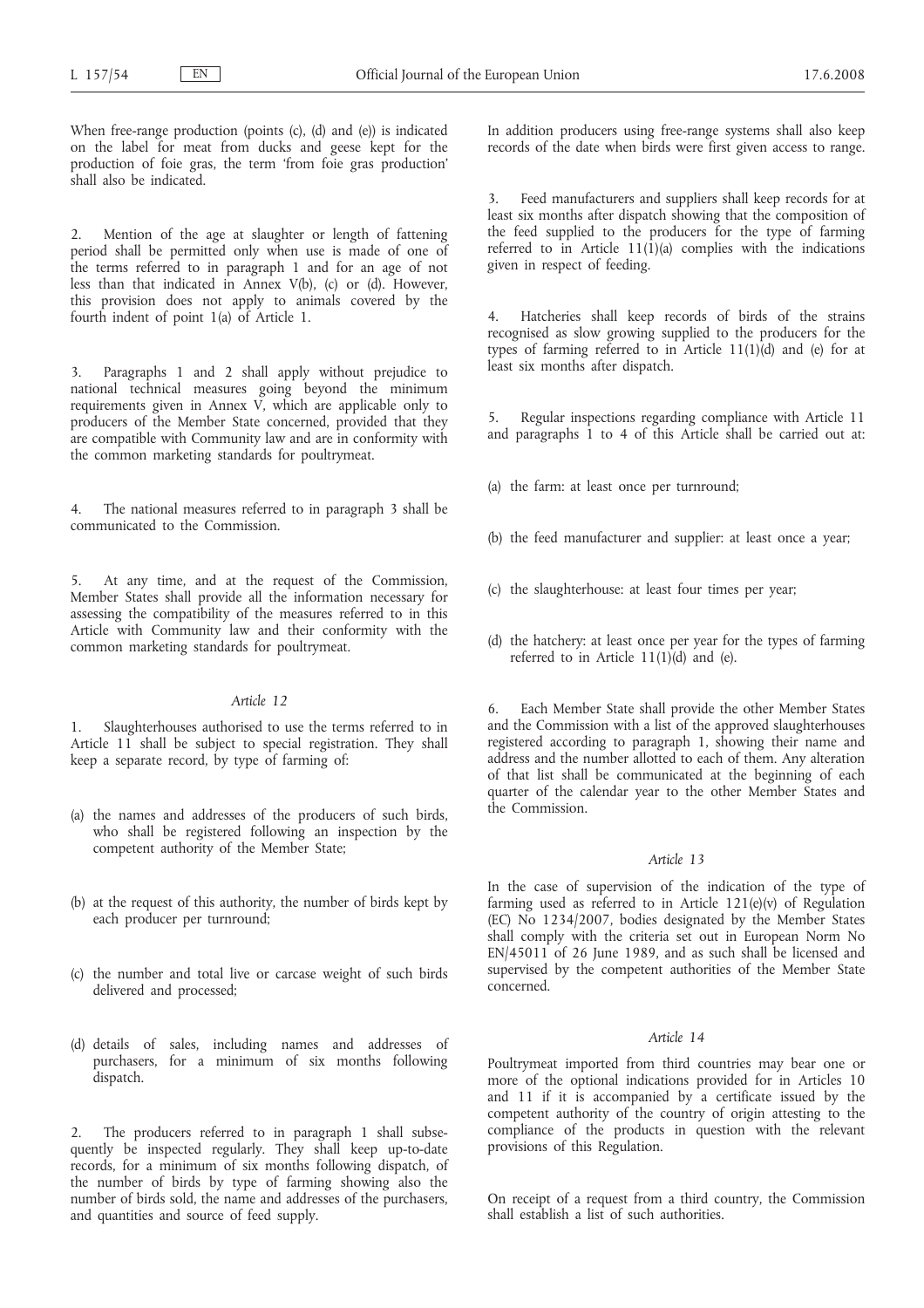## *Article 15*

1. Without prejudice to Article 16(5) and Article 17(3), frozen and quick-frozen chickens may be marketed by way of business or trade within the Community only if the water content does not exceed the technically unavoidable values determined by the method of analysis described in Annex VI (drip method) or that in Annex VII (chemical method).

2. The competent authorities designated by each Member State shall ensure that the slaughterhouses adopt all measures necessary to comply with the provisions of paragraph 1 and in particular that:

- samples for monitoring water absorption during chilling and water content of frozen and quick-frozen chickens are taken,
- results of the checks are recorded and kept for a period of one year,
- each batch is marked in such a way that its date of production can be identified; this batch mark must appear on the production record.

## *Article 16*

1. Regular checks in accordance with Annex IX on the water absorbed or checks in accordance with Annex VI shall be carried out in the slaughterhouses at least once each working period of eight hours.

Where these checks reveal that the amount of water absorbed is greater than the total water content permitted under the terms of this Regulation, account being taken of the water absorbed by the carcases during the stages of processing which are not subject to checking, and where, in any case, the amount of water absorbed is greater than the levels referred to in point 10 of Annex IX, or in point 7 of Annex VI, the necessary technical adjustments shall be made immediately by the slaughterhouse to the process.

2. In all cases referred to in the second subparagraph of paragraph 1 and in any case at least once every two months, checks on water content referred to in Article 15(1) shall be carried out, by sampling, on frozen and quick-frozen chickens from each slaughterhouse in accordance with Annex VI or VII, to be chosen by the competent authority of the Member State. These checks shall not be conducted for carcases in respect of which proof is provided to the satisfaction of the competent authority that they are intended exclusively for export.

3. The checks referred to in paragraphs 1 and 2 shall be carried out by or under the responsibility of the competent

authorities. The competent authorities may, in specific cases, apply the provisions of paragraph 1, and in particular of points 1 and 10 of Annex IX, and of paragraph 2 more stringently in respect of a given slaughterhouse, where this proves necessary to ensure compliance with the total water content permitted under this Regulation.

They shall, in all cases where a batch of frozen or quick-frozen chickens was deemed not to comply with this Regulation, resume testing at the minimum frequency of checks referred to in paragraph 2 only after three successive checks according to Annex VI or VII, to be carried out by sampling from three different days of production within a maximum of four weeks, have shown negative results. The costs of these checks shall be paid by the slaughterhouse concerned.

4. Where, in the case of air chilling, the results of checks referred to in paragraphs 1 and 2 show compliance with the criteria laid down in Annexes VI to IX during a period of six months, the frequency of the checks referred to in paragraph 1 may be reduced to once every month. Any failure to comply with the criteria laid down in these Annexes shall result in reinstatement of checks as referred to in paragraph 1.

5. If the result of the checks referred to in paragraph 2 is in excess of the admissible limits, the batch concerned shall be deemed not to comply with this Regulation. In that event, however, the slaughterhouse concerned may request that a counter-analysis be carried out in the reference laboratory of the Member State, using a method to be chosen by the competent authority of the Member State. The costs of this counter-analysis shall be borne by the holder of the batch.

6. Where the batch in question is deemed after such counteranalysis not to comply with this Regulation, the competent authority shall take the appropriate measures aimed at allowing it to be marketed as such within the Community only on condition that both individual and bulk packaging of the carcases concerned shall be marked by the slaughterhouse under the supervision of the competent authority with a tape or label bearing, in red capital letters, at least one of the indications set out in Annex X.

The batch referred to in the first subparagraph shall remain under the supervision of the competent authority until it is dealt with in accordance with this paragraph or otherwise disposed of. If it is certified to the competent authority that the batch referred to in the first subparagraph is to be exported, the competent authority shall take all necessary measures to prevent the batch in question from being marketed within the Community.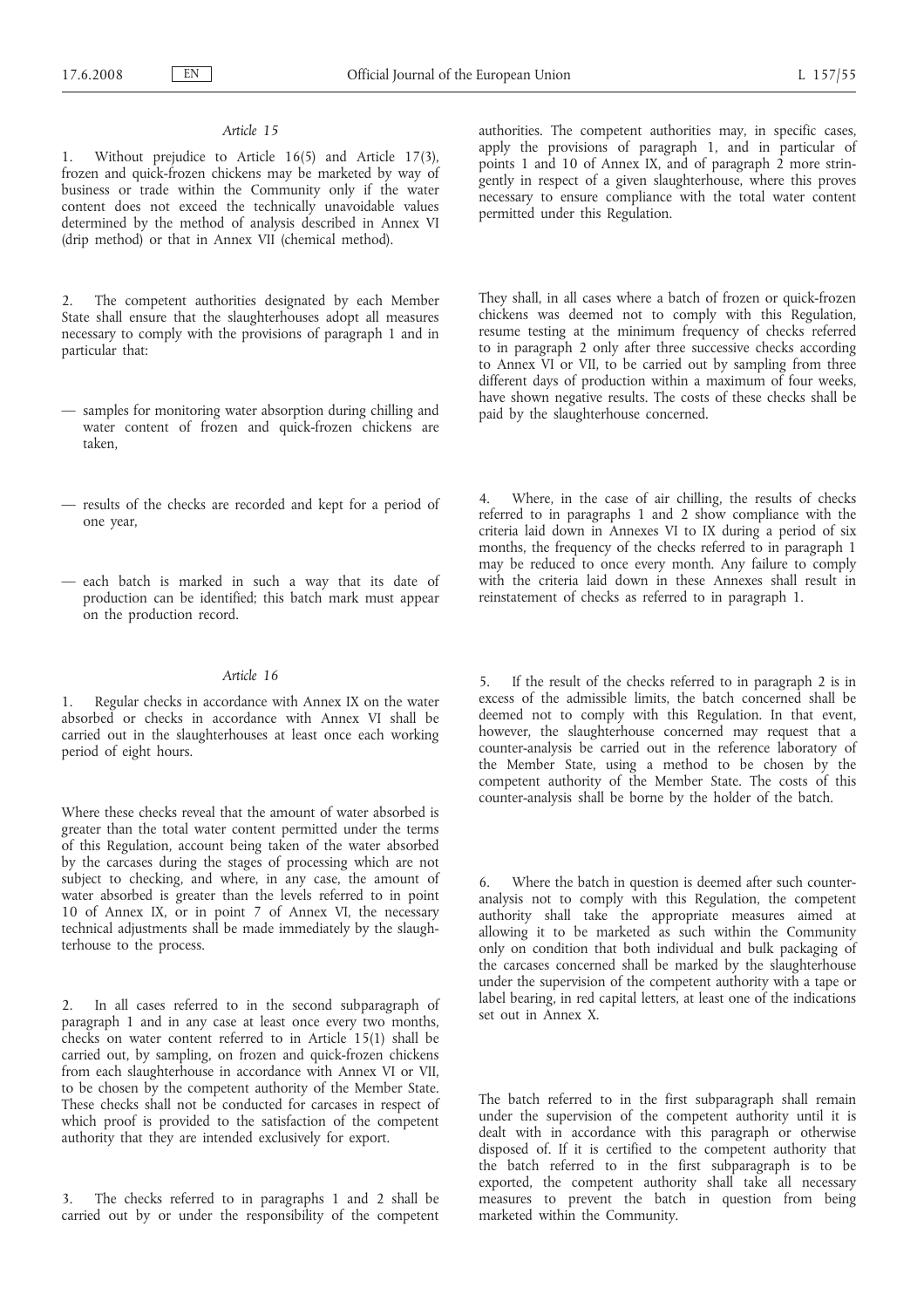The indications provided for in the first subparagraph shall be marked in a conspicuous place so as to be easily visible, clearly legible and indelible. They shall not in any way be hidden, obscured or interrupted by other written or pictorial matter. The letters shall be at least 1 cm high on the individual packaging and 2 cm on bulk packaging.

#### *Article 17*

The Member State of destination may, where there are serious grounds for suspecting irregularities, carry out nondiscriminatory random checks of frozen or quick-frozen chickens in order to verify that a consignment meets the requirements of Articles 15 and 16.

2. The checks referred to in paragraph 1 shall be carried out at the place of destination of the goods or at another suitable place, provided that in the latter case the choice of the places is not at the border and interferes as little as possible with the routing of the goods and that the goods may proceed normally to their destination once the appropriate sample has been taken. However, the products concerned shall not be sold to the final consumer until the result of the check is available.

Such checks shall be carried out as quickly as possible so as not unduly to delay their placing on the market, or cause delays which might impair their quality.

Results of these checks and any subsequent decisions and the grounds for taking them shall be notified at the latest two working days after sampling to the consignor, the consignee or their representative. Decisions taken by the competent authority of the Member State of destination and the reasons for such decisions shall be notified to the competent authority of the Member State of dispatch.

If the consignor or his representative so requests, the said decisions and reasons shall be forwarded to him in writing with details of the rights of appeal which are available to him under the law in force in the Member State of destination and of the procedure and time limits applicable.

3. If the result of the checks referred to in paragraph 1 is in excess of the admissible limits, the holder of the batch concerned may request that a counter-analysis be carried out in one of the reference laboratories listed in Annex XI, using the same method as for the initial test. The expenses occasioned by this counter-analysis shall be borne by the holder of the batch. The tasks and competencies of reference laboratories are set out in Annex XII.

4. If, after a check carried out in accordance with paragraphs 1 and 2 and, if requested, after a counter-analysis, it is found that the frozen or quick-frozen chickens do not comply with Articles 15 and 16, the competent authority of the Member State of destination shall apply the procedures provided for in Article 16(6).

5. In the cases provided for in paragraphs 3 and 4, the competent authority of the Member State of destination shall contact the competent authorities of the Member State of dispatch without delay. The latter authorities shall take all necessary measures and notify the competent authority of the first Member State of the nature of the checks carried out, the decisions taken and the reasons for such decisions.

Where the checks referred to in paragraphs 1 and 3 show repeated irregularities, or where such checks, in the view of the Member State of dispatch, are being carried out without sufficient justification, the competent authorities of the Member States concerned shall inform the Commission.

To the extent necessary to ensure uniform application of this Regulation or at the request of the competent authority of the Member State of destination, and taking into account the nature of the infringements, the Commission may:

- send a mission of experts to the establishment concerned and, in conjunction with the competent national authorities, carry out on-the-spot inspections, or
- request the competent authority of the Member State of dispatch to intensify its sampling of the products of the establishment concerned and if necessary to apply sanctions in accordance with Article 194 of Regulation (EC) No 1234/2007.

The Commission shall inform the Member States of its findings. Member States in whose territory an inspection is carried out shall give the experts all the assistance necessary for the performance of their tasks.

Pending the Commission's findings, the Member State of dispatch must, at the request of the Member State of destination, intensify checks on products coming from the establishment in question.

Where these measures are taken to deal with repeated irregularities on the part of an establishment, the Commission shall charge any expenses occasioned by the application of the provisions of the indents of the third subparagraph to the establishment involved.

## *Article 18*

The competent authorities of the Member States shall inform the respective national reference laboratory without delay about the results of the checks referred to in Articles 15, 16 and 17, carried out by them or under their responsibility.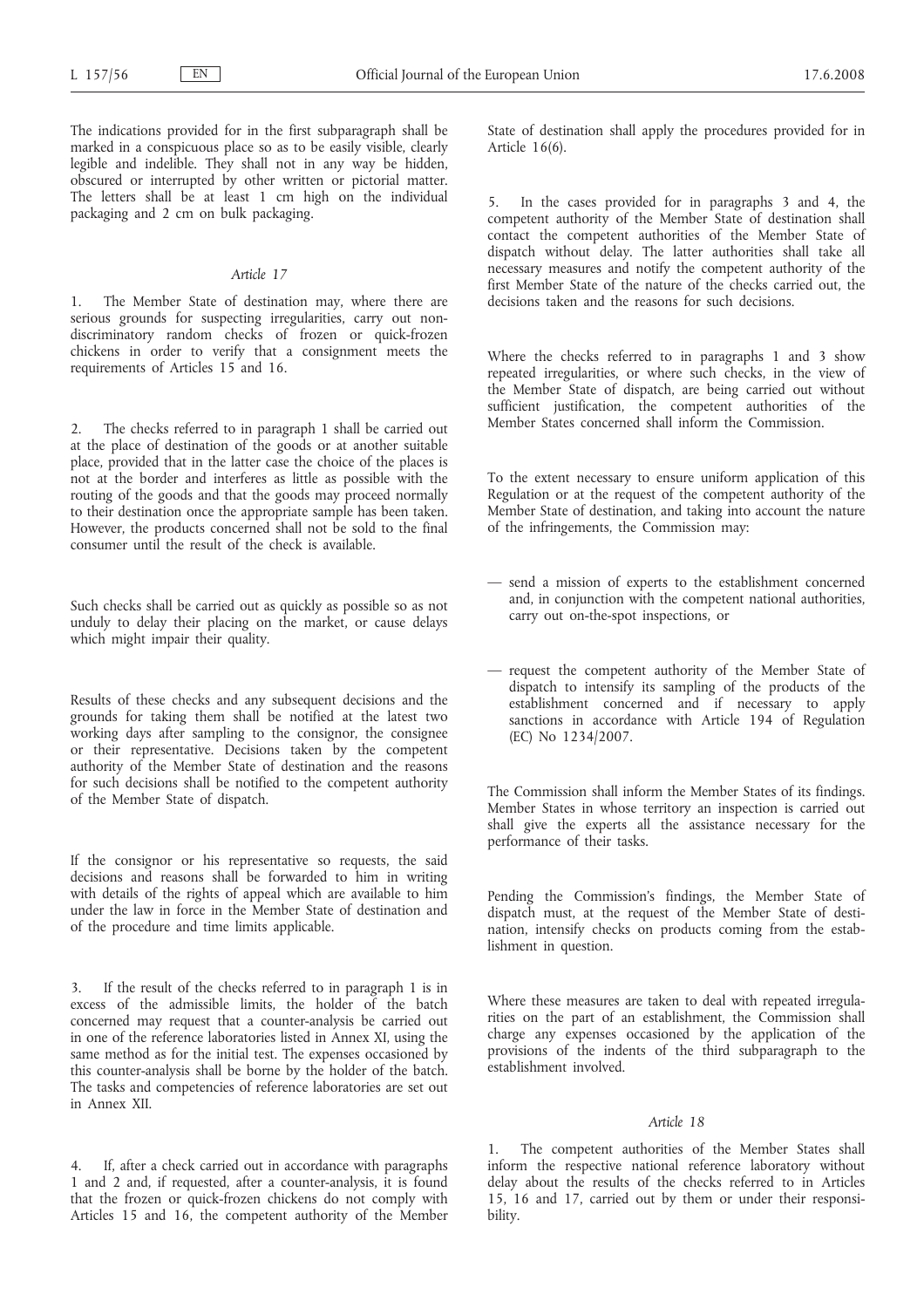The national reference laboratories shall forward these data to the board of experts referred to in Article 19 for further evaluation and discussion with national reference laboratories before 1 July each year. The findings shall be presented to the Management Committee for consideration in accordance with Article 195 of Regulation (EC) No 1234/2007.

The Member States shall adopt the practical measures for the checks provided for in Articles 15, 16 and 17 at all stages of marketing, including checks on imports from third countries at the time of customs clearance in accordance with Annexes VI and VII. They shall inform the other Member States and the Commission of these measures. Any changes to the measures shall be communicated immediately to the other Member States and to the Commission.

#### *Article 19*

A board of experts in monitoring water content in poultrymeat shall act as a coordinating body for the testing activities of the national reference laboratories. It shall consist of representatives of the Commission and national reference laboratories. The tasks of the board and of national reference laboratories, as well as the organisational structure of the board, are set out in Annex XII.

Financial assistance shall be paid to the reference laboratory under the terms of a contract concluded between the Commission, on behalf of the Community, and that laboratory.

The Director-General for Agriculture and Rural Development is authorised to sign the contract on behalf of the Commission.

## *Article 20*

1. The following fresh, frozen and quick-frozen poultry cuts may be marketed by way of business or trade within the Community only if the water content does not exceed the technically unavoidable values determined by the method of analysis described in Annex VIII (chemical method):

- (a) chicken breast fillet, with or without wishbone, without skin;
- (b) chicken breast, with skin;
- (c) chicken thighs, drumsticks, legs, legs with a portion of the back, leg quarters, with skin;
- (d) turkey breast fillet, without skin;
- (e) turkey breast, with skin;
- (f) turkey thighs, drumsticks, legs, with skin;
- (g) deboned turkey leg meat, without skin.

2. The competent authorities designated by each Member State shall ensure that the slaughterhouses and cutting plants, whether or not attached to slaughterhouses, adopt all measures necessary to comply with the provisions of paragraph 1 and in particular that:

- (a) regular checks on water absorbed are carried out in the slaughterhouses in accordance with Article 16(1) also for chicken and turkey carcases intended for the production of the fresh, frozen and quick-frozen cuts listed in paragraph 1 of this Article. These checks shall be carried out at least once each working period of eight hours. However, in the case of air chilling of turkey carcases, regular checks on water absorbed need not be carried out. The limit values fixed in point 10 of Annex IX shall also apply for turkey carcases;
- (b) results of the checks are recorded and kept for a period of one year;
- (c) each batch is marked in such a way that its date of production can be identified; this batch mark must appear on the production record.

Where, in the case of air chilling of chickens, the results of checks referred to in point (a) and in paragraph  $3$  show compliance with the criteria laid down in Annexes VI to IX during a period of six months, the frequency of the checks referred to in point (a) may be reduced to once every month. Any failure to comply with the criteria laid down in Annexes VI to IX shall result in reinstatement of checks as referred to in point (a).

3. At least once every three months, checks on the water content referred to in paragraph 1 shall be carried out, by sampling, on frozen and quick-frozen poultry cuts from each cutting plant producing such cuts, in accordance with Annex VIII. These checks do not have to be conducted for poultry cuts in respect of which proof is provided to the satisfaction of the competent authority that they are intended exclusively for export.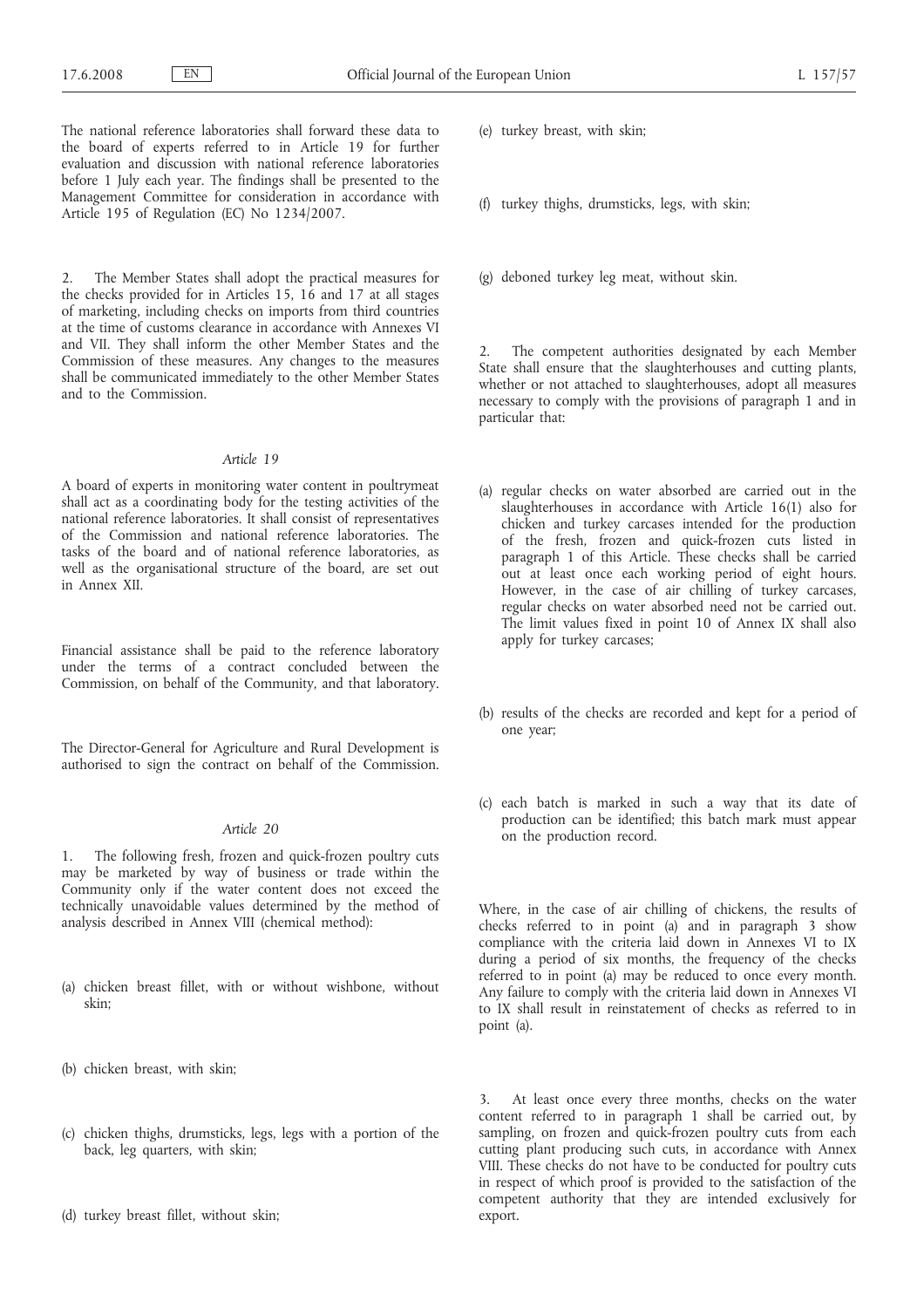After one year of compliance with the criteria laid down in Annex VIII in a particular cutting plant, the frequency of tests shall be reduced to once every six months. Any failure to comply with these criteria shall result in reinstatement of checks as referred to in the first subparagraph.

4. Article 16(3) to (6) and Articles 17 and 18 shall apply, *mutatis mutandis*, for poultry cuts referred to in paragraph 1 of this Article.

## *Article 21*

Regulation (EEC) No 1538/91 is hereby repealed as from 1 July 2008.

References to the repealed Regulation and to Regulation (EEC) No 1906/90 shall be construed as references to this Regulation and shall be read in accordance with the correlation table in Annex XIII.

*Article 22*

This Regulation shall enter into force on the 20th day following that of its publication in the *Official Journal of the European Union*.

It shall apply from 1 July 2008.

This Regulation shall be binding in its entirety and directly applicable in all Member States.

Done at Brussels, 16 June 2008.

*For the Commission* Mariann FISCHER BOEL *Member of the Commission*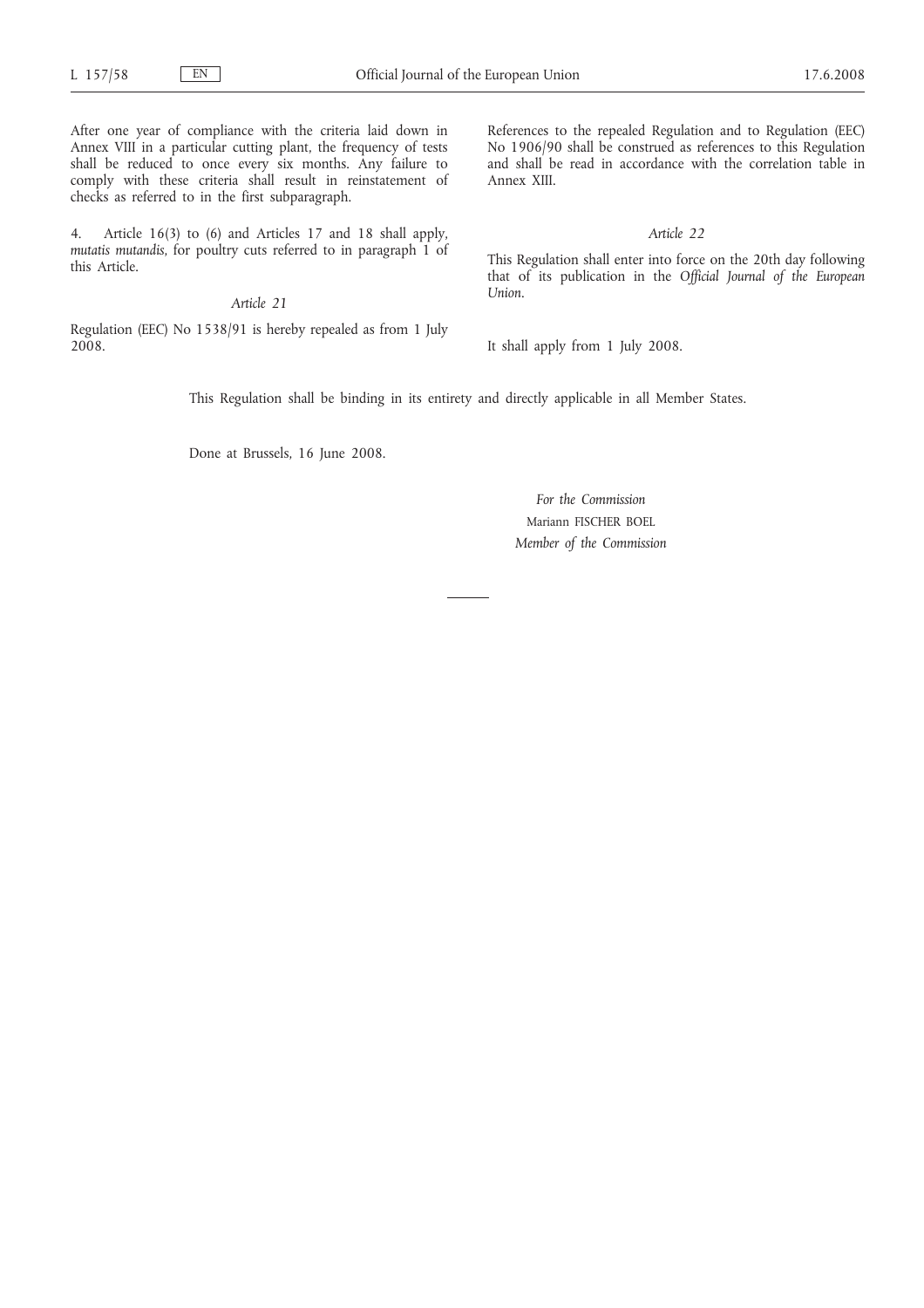|                                                                        |                                                                                    |                                                                                  |                                                                              | $\bigg  \hspace{1cm}$<br>Article 1(1)                                        | Names of poultry carcases                                                 |                                                                                               |                                                                                                        |                                                                                           |                                                                                           |                                                                           |
|------------------------------------------------------------------------|------------------------------------------------------------------------------------|----------------------------------------------------------------------------------|------------------------------------------------------------------------------|------------------------------------------------------------------------------|---------------------------------------------------------------------------|-----------------------------------------------------------------------------------------------|--------------------------------------------------------------------------------------------------------|-------------------------------------------------------------------------------------------|-------------------------------------------------------------------------------------------|---------------------------------------------------------------------------|
| g <sub>d</sub>                                                         | S                                                                                  | °S                                                                               | ď                                                                            | ಕೆ                                                                           | đ                                                                         | ರ                                                                                             | en                                                                                                     | $\pm$                                                                                     | $\ddot{ }$                                                                                | $\geq$                                                                    |
| Пиле, бройлер                                                          | Pollo (de carne)                                                                   | Kuře, brojler                                                                    | slagte-<br>Kylling,<br>kylling                                               | Hähnchen<br>Masthuhn                                                         | Tibud, broiler                                                            | κότες (κρεατο-<br>Terervoi ka<br>παραγωγής)<br>Κοτόπουλο                                      | Chicken,<br>broiler                                                                                    | Poulet (de<br>chair)                                                                      | Pollo, 'Broiler'                                                                          | Calis, broilers                                                           |
| Петел, кокошка                                                         | Gallo, gallina                                                                     | Kohout, slepice,<br>pečení, nebo<br>drůbež na<br>vaření                          | Hane, høne,<br>suppehøne                                                     | Suppenhuhn                                                                   | mõeldud kodu-<br>või keetmiseks<br>Kuked, kanad,<br>hautamiseks<br>linnud | Tereivoi ka<br>κότες (για<br>βράσιμο)                                                         | casserole, or<br>boiling fowl<br>Cock, hen,                                                            | Coq, poule (à<br>bouillir)                                                                | Gallo, gallina<br>Pollame da<br>brodo                                                     | sautēta vai vārīta<br>mājputnu gaļa<br>Gailis, vista,                     |
| Петел (угоен,<br>скопен)                                               | Capón                                                                              | Kapoun                                                                           | Kapun                                                                        | Kapaun                                                                       | Kohikukk                                                                  | Καπόνια                                                                                       | Capon                                                                                                  | Chapon                                                                                    | Cappone                                                                                   | Kapauns                                                                   |
| Ярка, петле                                                            | Polluelo                                                                           | kohoutek<br>Kuřátko,                                                             | Coquelet<br>Poussin,                                                         | Stubenküken                                                                  | kukepojad<br>Kana- ja                                                     | Νεοσσός,<br>πετεινάρι                                                                         | Coquelet<br>Poussin,                                                                                   | coquelet<br>Poussin,                                                                      | Galletto                                                                                  | Calītis                                                                   |
| Млад петел                                                             | Gallo joven                                                                        | Mladý kohout                                                                     | Unghane                                                                      | Junger Hahn                                                                  | Noor kukk                                                                 | Πετεινάρι                                                                                     | Young cock                                                                                             | leune coq                                                                                 | Giovane gallo                                                                             | Jauns gailis                                                              |
| (Млада) пуйка                                                          | Pavo (joven)                                                                       | Mladá) krůta                                                                     | (Mini) kalkun                                                                | (Junge) Pute,<br>Truthahn<br>(Junger)                                        | (Noor) kalkun                                                             | και γαλοπούλες<br>(Neapoi) yalon                                                              | (Young) turkey                                                                                         | (jeune) dinde<br>Dindonneau,                                                              | (Giovane)<br>tacchino                                                                     | (Jauns) fitars                                                            |
| Пуйка                                                                  | Pavo                                                                               | Krůta                                                                            | Avlskalkun                                                                   | Pute, Truthahn                                                               | Kalkun                                                                    | Γάλοι και γαλο-<br>πούλες                                                                     | Turkey                                                                                                 | Dinde (à<br>bouillir)                                                                     | Tacchino/a                                                                                | Titars                                                                    |
| (Млада) патица,<br>патица, (млад)<br>пате (млада)<br>мускусна<br>мюлар | cruzado (joven)<br>anadino), pato<br>Pato (joven o<br>(joven), pato<br>de Barbaria | Mladá) kachna,<br>kachnê, (mladá)<br>kachna, (mladá)<br>kachna Mulard<br>Pižmová | mulardand<br>berberiand<br>(Ung) and<br>$(\mathrm{Ung})$<br>$(\mathrm{Ung})$ | Junge) Barbar-<br>Frühmastente,<br>ieente (Junge<br>Mulardente)<br>lungente, | uspart, (noor)<br>(noor) musk-<br>(Noor) part,<br>pardipoeg.<br>mullard   | (Neapec) ridiries<br>(νεαρές) πάπιες<br>(νεαρές) παπιες<br>Βαρβαρίας,<br>ή παπάκια,<br>mulard | (Young) Mulard<br>Muscovy duck<br>(Young) duck,<br>duckling,<br>$\left( \mathbf{Young}\right)$<br>duck | caneton, (jeune)<br>(Jeune) canard,<br>(jeune) canard<br>canard de<br>Barbarie,<br>mulard | hulard' <sub>nulard</sub><br>Anatra muta<br>(Giovane)<br>(Giovane)<br>(Giovane)<br>anatra | (Jauna) Mulard<br>pīlēns, (jauna)<br>(Jauna) pile,<br>muskuspīle,<br>pile |
| патица, мюлар<br>мускусна<br>Патица,                                   | Barbaria, pato<br>Pato, pato de<br>cruzado                                         | kachna, kachna<br>Pižmová<br>Kachna,<br>Mulard                                   | Avlsmulardand<br>Avlsberberiand<br>Avlsand                                   | Ente, Barbar-<br>Mulardente<br>ieente                                        | uspart, mullard<br>Part, musk-                                            | πάτιες mulard<br>Πάτιες, πάτιες<br>Βαρβαρίας                                                  | Duck, Muscovy<br>duck, Mulard<br>duck                                                                  | bouillir), canard<br>Canard, canard<br>de Barbarie (à<br>્તિ<br>bouillir)<br>mulard       | Anatra Anatra<br>muta Anatra<br>'mulard'                                                  | Pile, muskuspile,<br>Mulard pile                                          |
| (Млада) гъска,<br>TbC                                                  | Oca (joven),<br>ansarón                                                            | Mladá husa,<br>house                                                             | (Ung) gås                                                                    | Frühmastgans,<br>lungmastgans<br>(Junge) Gans,                               | (Noor) hani,<br>hanepoeg                                                  | (Neapec) xilves i<br>χηνάκια                                                                  | goose,<br>$(\operatorname*{Ycomp})$<br>gosling                                                         | (Jeune) oie ou<br>oison                                                                   | (Giovane) oca                                                                             | (Jauna) zoss,<br>zoslēns                                                  |
| Гъска                                                                  | Oca                                                                                | Husa                                                                             | $\mathbf{A}\mathbf{v}$ lsgås                                                 | Gans                                                                         | Hani                                                                      | Xilvec                                                                                        | Goose                                                                                                  | öie                                                                                       | Oca                                                                                       | Zoss                                                                      |
| (Млада) токачка                                                        | Pintada (joven)                                                                    | Mladá perlička                                                                   | perlehøne<br>$(\mathrm{Ung})$                                                | (Junges)<br>Perlhuhn                                                         | (Noor) pärlkana                                                           | φραγκόκοτες<br>(Neapec)                                                                       | guinea<br>(Young)<br>fowl                                                                              | (Jeune) pintade<br>Pintadeau                                                              | (Giovane)<br>faraona                                                                      | (Jauna) pērļu<br>vistiņa                                                  |
| Токачка                                                                | Pintada                                                                            | Perlička                                                                         | Avlsperlehøne                                                                | Perlhuhn                                                                     | Pärlkana                                                                  | Φραγκόκοτες                                                                                   | Guinea fowl                                                                                            | Pintade                                                                                   | Faraona                                                                                   | Pērļu vistiņa                                                             |

 $\mathcal{A}$  $\overline{a}$ 

 $\Lambda \text{NNEX}$  I *ANNEX I*

# 17.6.2008 EN Official Journal of the European Union L 157/59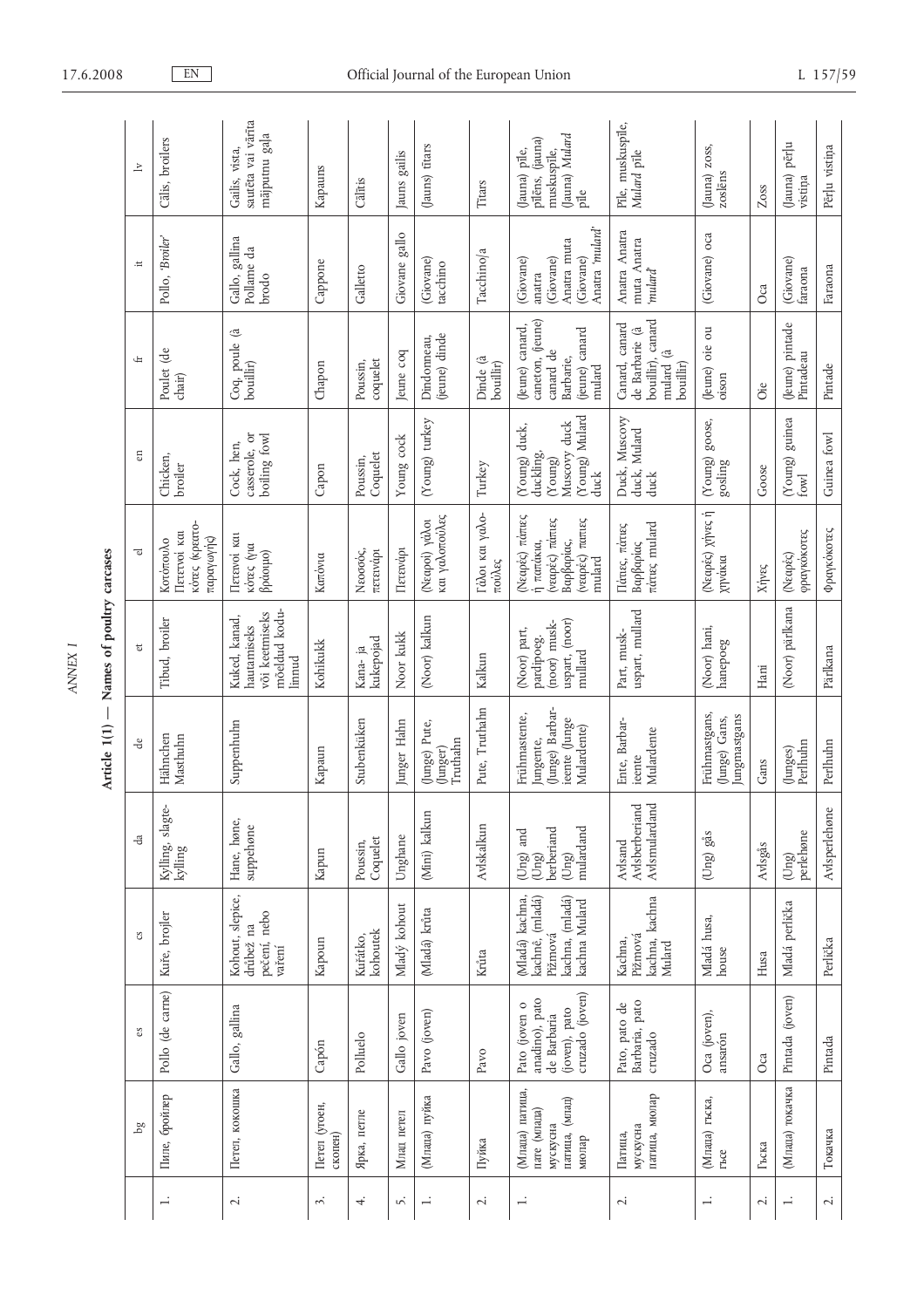| Brojler csirke,<br>$\vec{E}$  | $\overline{m}$                                                                                              | $\overline{\Xi}$                                                           | 'n,                                                                                | $\overline{p}$                                                | <b>p</b>                                                                                      | $s\ddot{k}$                                                              | 51                                                                         | $\leftarrow$                            | $S_{V}$                                                    |
|-------------------------------|-------------------------------------------------------------------------------------------------------------|----------------------------------------------------------------------------|------------------------------------------------------------------------------------|---------------------------------------------------------------|-----------------------------------------------------------------------------------------------|--------------------------------------------------------------------------|----------------------------------------------------------------------------|-----------------------------------------|------------------------------------------------------------|
|                               | Fellus, brojler                                                                                             | Kuiken, braad-<br>kuiken                                                   | Kurczę, broiler                                                                    | Frango                                                        | Pui de carne,<br>broiler                                                                      | Kurča, brojler                                                           | piščanec<br>Pitovni<br>brojler                                             | Broileri                                | kyckling (broiler)<br>Kyckling, slakt-                     |
| (tal-brodu)                   | Serduk, tigiega                                                                                             | Haan, hen<br>soep- of<br>stoofkip                                          | Kura rosołowa                                                                      | Galo, galinha                                                 | pasăre pentru<br>sau carne de<br>Cocoș, găină<br>fiert                                        | Kohút, sliepka                                                           | Petelin, kokoš,<br>perutnina za<br>pečenje ali<br>kuhanje                  | Kukko, kana                             | Tupp, höna,<br>gryt-, eller<br>kokhöna                     |
| Hasi                          |                                                                                                             | Kapoen                                                                     | Kapłon                                                                             | Capão                                                         | Clapon                                                                                        | Kapún                                                                    | Kopun                                                                      | Chapon (syöt-<br>tökukko)               | Kapun                                                      |
| Ghattuqa,<br>$\emph{copulet}$ |                                                                                                             | Piepkuiken                                                                 | Kurczątko                                                                          | Franguitos                                                    | Pui tineri                                                                                    | Kurčiatko                                                                | Mlad piščanec,<br>mlad petelin<br>(kokelet)                                | Kananpoika,<br>kukonpoika               | Coquelet<br>Poussin,                                       |
| eta                           | Serduk żghir fl-                                                                                            | Jonge haan                                                                 | Mody kogut                                                                         | Galo jovem                                                    | Cocoș tânăr                                                                                   | Mladý kohút                                                              | Mlad petelin                                                               | Nuori kukko                             | Ung tupp                                                   |
| fl-eta $)$                    | Dundjan (żghir                                                                                              | (Jonge) kalkoen                                                            | (Młody) indyk                                                                      | Peru                                                          | Curcan (tânăr)                                                                                | Mladá morka                                                              | (Mlada) pura                                                               | (Nuori)<br>kalkkuna                     | (Ung) kalkon                                               |
| Dundjan                       |                                                                                                             | Kalkoen                                                                    | Indyk                                                                              | Peru adulto                                                   | Curcan                                                                                        | Morka                                                                    | Pura                                                                       | Kalkkuna                                | Kalkon                                                     |
|                               | zghira (fellus ta'<br>papra) muskovy<br>(żghira fl-eta),<br>papra mulard<br>Papra (żghira<br>fl-éta), papra | (Jonge) Barba-<br>(Jonge) eend,<br>Jonge) "Mu-<br>rijse eend<br>lard"-eend | Młoda) kaczka<br>Młoda) kaczka<br>(Młoda) kaczka<br>piżmova,<br>tuczona,<br>mulard | Barbary, Pato<br>Pato, Pato<br>Mulard                         | (tânără) Mulard<br>moschata, rață<br>Rață (tânără),<br>rață (tânără)<br>din specia<br>Cairina | (Mladá kačica),<br>kačica, (Mladý)<br>káča, (Mladá)<br>pižmová<br>mulard | (mlada) mulard<br>muškatna raca<br>račka, (mlada)<br>(Mlada) raca,<br>raca | (Nuori) ankka,<br>myskiankka<br>(Nuori) | mulardand (ung)<br>ankunge (ung)<br>(Ung) anka,<br>myskand |
|                               | muscovy, papra<br>mulard<br>Papra, papra                                                                    | Eend Barbarijse<br>eend "Mulard"-<br>eend                                  | Kaczka, Kaczka<br>Kaczka mulard<br>piżmowa,                                        | adulto Mulard<br>Barbary, pato<br>Pato adulto,<br>pato adulto | moschata, rață<br>Rață, rață din<br>specia Cairina<br>Mulard                                  | kačica, Mulard<br>Pyžmová<br>Kačica,                                     | Raca, muškatna<br>raca, mulard<br>raca                                     | myskiankka<br>Ankka,                    | mulardand,<br>myskand<br>Anka,                             |
| ta' wiżża                     | Wiżża (żghira<br>fl-eta), fellusa                                                                           | (Jonge) gans                                                               | Młoda gęś                                                                          | Ganso                                                         | Gâscă (tânără)                                                                                | (Mladá) hus,<br>húsa                                                     | (Mlada) gos,<br>goska                                                      | (Nuori) hanhi                           | (Ung) gås,<br>gåsunge                                      |
| Wiżża                         |                                                                                                             | Gans                                                                       | Gęś                                                                                | Ganso adulto                                                  | Gâscă                                                                                         | Hus                                                                      | Gos                                                                        | Hanhi                                   | Gås                                                        |
| Farghuna                      | (żghira fl-eta)                                                                                             | parelhoen<br>(Jonge)                                                       | perliczka<br>(Młoda)                                                               | Pintada                                                       | Bibilică adultă                                                                               | (Mladá) perlička                                                         | (Mlada) pegatka                                                            | (Nuori)<br>helmikana                    | (Ung) pärlhöna                                             |
| Farghuna                      |                                                                                                             | Parelhoen                                                                  | Perlica                                                                            | Pintada adulta                                                | Bibilică                                                                                      | Perlička                                                                 | Pegatka                                                                    | Helmikana                               | Pärlhöna                                                   |

# L 157/60 EN Official Journal of the European Union 17.6.2008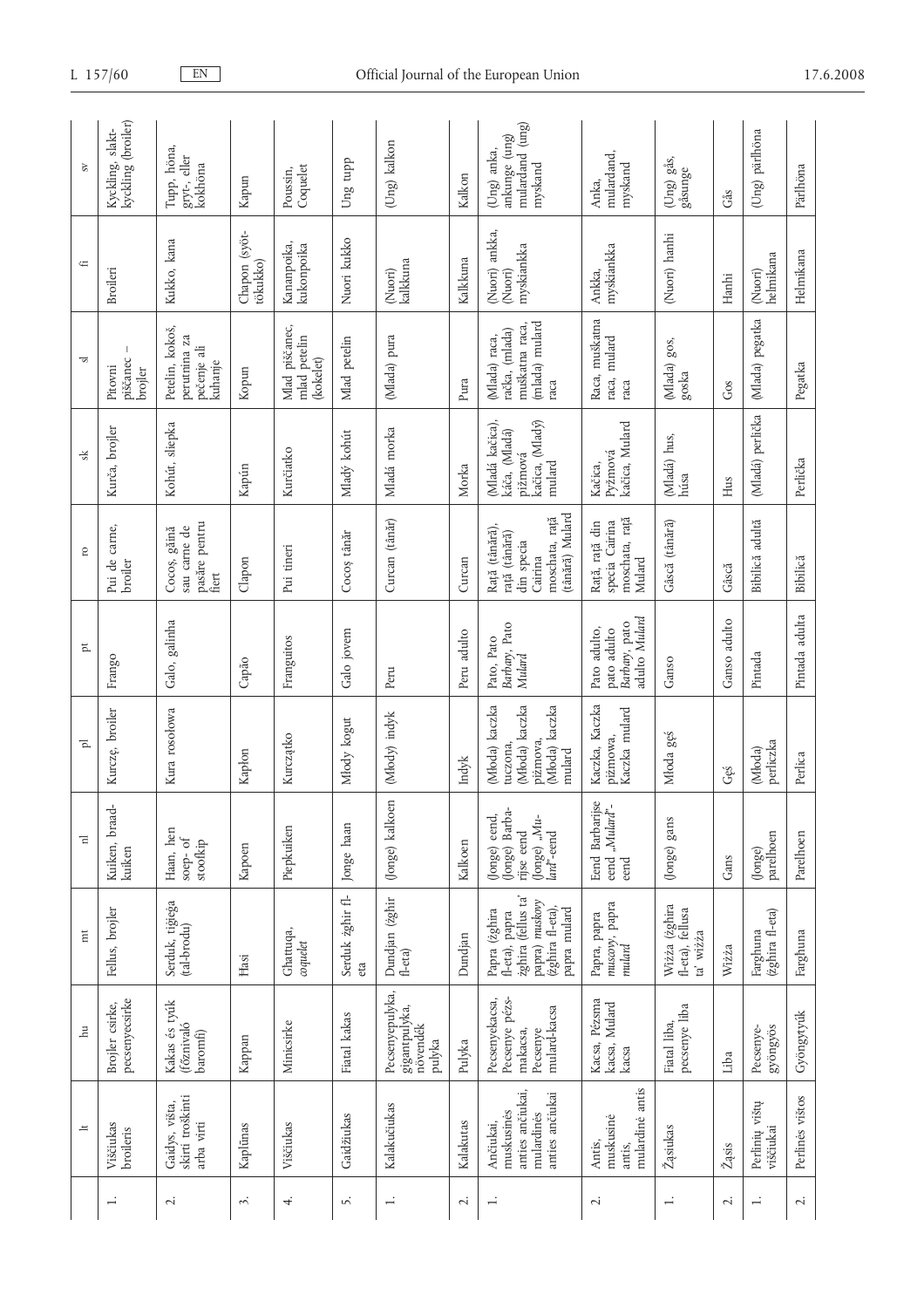| $\geq$                 | Puse                          | Ceturdaļa                    | Nesadalītas kāju<br>ceturdaļas            | Krūtiņa                                   | Kāja                   | muguras daļu<br>Cāļa kāja ar                                                     | Šķiņkis                    | Stilbs                       | Spārns      | Nesadalīti spārni             | Krūtiņas fileja                              | Krūtiņas fileja ar<br>krūšukaulu                                                                                                                                                        |
|------------------------|-------------------------------|------------------------------|-------------------------------------------|-------------------------------------------|------------------------|----------------------------------------------------------------------------------|----------------------------|------------------------------|-------------|-------------------------------|----------------------------------------------|-----------------------------------------------------------------------------------------------------------------------------------------------------------------------------------------|
| $\ddot{}$              | Metà                          | Quarto                       | Cosciotto                                 | Petto con osso                            | Coscia                 | Coscetta                                                                         | Sovraccoscia               | Fuso                         |             | separate<br>Ali non           | Filetto, fesa<br>(tacchino)                  | forcella), fesa<br>(con forcella)<br>Petto (con                                                                                                                                         |
| Ŧ                      | Demi ou<br>moitié             | Quart                        | postérieurs non<br>séparés<br>Quarts      | Poitrine, blanc<br>ou filet sur os        | Cuisse                 | poulet avec une<br>portion du dos<br>Cuisse de                                   | Haut de cuisse             | Pilon                        | Ala<br>Aile | Ailes non<br>séparées         | poitrine, blanc,<br>filet, noix<br>Filet de  | Filet de poitrine<br>avec clavicule                                                                                                                                                     |
| $\mathop{\mathbb{E}}$  | Half                          | Quarter                      | Unseparated<br>leg quarters               | <b>Breast</b>                             | <b>GST</b>             | with a portion<br>Chicken leg<br>of the back                                     | Thigh                      | Drumstick                    | Wing        | Unseparated<br>wings          | Breast fillet                                | with wishbone<br>Breast fillet                                                                                                                                                          |
| ಕ                      | Miod                          | Τεταρτημόριο                 | τεταρτημόρια<br>Αδιαχώριστα<br>ποδιών     | Στήθος                                    | Побі                   | ένα κομμάτι της<br>κοτόπουλο με<br>Πόδι από<br><b><i>pá</i>χης</b>               | Μηρός (μπούτι)             | Kvήμη                        | Φτερούγα    | Αδιαχώριστες<br>φτερούγες     | Φιλέτο στήθους                               | Φιλέτο στήθους<br>με κλειδο-<br>κόκαλο                                                                                                                                                  |
| ď                      | Pool                          | Veerand                      | Lahtilõikamata<br>koivad                  | Rind                                      | Koib                   | Koib koos<br>seljaosaga                                                          | Reis                       | Sääretükk                    | Tiib        | Lahtilõikamata<br>tiivad      | Rinnafilee                                   | Rinnafilee koos<br>harkluuga                                                                                                                                                            |
| ಕೆ                     | Hälfte oder<br>Halbes         | Hinter-)Viertel<br>(Vorder-, | Hinterviertel<br>am Stück                 | Brust, halbierte<br>Brust, halbe<br>Brust | Schenkel, Keule        | enschenkel mit<br>Rückenstück,<br>Hühnerkeule<br>mit Rücken-<br>Hähnch-<br>stück | Oberschenkel,<br>Oberkeule | Unterschenkel,<br>Unterkeule | Flügel      | Beide Flügel,<br>ungetrennt   | Brustfilet, Filet<br>aus der Brust,<br>Filet | Brustfilet mit<br>Schlüsselbein                                                                                                                                                         |
| da                     | Halvt                         | Kvart                        | hængende<br>lårstykker<br>Sammen-         | Bryst                                     | Helt lår               | Kyllingelår med<br>$en$ del af<br>ryggen                                         | Overlår                    | Underlår                     | Vinge       | hængende<br>Sammen-<br>vinger | Brystfilet                                   | Brystfilet med<br>ønskeben                                                                                                                                                              |
| $\mathbf{c}\mathbf{s}$ | Půlka                         | Čtvrtka                      | zadní čtvrtka<br>Neoddělená               | Prsa                                      | Stehno                 | Stehno kuřete<br>s částí zad                                                     | Horní stehno               | Dolní stehno<br>(palička)    | Křídlo      | Neoddělená<br>křídla          | Prsní řízek                                  | souvislosti, klíč.<br>chrupavka max.<br>Filety z prsou<br>s chrupavkou<br><b>Klíční</b> kost<br>svaloviny v<br>prsní kosti<br>hmotnosti)<br>3 % z cel.<br>přirozené<br>včetně<br>kost a |
| $\infty$               | Medio                         | Charto                       | traseros unidos<br>Cuartos                | Pechuga                                   | contramuslo<br>Muslo y | Charto trasero<br>de pollo                                                       | Contramuslo                | Muslo                        | Ala         | Alas unidas                   | Filete de<br>pechuga                         | pechuga con<br>clavícula<br>Filete de                                                                                                                                                   |
| g <sub>d</sub>         | Половинка                     | Четвъртинка                  | четвъртинки с<br>Неразделени<br>бутчетата | месо или филе<br>Гърди, бяло<br>C KOCT    | Бутче                  | Бутче с част от<br>прикрепен към<br>гърба,<br>Hero                               | Бедро                      | Подбедрица                   | Крило       | Неразделени<br>крила          | гърдите, бяло<br>филе от<br>Meco             | търдите с<br>филе от<br>"ядеца"                                                                                                                                                         |
|                        | $\textcircled{\scriptsize a}$ | $\Theta$                     | $\odot$                                   | $\bigoplus$                               | $\circledcirc$         | $\oplus$                                                                         | $\circledS$                | $\oplus$                     | $\oplus$    | ⊜                             | $\bigcircled{\!\!\!x}$                       | $\ominus$                                                                                                                                                                               |

## Official Journal of the European Union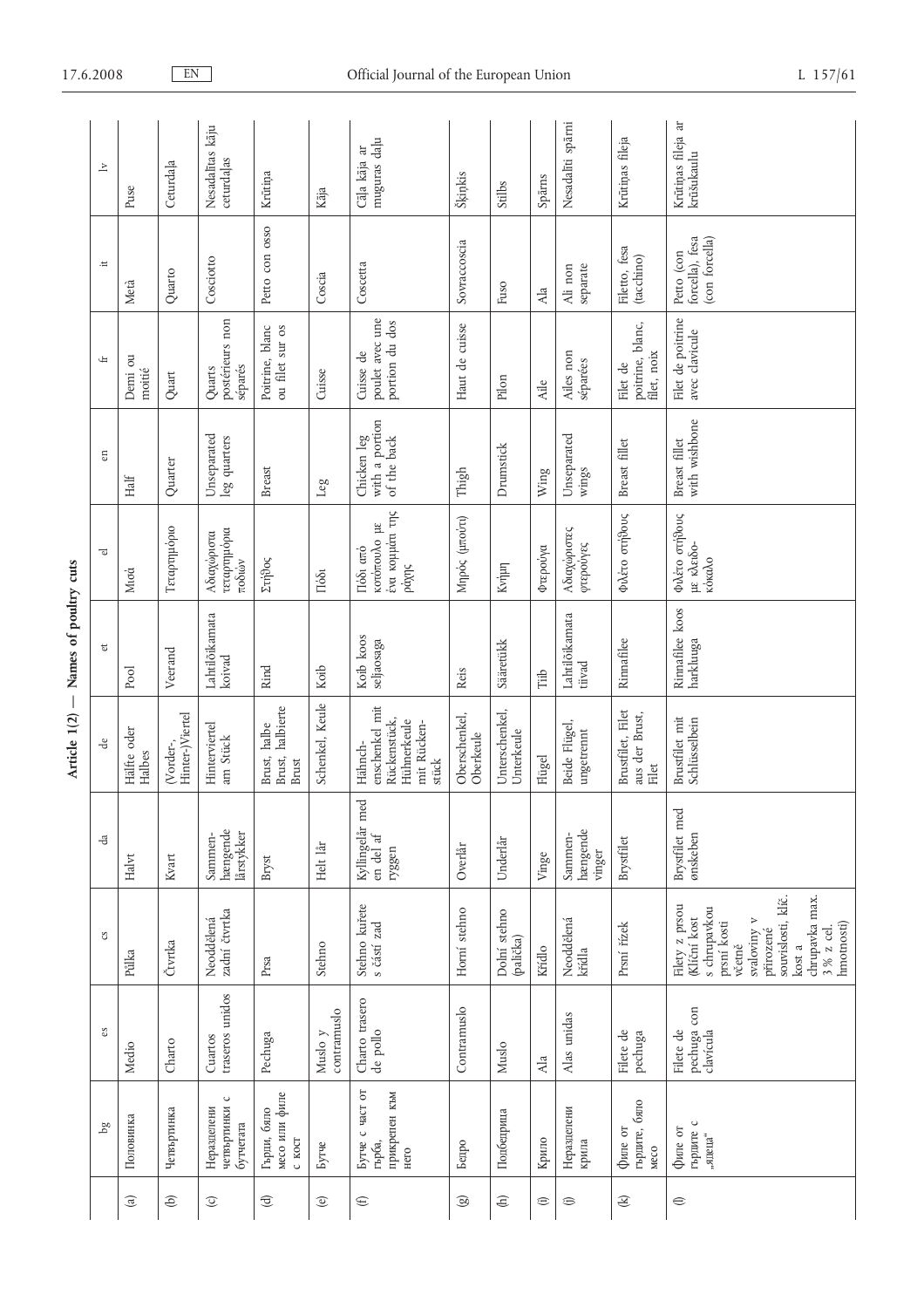| $\geq$         | Piles krūtiņa                                                                                                                                            | Atkaulotai tītara<br>kāju gaļai                                                                                                | $S_{V}$      | Halva                         | Kvart             | Bakdelspart                                        | Bröst                    | Klubba               | Kycklingklubba<br>med del av<br>ryggben                  | Lår                           | Ben                                          |  |
|----------------|----------------------------------------------------------------------------------------------------------------------------------------------------------|--------------------------------------------------------------------------------------------------------------------------------|--------------|-------------------------------|-------------------|----------------------------------------------------|--------------------------|----------------------|----------------------------------------------------------|-------------------------------|----------------------------------------------|--|
| $\ddot{=}$     | Magret, maigret                                                                                                                                          | Carne di coscia<br>di tacchino<br>disossata                                                                                    | £            | Puolikas                      | Neljännes         | Takaneljännes                                      | Rinta                    | Koipireisi           | Koipireisi, jossa<br>selkäosa                            | Reisi                         | Koipi                                        |  |
| £              | Magret, maigret                                                                                                                                          | Cuisse désossée<br>de dinde                                                                                                    | 51           | Polovica                      | Četrt             | Neločene četrti<br>nog                             | Prsi                     | Bedro                | Piščančja bedra<br>z delom hrbta                         | Stegno                        | Krača                                        |  |
| en             | Magret, maigret                                                                                                                                          | turkey leg meat<br>Deboned                                                                                                     | ςķ           | Polená hydina                 | Štvrťka hydiny    | Neoddelené<br>hydinové<br>stehná                   | Prsia                    | Hydinové<br>stehno   | Kuracie stehno<br>s panvou                               | hydinové<br>stehno<br>Horné   | hydinové<br>stehno<br>Dolné                  |  |
| ರ              | Maigret, magret                                                                                                                                          | χωρίς κόκαλο<br>Κρέας ποδιού<br>γαλοπούλας                                                                                     | 5            | Jumătăți                      | Sferturi          | posterioare<br>neseparate<br>Sferturi              | Piept                    | Pulpă                | Pulpă de pui cu<br>o porțiune din<br>spate atașată       | superioară<br>Pulpă           | Pulpă inferioară                             |  |
| đ              | "magret" või<br>Rinnaliha<br>"maigret")                                                                                                                  | Kalkuni kondi-<br>koivaliha<br>$\ensuremath{\mathsf{t}\mathsf{u}\mathsf{s}\mathsf{t}\mathsf{a}\mathsf{t}\mathsf{u}\mathsf{d}}$ | ħ,           | Metade                        | Quarto            | Quartos da<br>separados<br>coxa não                | Peito                    | Perna inteira        | Perna inteira de<br>uma porção do<br>frango com<br>dorso | Соха                          | Perna                                        |  |
| de             | Magret, Maigret                                                                                                                                          | Putenschenkeln<br>Fleisch von<br>Entbeintes                                                                                    | Ā            | Połówka                       | Ćwiartka          | Ćwiartka tylna<br>w całości                        | Pierś, połówka<br>piersi | Noga                 | Noga kurczęca<br>z częścią<br>grzbietu                   | Udo                           | Podudzie                                     |  |
| ď              | Magret, maigret                                                                                                                                          | Udbenet kød af<br>hele kalkunlår                                                                                               | Ξ            | Helft                         | Kwart             | Niet-gescheiden<br>achterkwarten                   | Borst                    | Hele poot, hele<br>司 | rugdeel (bout)<br>Poot/dij met                           | Bovenpoot,<br>bovendij        | (Drumstick)<br>Onderpoot,<br>onderdij        |  |
| °S             | Magret, maigret<br>(filety z prsou<br>svalu prsního)<br>kachen a hus<br>tukem pokrý-<br>vajícím prsní<br>podkožním<br>hlubokého<br>sval, bez<br>s kůží a | U vykostěných<br>krůtích stehen                                                                                                | mt           | Nofs                          | Kwart             | wara tas-saqajn,<br>mhux separati<br>Il-kwarti ta' | Sidra                    | Кохха                | tigiega<br>b'porzjon tad-<br>Koxxa tat-<br>dahar         | Il-bicca ta' fuq<br>tal-koxxa | Il-bicca t'isfel<br>(drumstick)<br>tal-koxxa |  |
| es             | Magret, maigret                                                                                                                                          | Carne de muslo<br>y contramuslo<br>deshuesada<br>de pavo                                                                       | $\mathbb{H}$ | Fél baromfi                   | Negyed<br>baromfi | (egész) comb-<br>Összefüggő<br>negyedek            | Mell                     | Comb                 | hát egy részével<br>Csirkecomb a                         | Felsőcomb                     | <b>Alsócomb</b>                              |  |
| g <sub>d</sub> | Нетльсто филе                                                                                                                                            | пуешки бут<br>Обезкостен                                                                                                       | $\pm$        | Pusė                          | Ketvirtis         | Neatskirti kojų<br>ketvirčiai                      | Krūtinėlė                | Koja                 | nugaros dalimi<br>Viščiuko koja<br>su neatskirta         | Šlaunelė                      | Blauzdelė                                    |  |
|                | $\widehat{\Xi}$                                                                                                                                          | $\widehat{\Xi}$                                                                                                                |              | $\textcircled{\scriptsize a}$ | $\oplus$          | $\odot$                                            | $\bigoplus$              | $\copyright$         | $\oplus$                                                 | $\circledS$                   | $\oplus$                                     |  |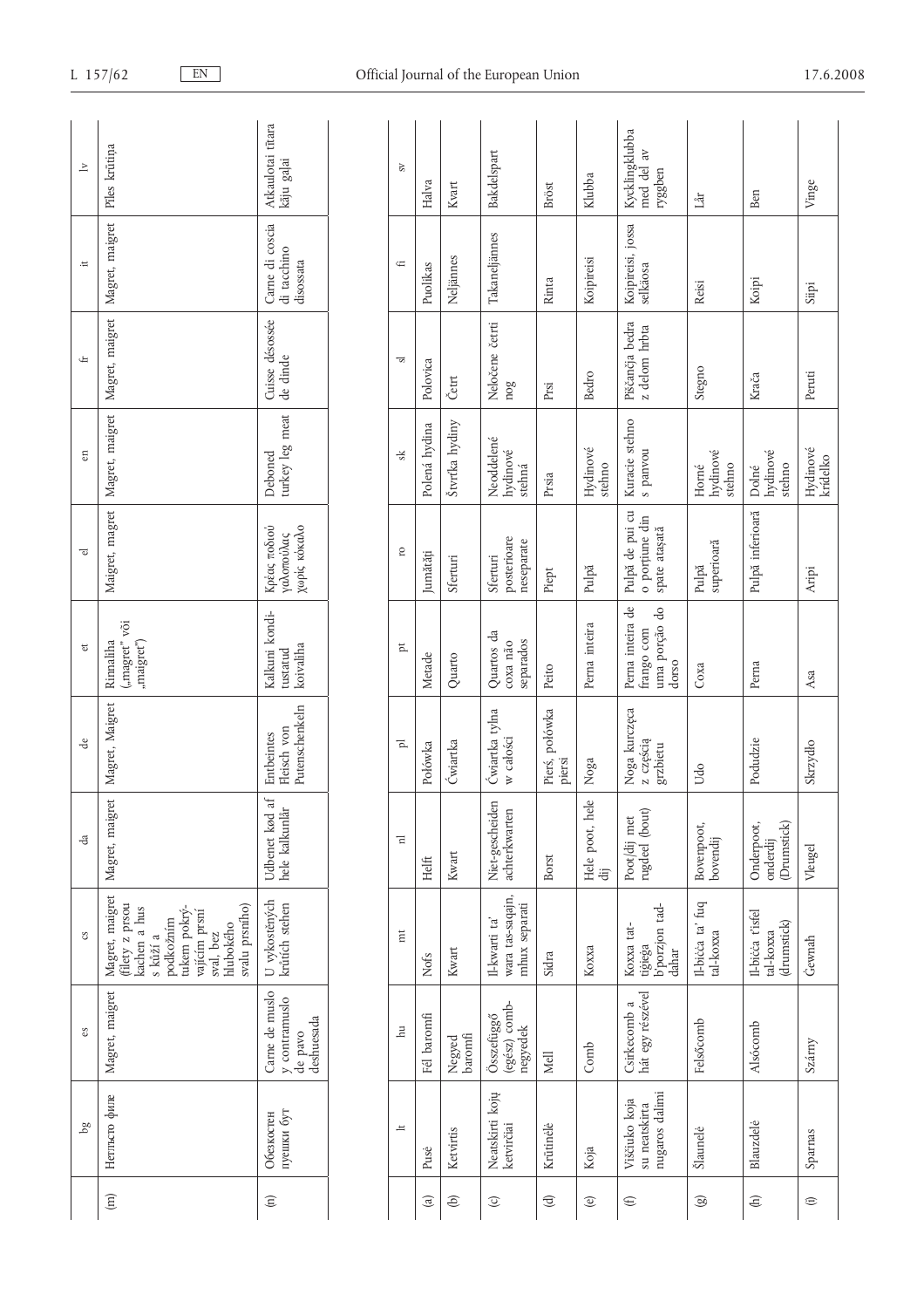| SV    | hängande vingar<br>Samman-                     | Bröstfilé                   | Bröstfilé med<br>nyckelben<br>Rintafilee soli-                  | Magret, maigret<br>Magret, maigret                   | Urbenat kalk-<br>onkött av<br>klubba<br>luuton koipi-                      |
|-------|------------------------------------------------|-----------------------------|-----------------------------------------------------------------|------------------------------------------------------|----------------------------------------------------------------------------|
| 5     | Siivet kiinni<br>toisissaan<br>Neločene peruti | Rintafilee                  | sluineen<br>prsno kostjo                                        |                                                      | Kalkkunan<br>reisiliha<br>Puranje bedro                                    |
|       |                                                |                             |                                                                 | Magret                                               | brez kosti                                                                 |
| sk.   | hydinové krídla<br>Neoddelené                  | Hydinový rezeň   Prsní file | Hydinový rezeň Prsní file s<br>s kosťou                         | Magret                                               | Vykostené<br>morčacie<br>stehno                                            |
| 5     | Aripi nese-<br>parate                          | Piept dezosat               | Piept dezosat<br>cu osul iadeș                                  | pasăre, spinări<br>Tacâm de<br>de pasăre             | Pulpă dezosată<br>de curcan                                                |
| p     | separadas<br>Asas não                          | Carne de peito              | Carne de peito<br>com fúrcula                                   | Magret, maigret                                      | perna inteira de<br>desossada da<br>Carne<br>peru                          |
| ī     | w całości<br>Skrzydła                          | Filet z piersi              | z obojczykiem<br>Filet z piersi                                 | Magret                                               | z nogi indyka<br>Pozbawione<br>kości mięso                                 |
| 급     | vleugels                                       | Borstfilet                  | Borstfilet met<br>vorkbeen                                      | Magret                                               | ە<br>Vlees van hel<br>zonder been<br>kalkoenen,<br>poten/hele<br>dijen van |
| Ħ     | Gwienah mhux   Niet-gescheiden<br>separati     | Flett tas-sidra             | Flett tas-sidra<br>  bil-wishbone                               | Magret, maigret                                      | Laham tas-<br>saqajn tad-<br>dundjan<br>dissussat                          |
| $\Xi$ | Összefüggő<br>szárnyak<br>(egész)              | Mellfilé                    | Mellfilé szegy-                                                 | Bőrös libamell-<br>filé, (maigret)                   | Kicsontozott<br>pulykacomb                                                 |
|       | Neatskirti<br>sparnai                          | Krūtinėlės filė             | su raktikauliu ir   csonttal<br>Krūtinėlės filė<br>krūtinkauliu | Krūtinėlės filė<br>be kiliojo<br>raumens<br>(magret) | mėsa be kaulų<br>Kalakuto kojų                                             |
|       | ⊜                                              | $\circledast$               |                                                                 | $\widehat{E}$                                        | $\widehat{\Xi}$                                                            |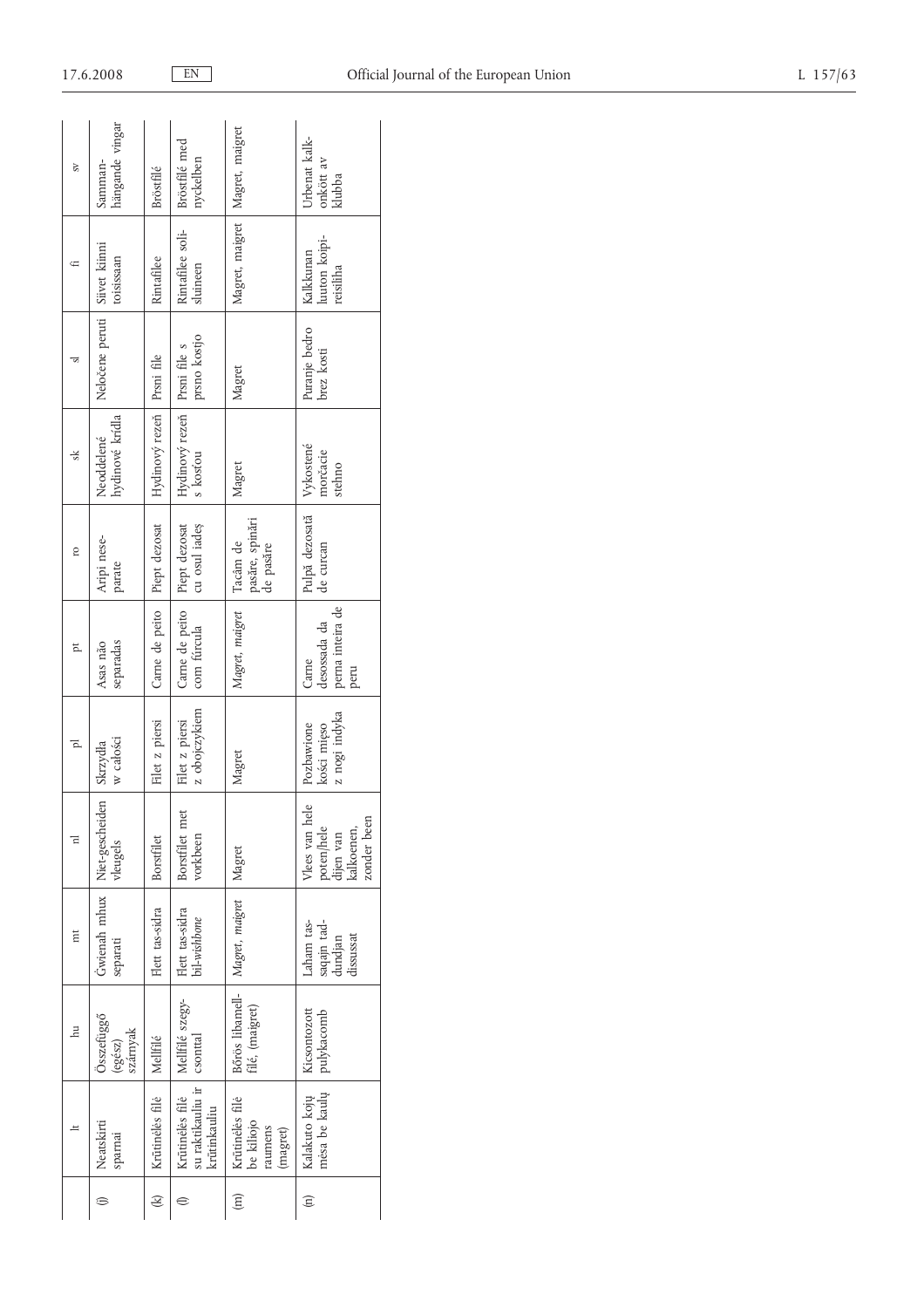## *ANNEX II*

Cut separating thigh/leg and back

— delineation of hip joint



Cut separating thigh and drumstick

— delineation of knee joint

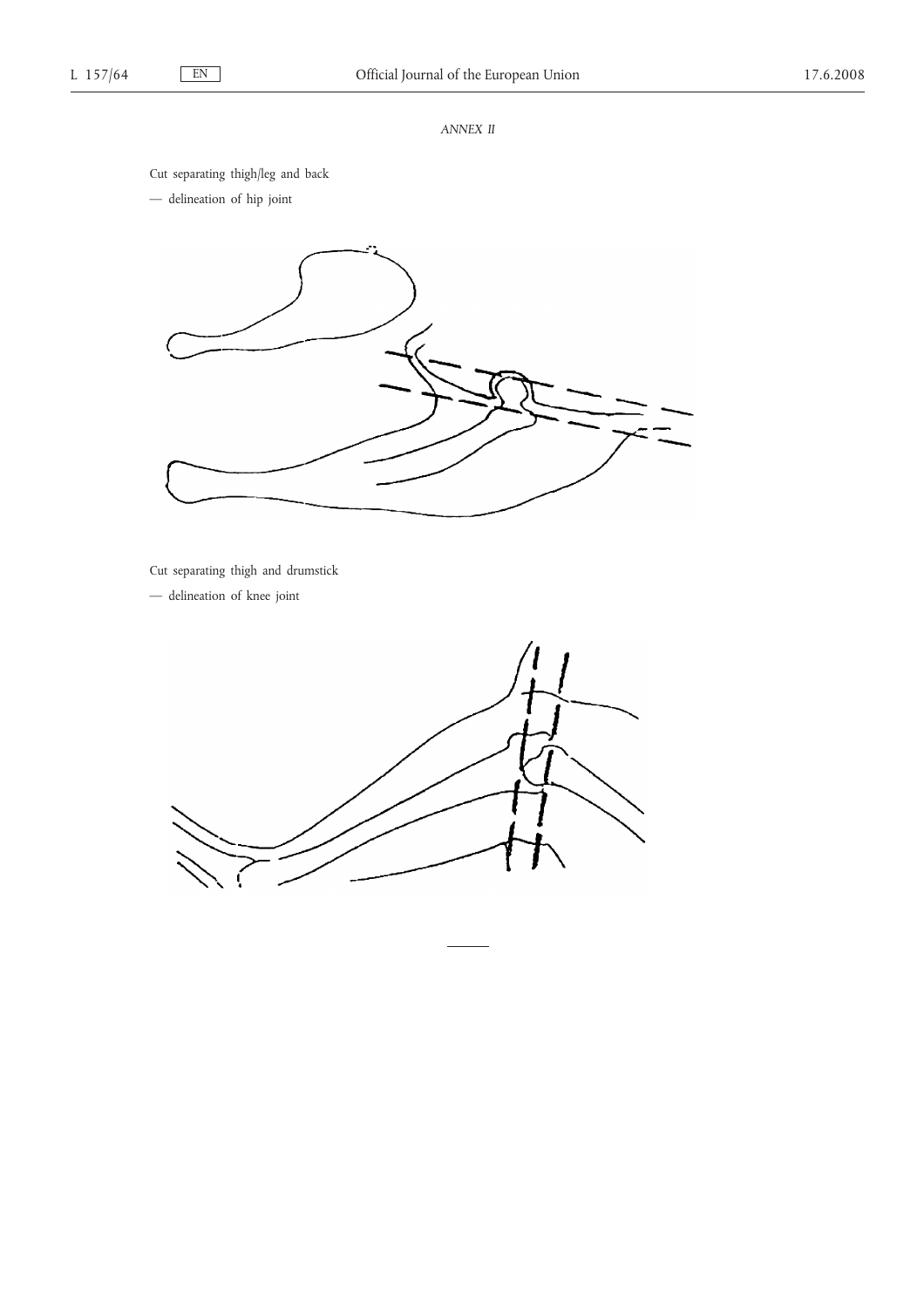| F      |
|--------|
| Ĕ<br>ť |

Article 10 - Chilling methods

|    | gaisu                                                      | izsmidzinātu<br>gaisu                                                               |                                                                                      |
|----|------------------------------------------------------------|-------------------------------------------------------------------------------------|--------------------------------------------------------------------------------------|
|    | Refroidissement   Raffreddamento   Dzesēšana ar<br>ad aria | Refroidissement   Raffreddamento   Dzesēšana ar<br>per aspersione<br>e ventilazione | par immersion per immersione iegremdejot<br>Refroidissement Raffreddamento Dzesēšana |
|    | à l'air                                                    | par aspersion<br>ventilée                                                           |                                                                                      |
|    | Air chilling                                               | Air spray<br>chilling                                                               | chilling                                                                             |
|    | Ρύξη με αέρα                                               | Ψύξη με<br>ψεκασμό                                                                  | Ψύξη με βύθιση   Immersion                                                           |
|    | <b>Ohkjahutus</b>                                          | Ohkpiserdus-<br>jahutus                                                             | Sukeljahutus                                                                         |
| de | Luftkühlung                                                | Luft-Sprüh-<br>kühlung                                                              | Gegenstrom-<br>Tauchkühlung                                                          |
| da | Luftkøling                                                 | Luftspraykøling                                                                     | ingskøling<br>Neddyp-                                                                |
|    | (Chlazení<br>vzduchem)<br>Vzduchem                         | Vychlazeným<br>proudem<br>vzduchu s<br>postřikem                                    | Ve vodní lázni<br>ponořením                                                          |
|    | Refrigeración<br>por aire                                  | Refrigeración<br>por aspersión<br>ventilada                                         | por immersión                                                                        |
|    | хлаждане<br>Въздушно                                       | хлаждане<br>въздушно-<br>душово                                                     | Охлаждане чрез   Refrigeración<br>отапяне                                            |
|    |                                                            |                                                                                     |                                                                                      |

|    |                                                                 | Evaporativ<br>kylning                                         |                                             |
|----|-----------------------------------------------------------------|---------------------------------------------------------------|---------------------------------------------|
|    | Zračno hlajenje   Ilmajäähdytys   Luftkylning                   | Ilmaspray-<br>jäähdytys                                       | Vesijäähdytys Vattenkylning                 |
|    |                                                                 | Hlajenje s<br>pršenjem                                        | potapljanjem<br>Hlajenje s                  |
| sk | vzduchom<br>Chladené                                            | 1 jovaním                                                     | vode                                        |
|    | Refrigerare în<br>aer                                           | Refrigeração Refrigerare prin Chladené spre-<br>dușare cu aer | Refrigerare prin   Chladené vo<br>imersiune |
|    | Refrigeração<br>por ventilação                                  | por aspersão e 1<br>ventilação                                | Refrigeração<br>por imersão                 |
|    | Owiewowa                                                        | Owiewowo-<br>natryskowa                                       | Dompelkoeling   Zanurzeniowa                |
|    |                                                                 | Lucht-sproei-<br>koeling                                      |                                             |
|    |                                                                 | Tkessih b'air<br>spray                                        | <i>immersjoni</i><br>Tkessih                |
|    |                                                                 | Permetezéses<br>hűtés                                         | <b>Bemeritéses</b><br>hűtés                 |
|    | Atšaldymas ore   Levegős hűtés   Tkessih bl-arja   Luchtkoeling | pučiant orą<br>Atšaldymas                                     | panardinant<br>Atšaldymas                   |
|    |                                                                 |                                                               |                                             |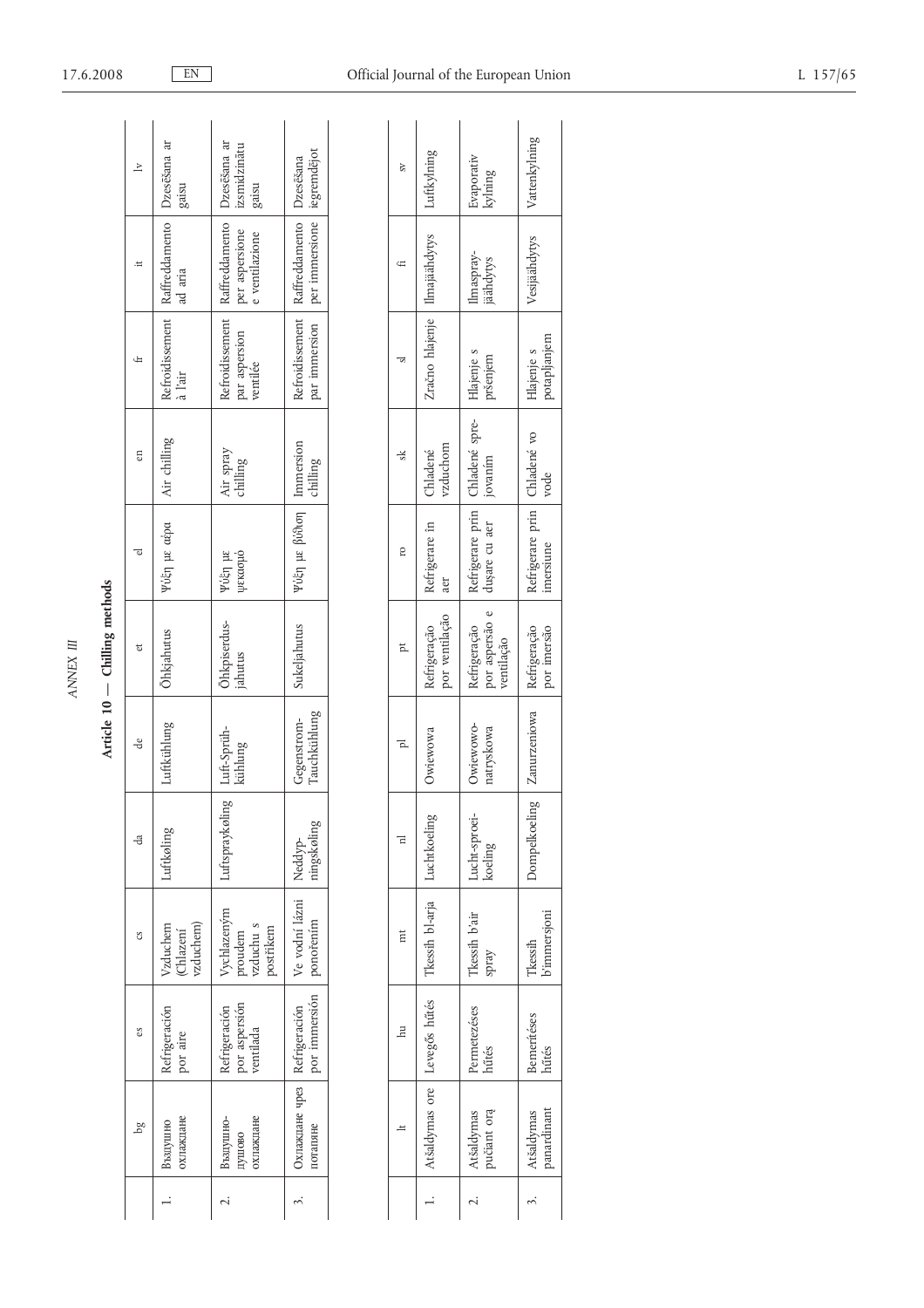| ₹      |
|--------|
| P<br>L |
|        |
|        |

Article  $11(1)$  - Types of farming

|     | 9q                                                   | S                                                                        | $\mathfrak{c}\mathfrak{s}$                                                                                                                        | da                                             | de                                                         | ಕ                                                                             | ರ                                                                                                   | en                                           | ₩                                                  | $\ddot{=}$                                                | $\geq$                                               |
|-----|------------------------------------------------------|--------------------------------------------------------------------------|---------------------------------------------------------------------------------------------------------------------------------------------------|------------------------------------------------|------------------------------------------------------------|-------------------------------------------------------------------------------|-----------------------------------------------------------------------------------------------------|----------------------------------------------|----------------------------------------------------|-----------------------------------------------------------|------------------------------------------------------|
| त्व | Хранена с  %<br>OBEC                                 | гъска, хранена с   Oca engordada<br>con  % de<br>Alimentado<br>con avena | $\begin{array}{c} \ldots \mathbin{{\scriptstyle{\%}}}(\check{c}\check{e}ho) \; \ldots \\ \text{Husa krmená} \end{array}$<br>Krmena (čím)<br>ovsem | Havrefodret gås<br>Fodret med<br>$\frac{1}{8}$ | Mast mit $\ldots\,$ %<br>Hafermastgans                     | toidetud hani<br>Söödetud ,<br>mis sisaldab<br>$\cdots$ % $\cdots$<br>Kaeraga | Έχει τραφεί με<br>παχαίνεται με<br>Χήνα που<br>$\cdots \stackrel{\%}{\circ} \cdots$<br>$\beta$ ρώμη | Oats fed goose<br>Fed with  %<br>of $\ldots$ | Alimenté avec<br>Oie nourrie à<br>% de<br>l'avoine | Alimentato con<br>Oca ingrassata<br>il  % di<br>con avena | Bariba ar  %<br>barotas zosis<br>ar auzām            |
| ه   | отгледан на<br>Екстензивно<br>закрито)<br>закрито    | extensivo en<br>gallinero<br>Sistema                                     | Extenzivní<br>v hale                                                                                                                              | Ekstensivt stal-<br>(skrabe )<br>dopdræt       | Bodenhaltung<br>Extensive                                  | seespidamine<br>Ekstensiivne<br>pidamine)<br>dindlas                          | Εκτατικής<br>εκτροφής                                                                               | (barnreared)<br>Extensive<br>indoor          | l'intérieur:<br>système<br>extensif<br>Élevé à     | Estensivo al<br>coperto                                   | Turēšana galve-<br>("Audzēti kūtī")<br>nokārt telpās |
| ○   | Свободен начин<br>на отпеждане                       | Gallinero con<br>salida libre                                            | Volný výběh                                                                                                                                       | Fritgående                                     | Freilandhaltung Vabapidamine                               |                                                                               | Elevbepnç<br>βοσκής                                                                                 | Free range                                   | l'extérieur<br>Sortant à                           | All'aperto                                                | Brīvā turēšana                                       |
| €   | свободен начин<br>на отпеждане<br>Традиционен        | Granja al aire<br>libre                                                  | Tradiční volný<br>výběh                                                                                                                           | Frilands                                       | Bäuerliche Frei-<br>landhaltung                            | Traditsiooniline<br>vabapidamine                                              | Πτηνοτροφείο<br>παραδοσιακά<br>ελεύθερης<br>βοσκής                                                  | Traditional free<br>range                    | Fermier-élevé<br>en plein air                      | all'aperto<br>Rurale                                      | brīvā turēšana<br>Tradicionala                       |
| ම   | Свободен начин<br>на отпеждане<br>- пълна<br>свобода | Granja de cría<br>en libertad                                            | Volný výběh -<br>úplná volnost                                                                                                                    | opdrættet i fuld<br>frihed<br>Frilands         | Bäuerliche Frei-<br>Unbegrenzter<br>landhaltung<br>Auslauf | misvabadusega<br>traditsiooniline<br>Täieliku liiku-<br>vabapidamine          | Πτηνοτροφείο<br>απεριόριστης<br>τροφής                                                              | total freedom<br>Free-range -                | Fermier-élevé<br>en liberté                        | Rurale in<br>libertà                                      | Pilnīgā brīvība                                      |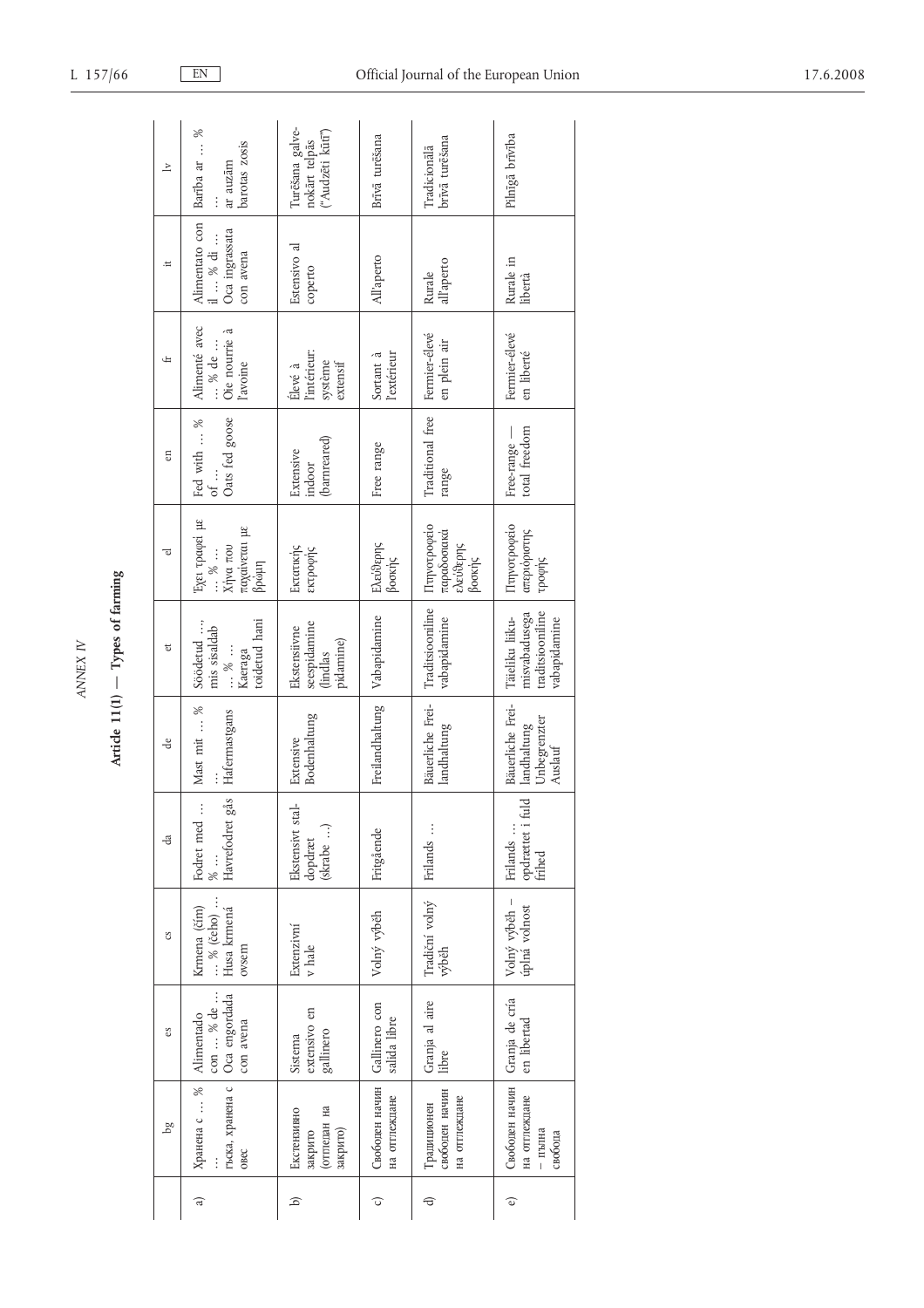| $\mathcal{S}^{\mathcal{V}}$ | <b>Jtfodrad</b> med<br>Havreutfodrad<br>$\cdots$ % $\cdots$<br>sås                  | Extensivt<br>inomhus<br>uppfödd                                     | utomhusvistelse<br>Tillgång till              | utomhusvistelse<br>Traditionell                        | Uppfödd i full<br>frihet                                              |
|-----------------------------|-------------------------------------------------------------------------------------|---------------------------------------------------------------------|-----------------------------------------------|--------------------------------------------------------|-----------------------------------------------------------------------|
| Ĥ                           | ruokittu hanhi<br>rehulla, joka<br>sisältää $\ldots$ , $\%$<br>Ruokittu<br>Kauralla | Laajaperäinen<br>sisäkasvatus                                       | Vapaa laidun -<br>kasvatustapa<br>perinteinen | Ulkoiluvapaus                                          | täydellinen liik-<br>Vapaa laidun -<br>kumavapaus                     |
| ್ರ                          | gos krmljena z<br>Krmljeno z<br>ovsom<br>$\%$ .                                     | Ekstenzivna<br>zaprta reja                                          | Prosta reja                                   | Tradicionalna<br>prosta reja                           | Prosta reja<br>neomejen<br>izpust                                     |
| s                           | Kŕmené  %<br>Husi kŕmené<br>ovsom                                                   | (chov v hale)<br>Chované na<br>podstielke<br>hlbokej                | Výbehový chov<br>exteriéri)<br>Chov v         | Chované<br>navol'no                                    | Úplne voľný<br>chov                                                   |
| 5                           | Furajate cu un<br>Gâște furajate<br>cu ovăz<br>% de                                 | interior sistem<br>Creștere în<br>extensiv                          | Creștere liberă                               | Creștere liberă<br>traditională                        | Creștere liberă<br>$-$ libertate<br>totală –                          |
| ħ,                          | engordado com<br>com  % de<br>Alimentado<br>Ganso<br>aveia                          | extensiva em<br>Produção<br>interior                                | semiliberdade<br>Produção em                  | Produção ao ar<br>livre                                | Produção em<br>liberdade                                              |
| 고                           | ℅<br>tucz owsiany<br>udziałem<br>Zywione z<br>(gesi)                                | Ekstensywny<br>ściółkowy<br>chów                                    | wybiegowy<br>Chów                             | wybiegowy<br>Tradycyjny<br>chów                        | wybiegowy bez<br>ograniczeń<br>Chów                                   |
| 급                           | Gevoed met<br>vetgemeste<br>Met haver<br>gans                                       | Scharrel<br>gehouden<br>binnen-                                     | Scharrel  met<br>uitloop                      | Boerenscharrel<br>met uitloop<br>Hoeve  met<br>uitloop | Boerenscharrel<br>Hoeve  met<br>met vrije<br>vrije uitloop<br>uitloop |
| $\overline{m}$              | Mitmugha b'<br>mitmugha bil-<br>$\%$ ta' $\ldots$<br>Wiżża<br>hafur                 | gewwa: sistema<br>Mrobbija<br>estensiva                             | free range)<br>Barra                          | range) tradizz-<br>Barra (free<br>jonali               | $range)$ – liberta<br>Barra (free<br>totali                           |
| $\overline{\mathbb{H}}$     | $$ %-ban $$ val<br>Zabbal etetett<br>etetett<br>liba                                | külterjesen<br>Istállóban<br>tartott                                | Szabadtartás                                  | Hagyományos<br>szabadtartás                            | Teljes szabad-<br>tartás                                              |
| $\pm$                       | Lesinta  %<br>penetos žąsys<br>Avižomis                                             | laisvai auginti<br>Patalpose<br>tvartuose)<br>paukščiai<br>(Auginti | Laisvai laikomi<br>paukščiai                  | laisvai laikomi<br>Tradiciškai<br>paukščiai            | laisvėje laikomi<br>Visiškoje<br>paukščiai                            |
|                             | त्व                                                                                 | a                                                                   | ⊙                                             | বি                                                     | จ                                                                     |

17.6.2008

 $EN$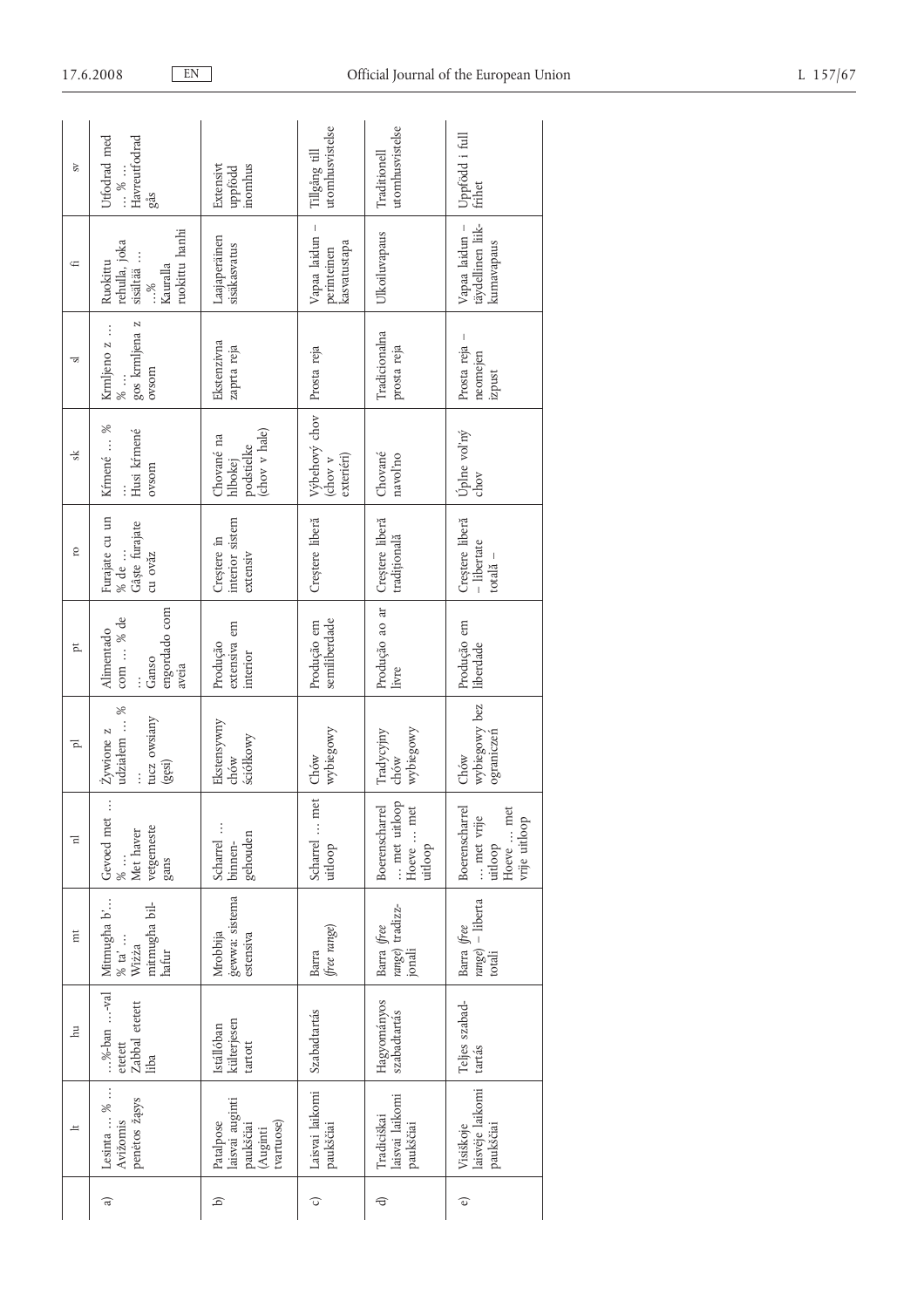## *ANNEX V*

The conditions referred to in Article 11 are as follows:

(a) *Fed with …% of …*

Reference to the following particular feed ingredients may only be made where:

- in the case of cereals, they account for at least 65 % by weight of the feed formula given during the greater part of the fattening period, which may not include more than 15 % of cereal by-products; however, where reference is made to one specific cereal, it shall account for at least 35 % of the feed formula used, and for at least 50 % in the case of maize,
- in the case of pulses or green vegetables they account for at least 5 % by weight of the feed formula given during most of the fattening period,
- in the case of dairy products, they account for at least 5 % by weight of the feed formula given during the finishing stage.

The term 'Oats-fed goose' may however be used where the geese are fed during the finishing stage of three weeks not less than 500 g of oats per day.

(b) *Extensive indoor (barn-reared)*

This term may only be used where:

- (i) the stocking rate per  $m<sup>2</sup>$  floor space does not exceed, in the case of:
	- chickens, young cocks, capons: 15 birds but not more than 25 kg liveweight,
	- ducks, guinea fowl, turkeys: 25 kg liveweight,
	- geese: 15 kg liveweight,
- (ii) the birds are slaughtered, in the case of:
	- chickens at 56 days or later,
	- turkeys at 70 days or later,
	- geese at 112 days or later,
	- Peking ducks: 49 days or later,
	- Muscovy ducks: 70 days or later for females, 84 days or later for males,
	- female Mulard ducks: 65 days or later,
	- guinea fowl: 82 days or later,
	- young geese (goslings): 60 days or later,
	- young cocks: 90 days or later,
	- capons: 140 days or later.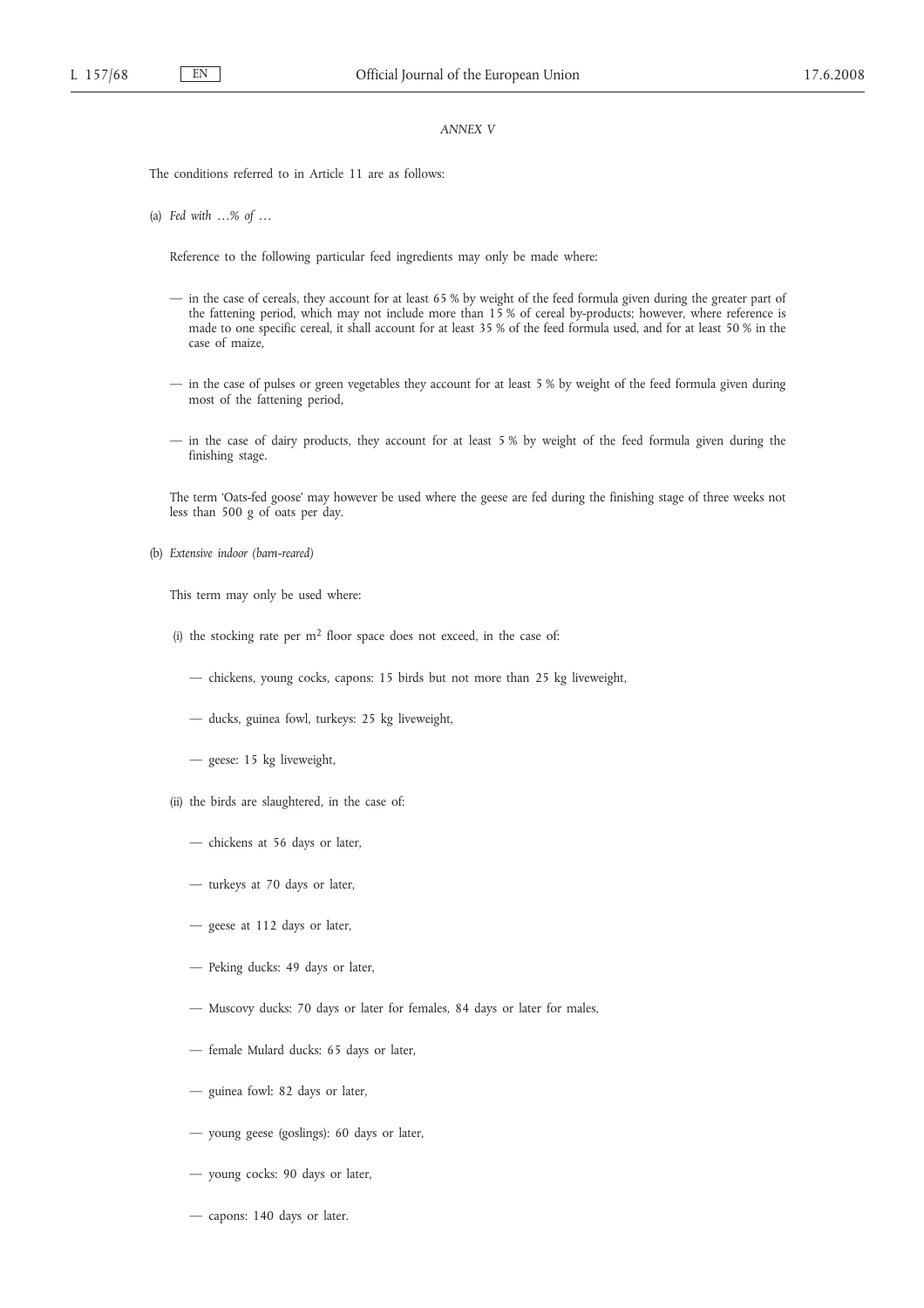(c) *Free range*

This term may only be used where:

- (i) the stocking rate in the house and the age of slaughter are in accordance with the limits fixed under (b), except for chickens, for which the stocking rate may be increased to 13, but not more than 27,5 kg liveweight per  $m<sup>2</sup>$  and for capons, for which the stocking rate shall not exceed 7,5 m<sup>2</sup>, and not more than 27,5 kg liveweight per m<sup>2</sup>,
- (ii) the birds have had during at least half their lifetime continuous daytime access to open-air runs comprising an area mainly covered by vegetation of not less than:
	- $-1$  m<sup>2</sup> per chicken or guinea fowl,
	- $-2$  m<sup>2</sup> per duck or per capon,
	- $-4$  m<sup>2</sup> per turkey or goose.

In the case of guinea fowls, open-air runs may be replaced by a perchery having a floor surface of at least that of the house and a height of at least 2 m. Perches of at least 10 cm length are available per bird in total (house and perchery),

- (iii) the feed formula used in the fattening stage contains at least 70 % of cereals,
- (iv) the poultryhouse is provided with popholes of a combined length at least equal to 4 m per  $100 \text{ m}^2$  surface of the house.
- (d) *Traditional free range*

This term may only be used where:

- (i) the indoor stocking rate per  $m<sup>2</sup>$  does not exceed in the case of:
	- chickens: 12 but not more than 25 kg liveweight; however, in the case of mobile houses not exceeding 150 m2 floor space and which remain open at night, the stocking rate may be increased to 20, but not more than 40 kg liveweight per  $m<sup>2</sup>$ ,
	- capons: 6,25 (up to 91 days of age: 12) but not more than 35 kg liveweight,
	- Muscovy and Peking ducks: 8 males but not more than 35 kg liveweight, 10 females but not more than 25 kg liveweight,
	- Mulard ducks: 8 but not more than 35 kg liveweight,
	- guinea fowl: 13 but not more than 25 kg liveweight,
	- turkeys: 6,25 (up to seven weeks of age: 10) but not more than 35 kg liveweight,
	- geese: 5 (up to six weeks of age: 10), 3 during last three weeks of fattening if kept in claustration, but not more than 30 kg liveweight,
- (ii) the total usable area of poultryhouses at any single production site does not exceed  $1\,600\,$  m<sup>2</sup>,
- (iii) each poultryhouse does not contain more than:
	- 4 800 chickens,
	- 5 200 guinea fowl,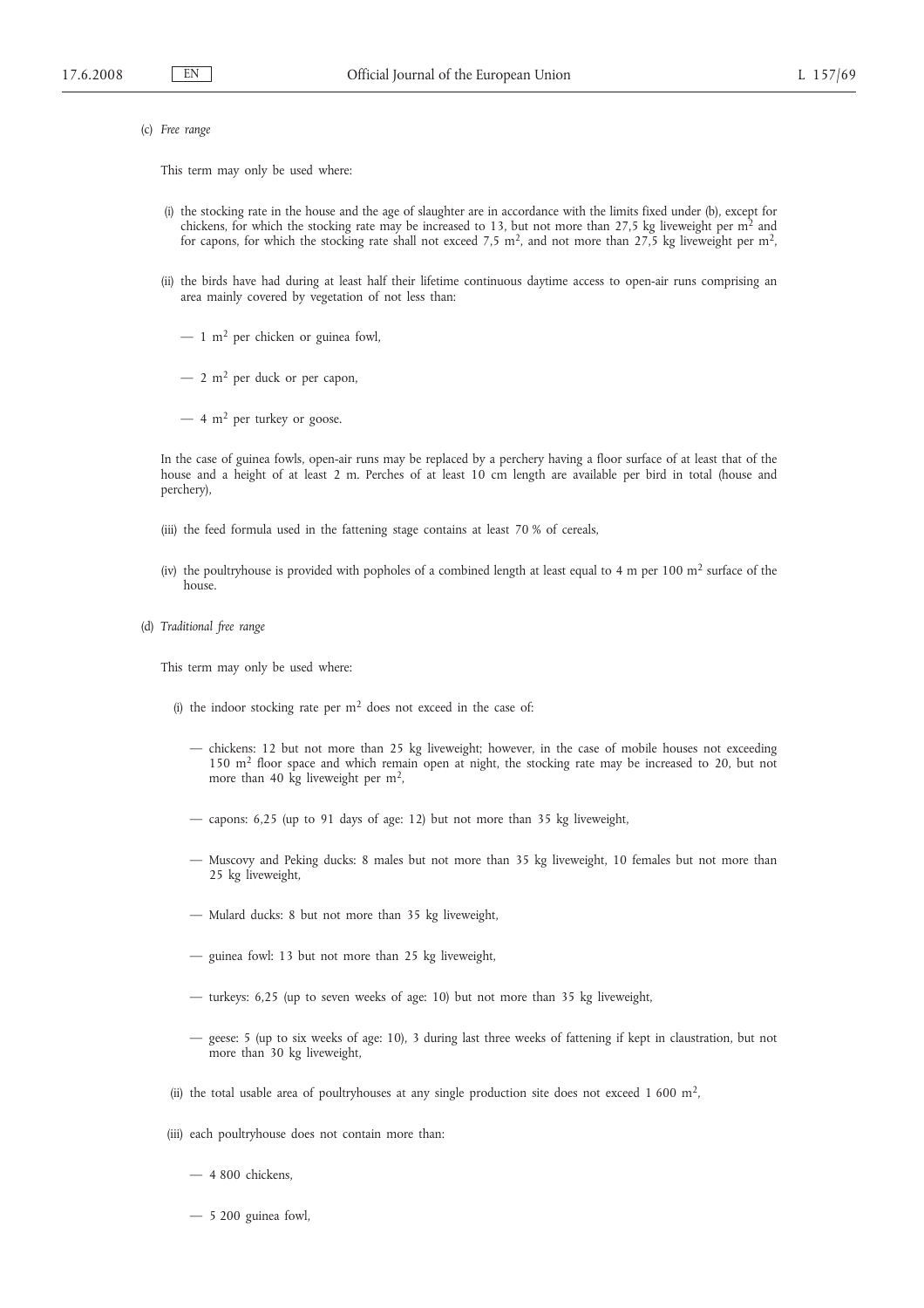- 4 000 female Muscovy or Peking ducks or 3 200 male Muscovy or Peking ducks or 3 200 Mulard ducks,
- 2 500 capons, geese and turkeys,
- (iv) the poultryhouse is provided with popholes of a combined length at least equal to 4 m per 100 m2 surface of the house,
- (v) there is continuous daytime access to open-air runs at least as from the age of:
	- six weeks in the case of chickens, and capons,
	- eight weeks in the case of ducks, geese, guinea fowl and turkeys,
- (vi) open-air runs comprise an area mainly covered by vegetation amounting to at least:
	- $-2$  m<sup>2</sup> per chicken or Muscovy or Peking duck or guinea fowl,
	- $-$  3 m<sup>2</sup> per Mulard duck,
	- $-4$  m<sup>2</sup> per capon, as from 92 days (2 m<sup>2</sup> up to 91st day),
	- $-6$  m<sup>2</sup> per turkey,
	- $-10$  m<sup>2</sup> per goose.

In the case of guinea fowls, open-air runs may be replaced by a perchery having a floor surface of at least double that of the house and a height of at least 2 m. Perches of at least 10 cm length are available per bird in total (house and perchery),

- (vii) the birds fattened are of a strain recognised as being slow growing,
- (viii) the feed formula used in the fattening stage contains at least 70 % of cereals,
- (ix) the minimum age at slaughter is:
	- 81 days for chickens,
	- 150 days for capons,
	- 49 days for Peking ducks,
	- 70 days for female Muscovy ducks,
	- 84 days for male Muscovy ducks,
	- 92 days for Mulard ducks,
	- 94 days for guinea fowl,
	- 140 days for turkeys and geese marketed whole for roasting,
	- 98 days for female turkeys intended for cutting up,
	- 126 days for male turkeys intended for cutting up,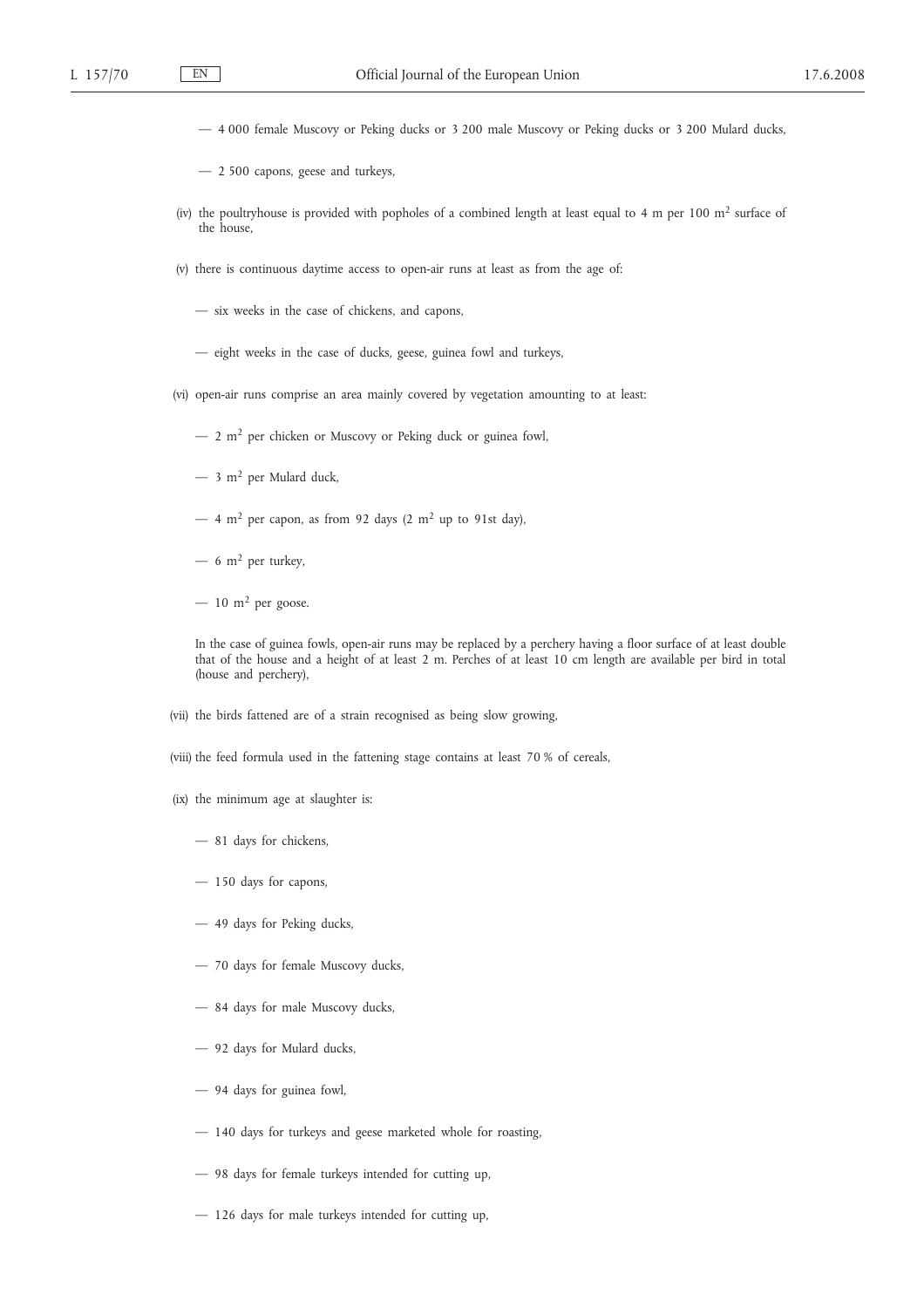- 95 days for geese intended for the production of foie gras and magret,
- 60 days for young geese (goslings),
- (x) finition in claustration does not exceed:
	- for chickens after 90 days of age: 15 days,
	- for capons: four weeks,
	- for geese and Mulard ducks intended for the production of foie gras and magret, after 70 days of age: 4 weeks.
- (e) *Free range — total freedom*

The use of this term shall require conformity with the criteria set out under (d), except that the birds shall have continuous daytime access to open-air runs of unlimited area.

In the event of restrictions, including veterinary restrictions adopted under Community law to protect public and animal health, having the effect of restricting the access of poultry to open-air runs, poultry reared in accordance with the production methods described in points (c), (d) and (e) of the first subparagraph, with the exception of guinea fowls reared in percheries, may continue to be marketed with a special reference to the method of rearing for the duration of the restriction but under no circumstances for more than 12 weeks.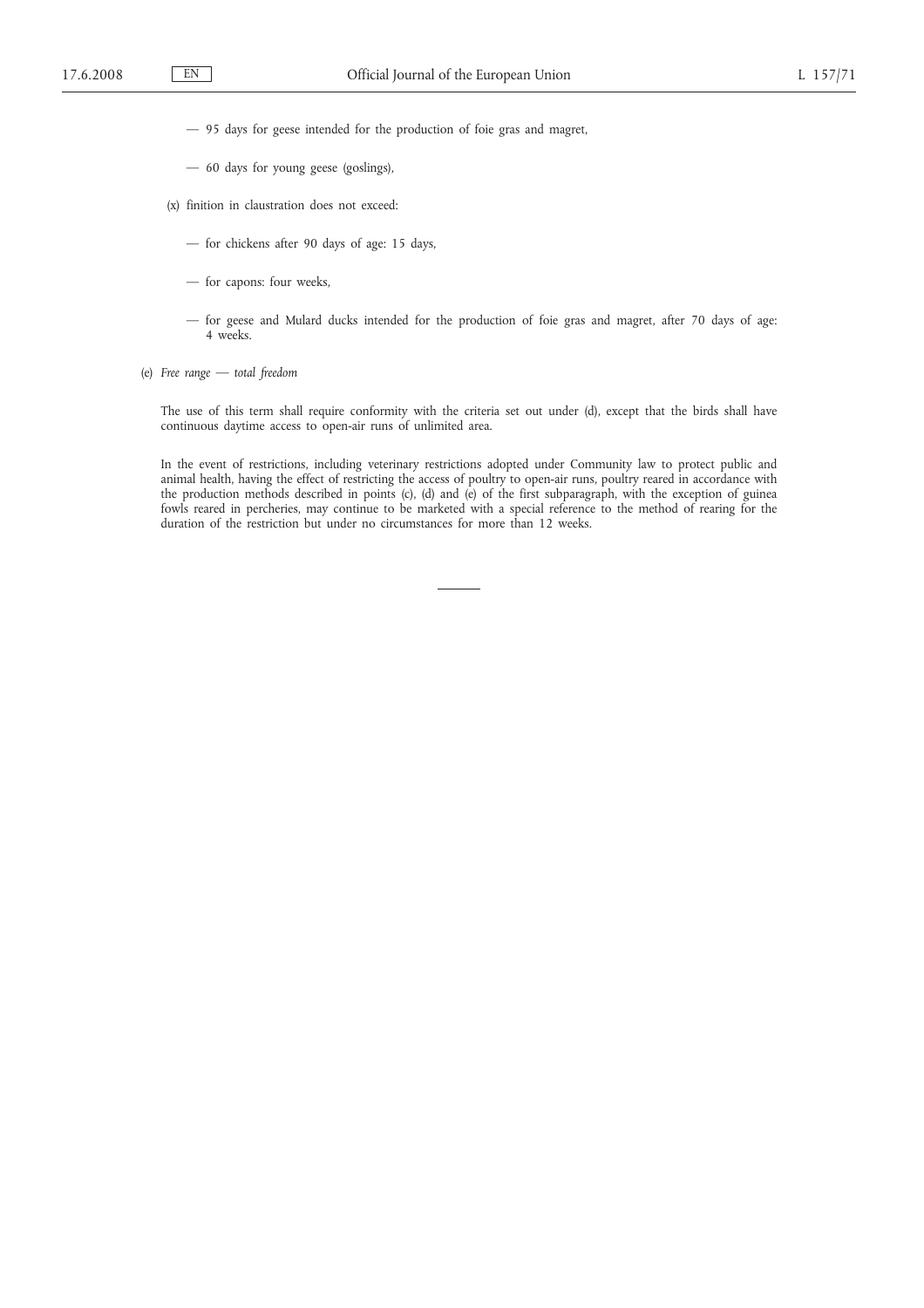#### *ANNEX VI*

#### **DETERMINATION OF THAW LOSS**

### **(Drip test)**

1. *Object and scope*

This method shall be used to determine the amount of water lost from frozen or quick-frozen chickens during thawing. If this drip loss, expressed as a percentage by weight of the carcase (including all the edible offal contained in the pack) exceeds the limit value laid down in point 7, it is considered that excess water has been absorbed during processing.

2. *Definition*

Drip loss determined by this method shall be expressed as a percentage of the total weight of the frozen or quickfrozen carcase, including edible offal.

3. *Principle*

The frozen or quick-frozen carcase, including edible offal present, is allowed to thaw under controlled conditions which allow the weight of water lost to be calculated.

- 4. *Apparatus*
- 4.1. Scales capable of weighing up to 5 kg and accurate to at least 1 g.
- 4.2. Plastic bags large enough to hold the carcase and having a secure means of fixing the bag.
- 4.3. Thermostatically controlled water-bath with equipment capable of holding the carcases as described in points 5.5 and 5.6. The water-bath shall contain a volume of water not less than eight times that of the poultry to be checked and shall be capable of maintaining the water at a temperature of  $42 \pm 2$  °C.
- 4.4. Filter paper or other absorbent paper towels.
- 5. *Method*
- 5.1. Twenty carcases are removed at random from the quantity of poultry to be checked. Until each can be tested as described in points 5.2 to 5.11, they are kept at a temperature no higher than  $-18$  °C.
- 5.2. The outside of the pack is wiped to remove superficial ice and water. The pack and its content are weighed to the nearest gram: this weight is  $M_0$ .
- 5.3. The carcase, together with any edible offal sold with it, is removed from the outer wrap, which is dried and weighed to the nearest gram: this weight is  $M_1$ .
- 5.4. The weight of frozen carcase plus offal is calculated by subtracting  $M_1$  from  $M_0$ .
- 5.5. The carcase, including the edible offal, is placed in a strong, waterproof plastic bag with the abdominal cavity facing towards the bottom, closed end of the bag. The bag must be of sufficient length so as to ensure that it can be fixed securely when in the water-bath but not so wide as to allow the carcase to move from the vertical position.
- 5.6. The part of the bag containing the carcase end edible offal is completely immersed in a water-bath and remains open, enabling as much air as possible to escape. It is held vertically, if necessary by guide bars or by extra weights put in the bag, so that water from the bath cannot enter it. The individual bags must not touch each other.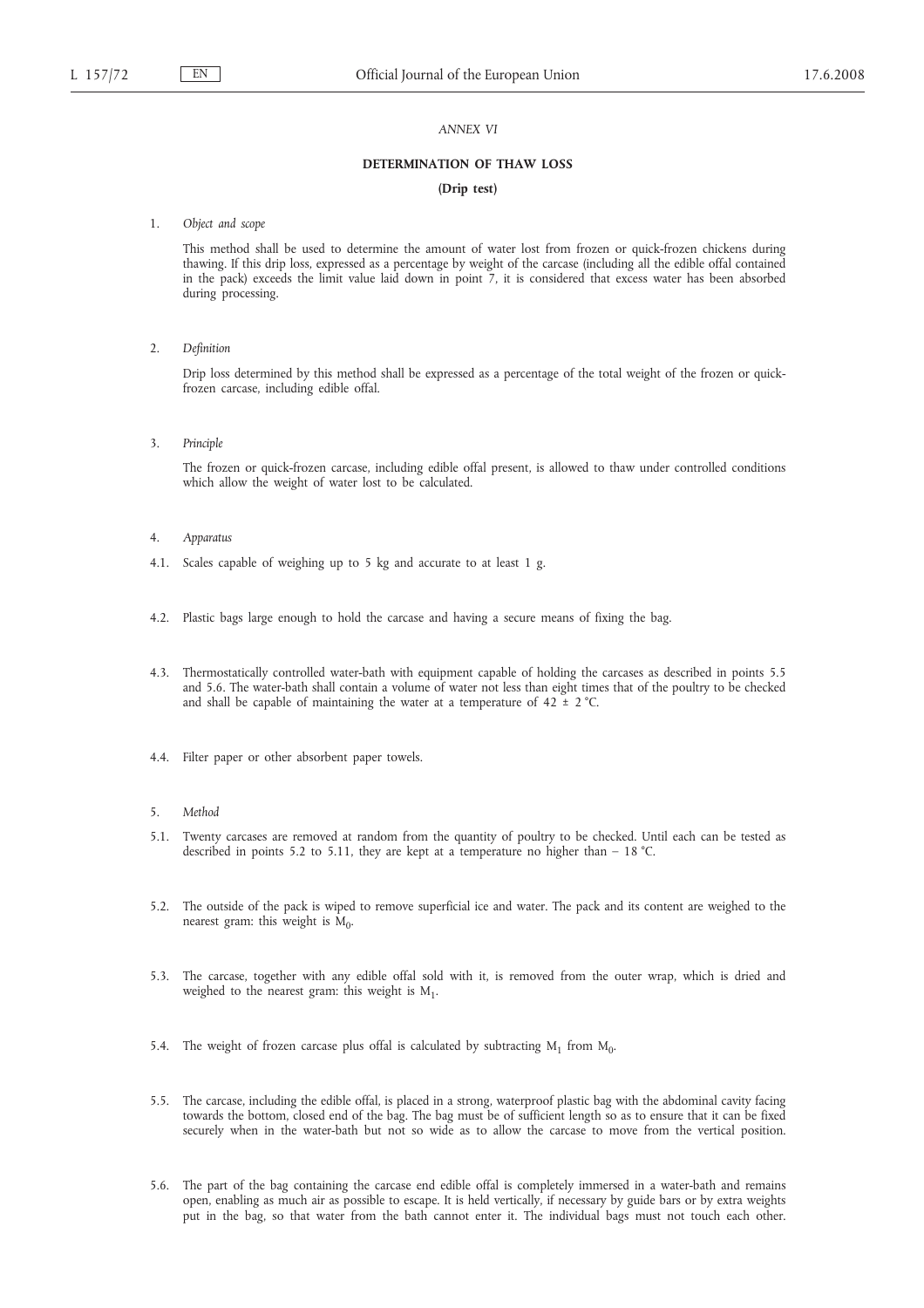5.7. The bag is left in the water-bath, maintained at  $42 \pm 2$  °C throughout, with continuous movement of the bag or continuous agitation of the water, until the thermal centre of the carcase (the deepest part of the breast muscle close to the breast bone, in chickens without giblets, or the middle of the giblets in chickens with giblets) reaches at least 4 °C, measured in two randomly chosen carcases. The carcases should not remain in the water bath for longer than is necessary to reach 4 °C. The required period of immersion, for carcases stored at  $-18$  °C is of the order of:

| Weight class (g) | Weight of carcase $+$ offal (g) | Indicative immersion time in minutes |                     |  |
|------------------|---------------------------------|--------------------------------------|---------------------|--|
|                  |                                 | Chickens without offal               | Chickens with offal |  |
| < 800            | < 825                           | 77                                   | 92                  |  |
| 850              | $825 - 874$                     | 82                                   | 97                  |  |
| 900              | $875 - 924$                     | 85                                   | 100                 |  |
| 950              | $925 - 974$                     | 88                                   | 103                 |  |
| 1 0 0 0          | $975 - 1024$                    | 92                                   | 107                 |  |
| 1050             | $1025 - 1074$                   | 95                                   | 110                 |  |
| 1 1 0 0          | $1075 - 1149$                   | 98                                   | 113                 |  |
| 1 200            | $1150 - 1249$                   | 105                                  | 120                 |  |
| 1 300            | $1250 - 1349$                   | 111                                  | 126                 |  |
| 1 400            | $1350 - 1449$                   | 118                                  | 133                 |  |

For carcases over 1 400 g, an increase of seven minutes for each additional 100 g is required. If the suggested period of immersion is passed without reaching + 4 °C, in the two carcases which are checked, the thawing process is continued until they do reach  $+ 4$  °C in the thermal centre.

- 5.8. The bag and its content are removed from the water-bath; the bottom of the bag is pierced to allow any water produced on thawing to drain. The bag and its content are allowed to drip for one hour at an ambient temperature of between  $+ 18$  °C and  $+ 25$  °C.
- 5.9. The thawed carcase is removed from the bag and the pack containing offal (if present) is removed from the abdominal cavity. The carcase is dried inside and out with filter paper or paper towels. The bag containing the offal is pierced and, once any water has drained away, the bag and thawed offal are dried as carefully as possible.
- 5.10. The total weight of thawed carcase, offal and pack is determined to the nearest gram and expressed as M<sub>2</sub>.
- 5.11. The weight of the pack which contained the offal is determined to the nearest gram and expressed as M3.
- 6. *Calculation of result*

The amount of water lost through thawing as a percentage by weight of the frozen or quick-frozen carcase (including offal) is given by:

$$
((M_0 - M_1 - M_2)/(M_0 - M_1 - M_3)) \times 100
$$

7. *Evaluation of result*

If the average water loss on thawing for the 20 carcases in the sample exceeds the percentages given below, it is considered that the amount of water absorbed during processing exceeds the limit figure.

The percentages are, in the case of:

- air chilling: 1,5 %,
- air spray chilling: 3,3 %,
- immersion chilling: 5,1 %.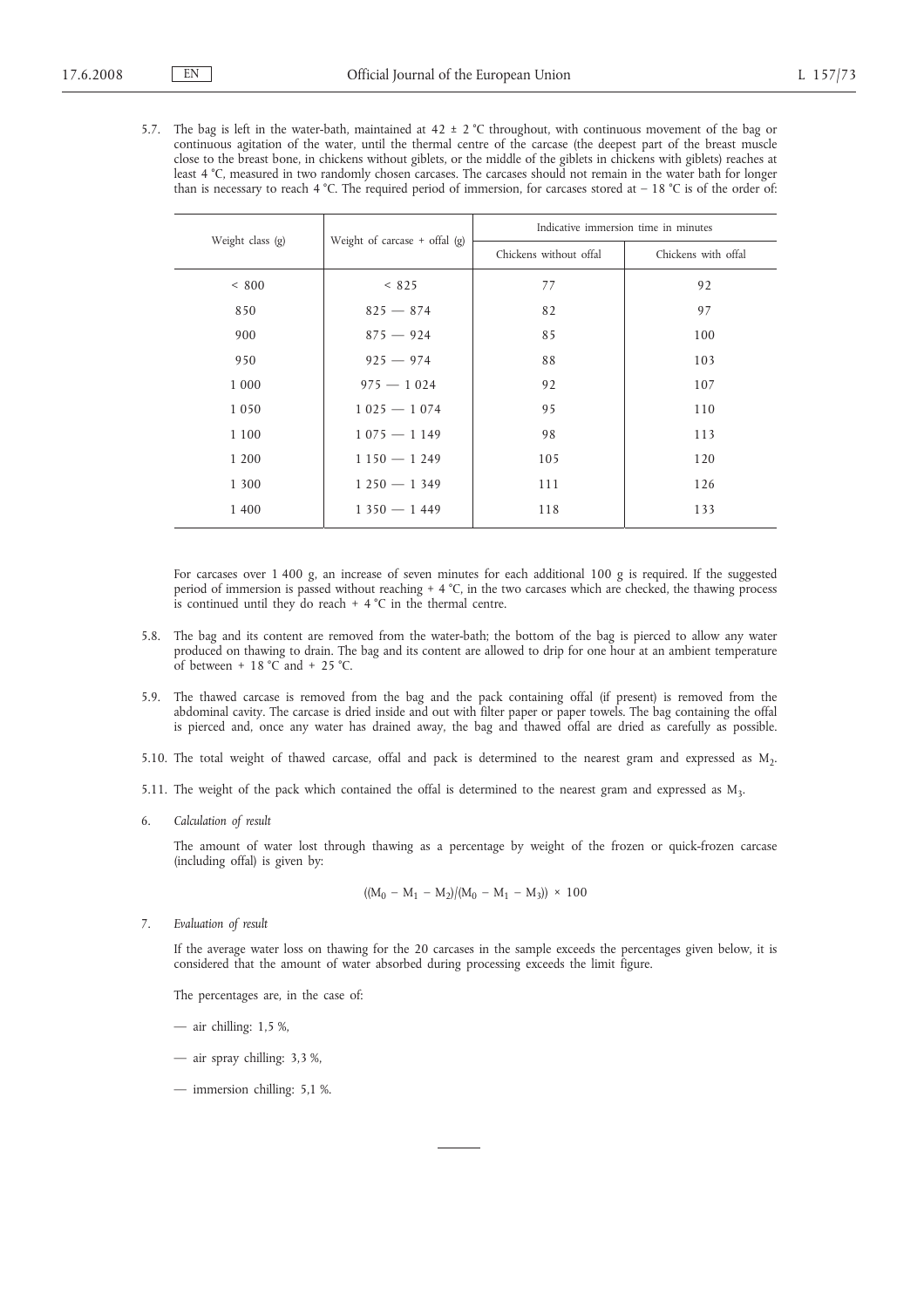## *ANNEX VII*

## **DETERMINATION OF THE TOTAL WATER CONTENT OF CHICKENS**

#### **(Chemical test)**

1. *Object and scope*

This method is used to determine the total water content of frozen and quick-frozen chickens. The method involves determination of the water and protein contents of samples from homogenised poultry carcases. The total water content as determined is compared with the limit value given by the formulae indicated in point 6.4, to determine whether or not excess water has been taken up during processing. If the analyst suspects the presence of any substance which may interfere with the assessment, it is for him or her to take the necessary appropriate precautions.

2. *Definitions*

'Carcase': the poultry carcase with bones, cartilage and any additional offal.

'Offal': liver, heart, gizzard and neck.

3. *Principle*

Water and protein contents are determined in accordance with recognised ISO (International Organisation for Standardisation) methods or other methods of analysis approved by the Council.

The maximum total water content of the carcase is determined from the protein content of the carcase, which can be related to the physiological water content.

- 4. *Apparatus and reagents*
- 4.1. Scales for weighing the carcase and wrappings, accurate to at least 1 g.
- 4.2. Meat-axe or saw for cutting carcases into pieces of appropriate size for the mincer.
- 4.3. Heavy-duty mincing machine and blender capable of homogenising complete frozen or quick-frozen poultry pieces.

*NB:*

No special mincer is recommended. It should have sufficient power to mince frozen or quick-frozen meat and bones to produce a homogeneous mixture corresponding to that obtained from a mincer fitted with a 4-mm hole disc.

- 4.4. Apparatus as specified in ISO 1442, for the determination of water content.
- 4.5. Apparatus as specified in ISO 937, for the determination of protein content.
- 5. *Method*
- 5.1. Seven carcases are taken at random from the quantity of poultry to be checked and in each case kept frozen until analysis in accordance with points 5.2 to 5.6 begins.

The analysis may concern either each of the seven carcases separately or a composite sample of the seven carcases.

5.2. The preparation is commenced within the hour following the removal of the carcases from the freezer.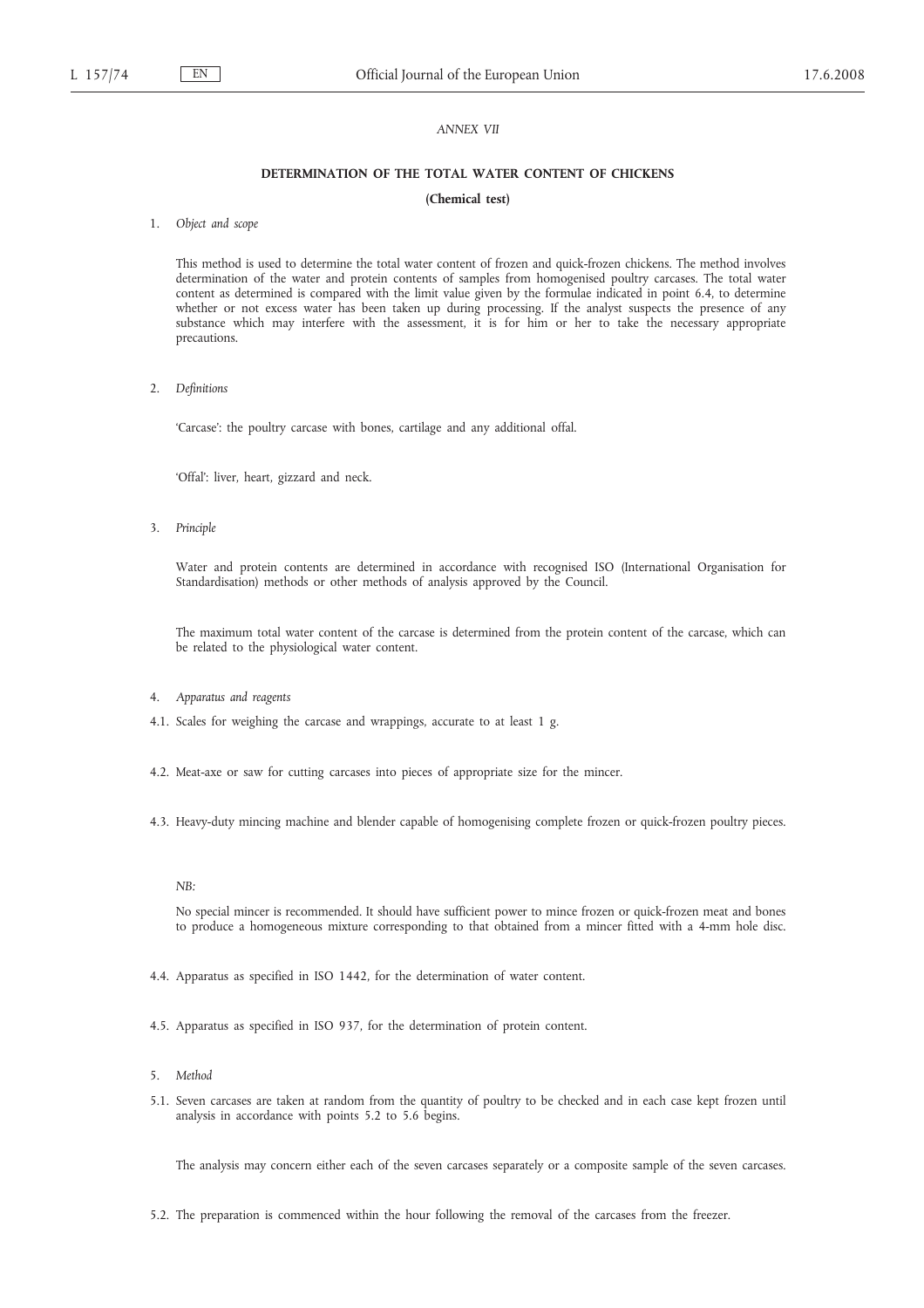- 5.3. (a) The outside of the pack is wiped to remove superficial ice and water. Each carcase is weighed and removed from any wrapping material. After cutting up of the carcase into smaller pieces, any wrapping material around the edible offal is removed. The total weight of the carcase, including the edible offal and ice adhering to the carcase, is determined to the nearest gram after deduction of the weight of any wrapping material removed, to give 'P<sub>1</sub>'.
	- (b) In the case of a composite sample analysis, the total weight of the seven carcases, prepared in accordance with point 5.3(a), is determined to give ' $P_7$ '.
- 5.4. (a) The whole carcase of which the weight is  $P_1$  is minced in a mincer as specified under point 4.3 (and, if necessary, mixed with the use of a blender as well) to obtain a homogeneous material from which a sample representative of each carcase may then be taken.
	- (b) In the case of a composite sample analysis, all seven carcases of which the weight is  $P_7$  is minced in a mincer as specified under point 4.3 (and, if necessary, mixed with the use of a blender as well) to obtain a homogeneous material from which two samples representative of the seven carcases may then be taken. The two samples are analysed as described in points 5.5 and 5.6.
- 5.5. A sample of the homogenised material is taken and used immediately to determine the water content in accordance with ISO 1442 to give the water content 'a %'.
- 5.6. A sample of the homogenised material is also taken and used immediately to determine the nitrogen content in accordance with ISO 937. This nitrogen content is converted to crude protein content 'b %' by multiplying it by the factor 6.25
- 6. *Calculation of results*
- 6.1. (a) The weight of water (W) in each carcase is given by  $aP_1/100$  and the weight of protein (RP) by  $bP_1/100$ , both of which are expressed in grams. The sums of the weights of water (W<sub>7</sub>) and the weights of protein (RP<sub>7</sub>) in the seven carcases analysed are determined.
	- (b) In the case of a composite sample analysis, the average content of water and protein from the two samples analysed is determined to give a % and b %, respectively. The weight of the water  $(W_7)$  in the seven carcases is given by  $aP_7/100$ , and the weight of protein (RP<sub>7</sub>) by  $bP_7/100$ , both of which are expressed in grams.
- 6.2. The average weight of water (W<sub>A</sub>) and protein (RP<sub>A</sub>) is calculated by dividing W<sub>7</sub> and RP<sub>7</sub>, respectively, by seven.
- 6.3. The theoretical physiological water content in grams as determined by this method may be calculated by the following formula:

— chickens:  $3.53 \times RP<sub>A</sub> + 23$ .

6.4. (a) Air chilling

Assuming that the minimum technically unavoidable water content absorbed during preparation amounts to 2 % (1), the highest permissible limit for the total water content (W<sub>G</sub>) in grams as determined by this method is given by the following formula (including confidence interval):

— chickens:  $W_G = 3.65 \times RP_A + 42$ .

<sup>(</sup> 1) Calculated on the basis of the carcase, exclusive of absorbed extraneous water.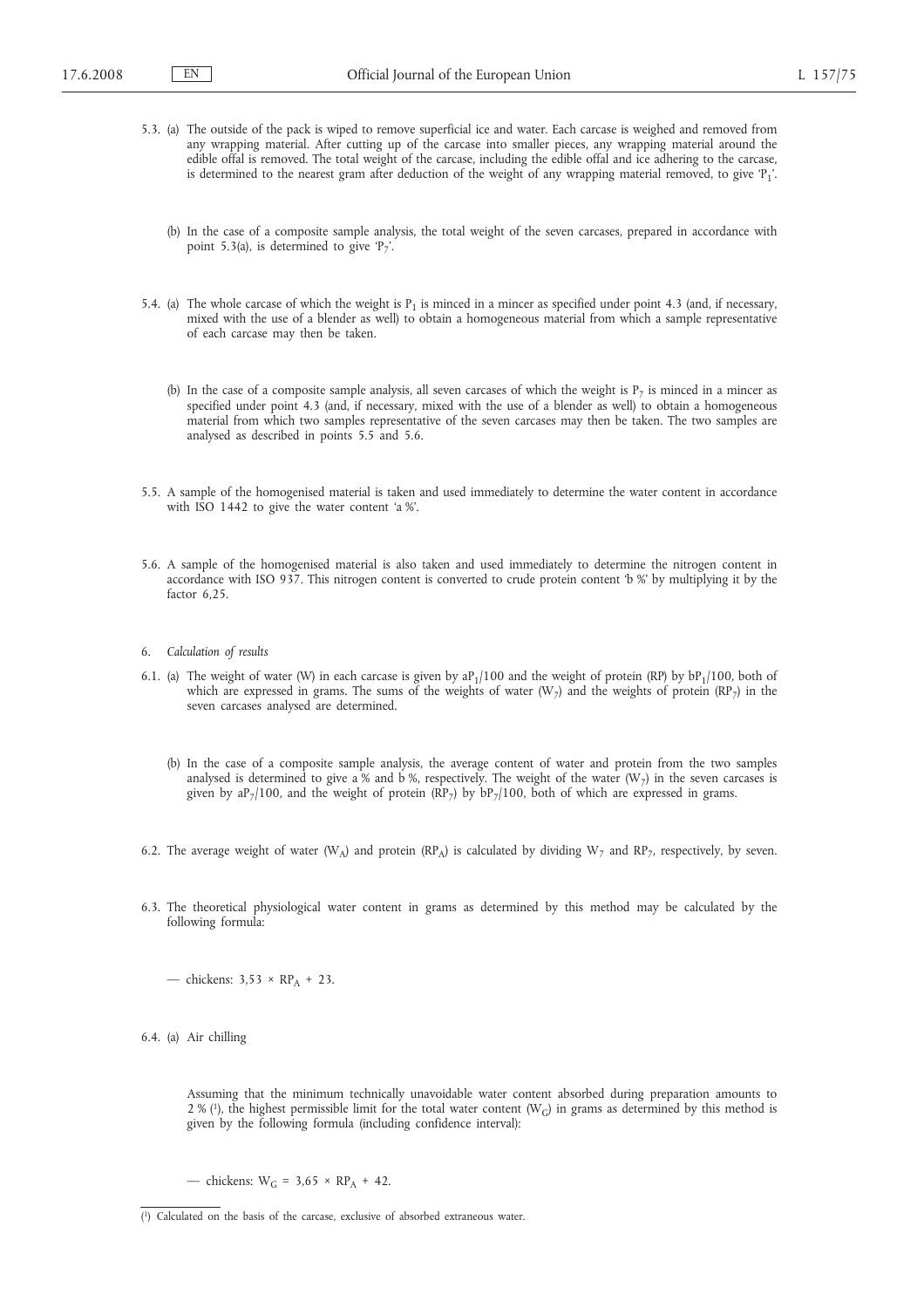(b) Air-spray chilling

Assuming that the minimum technically unavoidable water content absorbed during preparation amounts to 4,5 % (1), the highest permissible limit for the total water content ( $W_G$ ) in grams as determined by this method is given by the following formula (including confidence interval):

— chickens:  $W_G = 3.79 \times RP_A + 42$ .

(c) Immersion chilling

Assuming a technically unavoidable water absorption during preparation of 7 % (2), the highest permissible limit for the total water content ( $W_G$ ) in grams as determined by this method is given by the following formula (including confidence interval):

— chickens:  $W_G = 3.93 \times RP_A + 42$ .

6.5. If the average water content ( $W_A$ ) of the seven carcases as calculated under point 6.2 does not exceed the value given in point 6.4 (W<sub>G</sub>), the quantity of poultry subjected to the check shall be considered up to standard.

<sup>(</sup> 1) Calculated on the basis of the carcase, exclusive of absorbed extraneous water. ( 2) Calculated on the basis of the carcase, exclusive of absorbed extraneous water.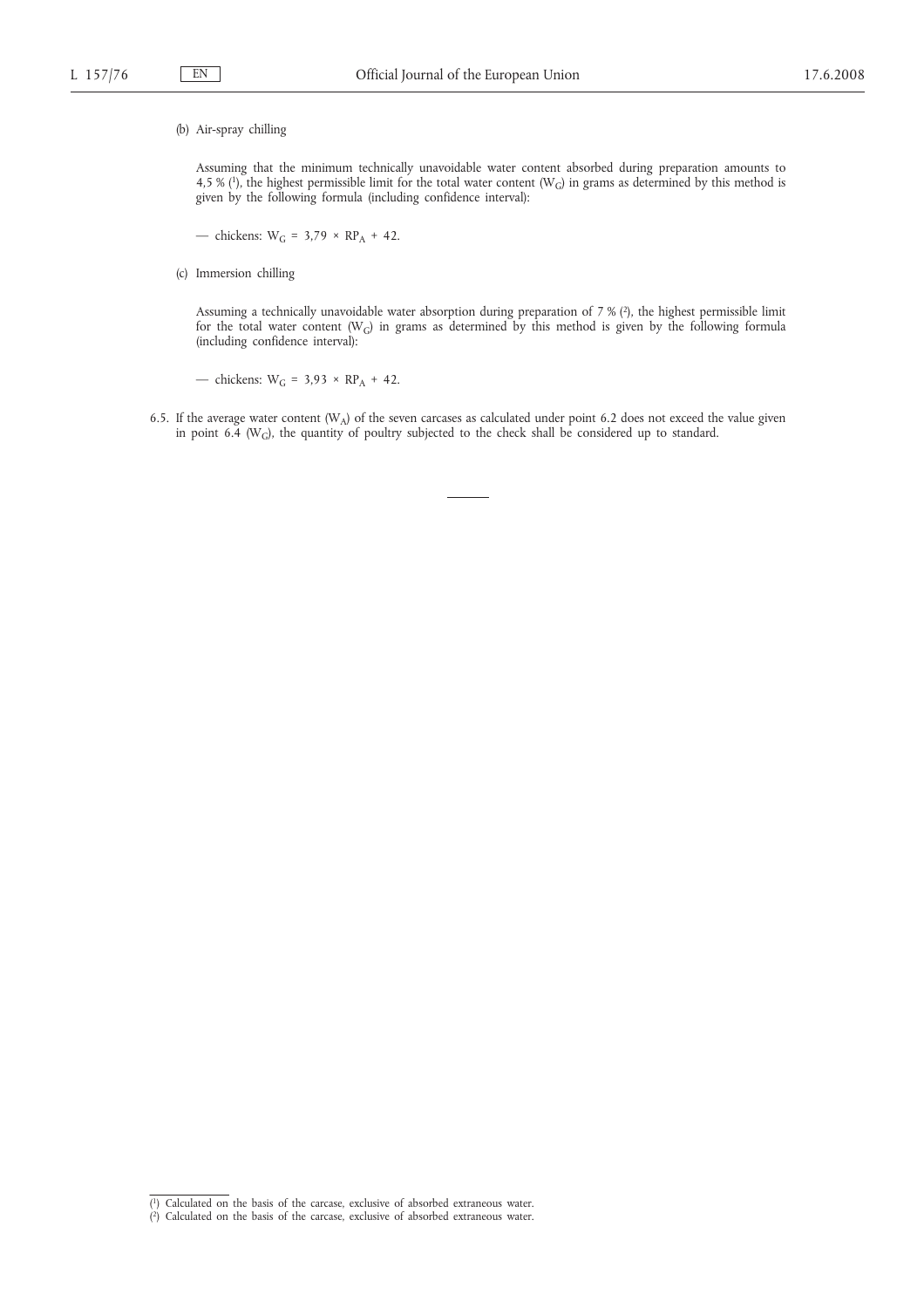## *ANNEX VIII*

## **DETERMINATION OF THE TOTAL WATER CONTENT OF POULTRY CUTS**

#### **(Chemical test)**

1. *Object and scope*

This method is used to determine the total water content of certain poultry cuts. The method shall involve determination of the water and protein contents of samples from the homogenised poultry cuts. The total water content as determined is compared with the limit value given by the formulae indicated in point 6.4, to determine whether or not excess water has been taken up during processing. If the analyst suspects the presence of any substance which may interfere with the assessment, it is for him or her to take the necessary appropriate precautions.

2. *Definitions and sampling procedures*

The definitions given in point (2) of Article 1 are applicable to the poultry cuts referred to in Article 20. The sample sizes should be at least as follows:

- chicken breast: half of the breast,
- chicken breast fillet: half of the boned breast without skin,
- turkey breast, turkey breast fillet and boned leg meat: portions of about 100 g,
- other cuts: as defined in point (2) of Article 1.

In the case of frozen or quick-frozen bulk products (cuts not individually packed) the large packs from which samples are to be taken may be kept at 0 °C until individual cuts can be removed.

3. *Principle*

Water and protein contents are determined in accordance with recognised ISO (International Organisation for Standardisation) methods or other methods of analysis approved by the Council.

The highest permissible total water content of the poultry cuts is determined from the protein content of the cuts, which can be related to the physiological water content.

- 4. *Apparatus and reagents*
- 4.1. Scales for weighing the cuts and wrappings, accurate to at least 1 g.
- 4.2. Meat-axe or saw for cutting cuts into pieces of appropriate size for the mincer.
- 4.3. Heavy-duty mincing machine and blender capable of homogenising poultry cuts or parts thereof.

*NB:*

No special mincer is recommended. It should have sufficient power to mince frozen or quick-frozen meat and bones to produce a homogeneous mixture corresponding to that obtained from a mincer fitted with a 4-mm hole disc.

- 4.4. Apparatus as specified in ISO 1442, for the determination of water content.
- 4.5. Apparatus as specified in ISO 937, for the determination of protein content.
- 5. *Method*
- 5.1. Five cuts are taken at random from the quantity of poultry cuts to be checked and kept frozen or refrigerated as the case may be until analysis in accordance with points 5.2 to 5.6 begins.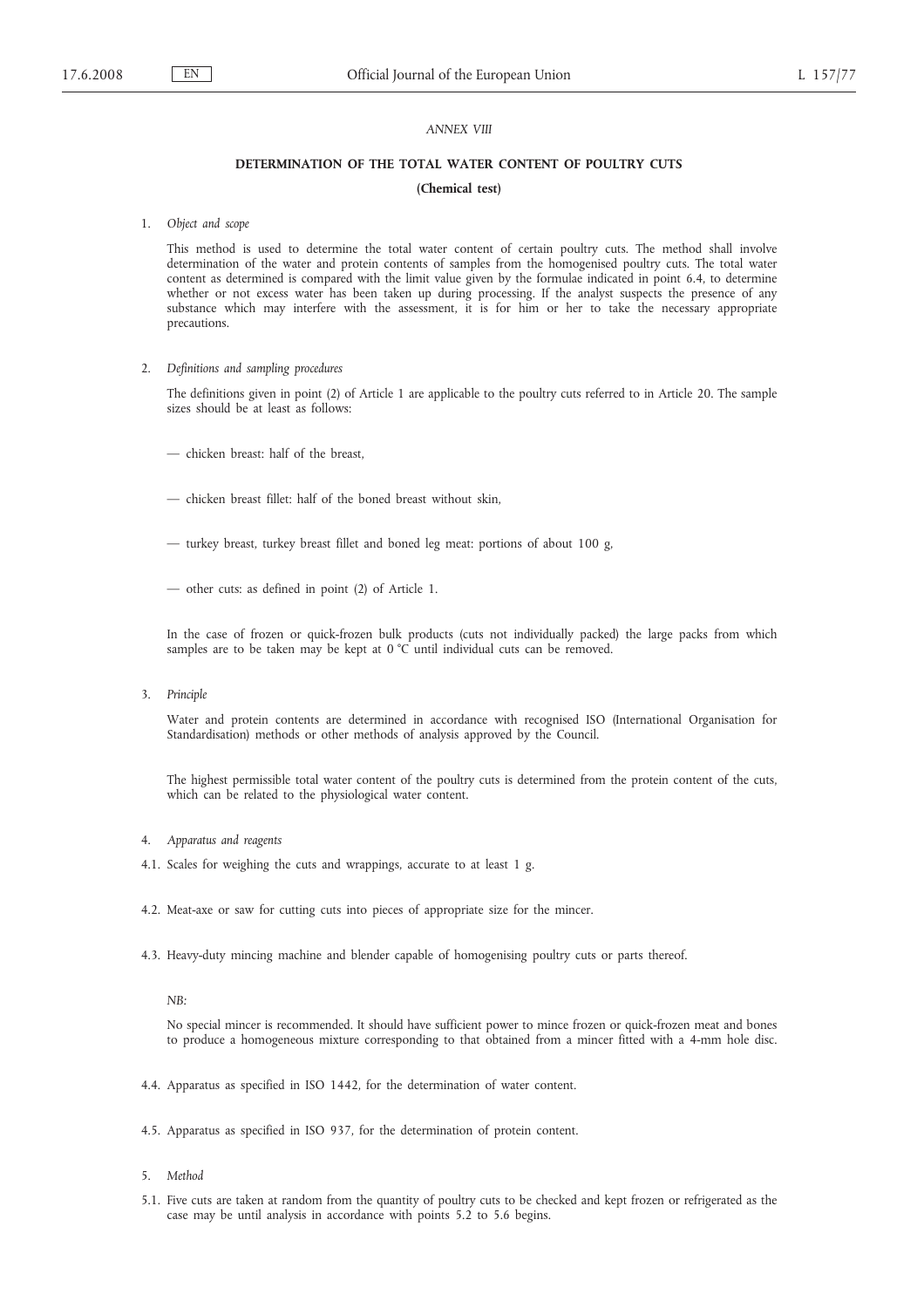Samples from frozen or quick-frozen bulk products referred to under point 2 may be kept at 0 °C until analysis begins.

The analysis may concern each of the five cuts separately or a composite sample of the five cuts.

- 5.2. The preparation is commenced within the hour following the removal of the cuts from the freezer or refrigerator.
- 5.3. (a) The outside of the pack is wiped to remove superficial ice and water. Each cut is weighed and removed from any wrapping material. After cutting up the cuts into smaller pieces, the weight of the poultry cut is determined to the nearest gram after deduction of the weight of any wrapping material removed, to give 'P1'.
	- (b) In the case of a composite sample analysis, the total weight of the five cuts, prepared in accordance with point 5.3(a), is determined to give  $P_5$ .
- 5.4. (a) The whole cut of which the weight is  $P_1$ , is minced in a mincer as specified under point 4.3 (and, if necessary, mixed with the use of a blender as well) to obtain a homogeneous material from which a sample representative of each cut may then be taken.
	- (b) In the case of a composite sample analysis, all five cuts of which the weight is  $P_5$  are minced in a mincer as specified under point 4.3 (and, if necessary, mixed with the use of a blender as well) to obtain a homogeneous material from which two samples representative of the five cuts may then be taken.

The two samples are analysed as described in points 5.5 and 5.6.

- 5.5. A sample of the homogenised material is taken and used immediately to determine the water content in accordance with ISO 1442 to give the water content 'a %'.
- 5.6. A sample of the homogenised material is also taken and used immediately to determine the nitrogen content in accordance with ISO 937. This nitrogen content is converted to crude protein content 'b %' by multiplying it by the factor 6,25.
- 6. *Calculation of results*
- 6.1. (a) The weight of water (W) in each cut is given by  $aP_1/100$  and the weight of protein (RP) by  $bP_1/100$ , both of which are expressed in grams.

The sums of the weights of water (W<sub>5</sub>) and the weights of protein (RP<sub>5</sub>) in the five cuts analysed are determined.

- (b) In the case of a composite sample analysis, the average content of water and protein from the two samples analysed is determined to give a % and b %, respectively. The weight of the water ( $W_5$ ) in the five cuts is given by  $aP_5/100$ , and the weight of protein (RP<sub>5</sub>) by  $bP_5/100$ , both of which are expressed in grams.
- 6.2. The average weight of water (W<sub>A</sub>) and protein (RP<sub>A</sub>) is calculated by dividing W<sub>5</sub> and RP<sub>5</sub> respectively, by five.
- 6.3. The mean physiological W/RP ratio as determined by this method is as follows:
	- chicken breast fillet:  $3.19 \pm 0.12$ .
	- chicken legs and leg quarters:  $3.78 \pm 0.19$ ,
	- turkey breast fillet:  $3.05 \pm 0.15$ ,
	- turkey legs:  $3,58 \pm 0,15$ ,
	- deboned turkey leg meat:  $3,65 \pm 0,17$ .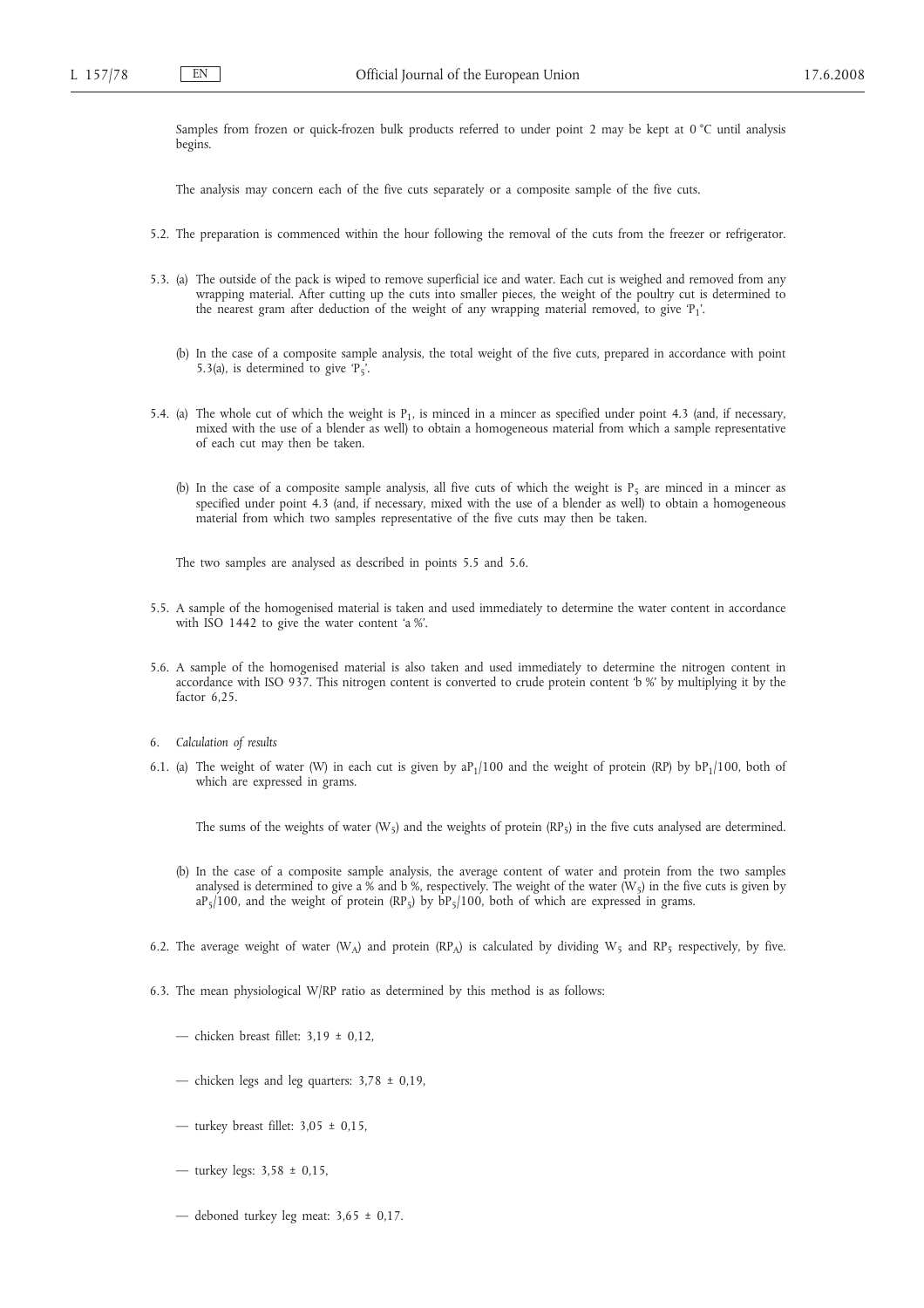6.4. Assuming that the minimum technically unavoidable water content absorbed during preparation amounts to 2 %, 4 % or 6 % (1) depending on the type of products and chilling methods applied, the highest permissible W/RP ratios as determined by this method are as follows:

|                                                                                                  | Air chilled | Air-spray chilled | Immersion chilled |
|--------------------------------------------------------------------------------------------------|-------------|-------------------|-------------------|
| Chicken breast fillet; without skin                                                              | 3,40        | 3.40              | 3,40              |
| Chicken breast; with skin                                                                        | 3.40        | 3,50              | 3.60              |
| Chicken thighs, drumsticks, legs, legs<br>with a portion of the back, leg<br>quarters, with skin | 4.05        | 4,15              | 4,30              |
| Turkey breast fillet; without skin                                                               | 3,40        | 3,40              | 3,40              |
| Turkey breast, with skin                                                                         | 3.40        | 3.50              | 3.60              |
| Turkey thighs, drumsticks, legs, with skin                                                       | 3.80        | 3.90              | 4,05              |
| Deboned turkey leg meat, without skin                                                            | 3.95        | 3,95              | 3,95              |

If the average  $W_A/RP_A$  ratio of the five cuts as calculated from the values under point 6.2 does not exceed the ratio given in point 6.4, the quantity of poultry cuts subjected to the check is considered up to standard.

<sup>(</sup> 1) Calculated on the basis of the cut, exclusive of absorbed extraneous water. For (skinless) fillet and deboned turkey leg meat, the percentage is 2 % for each of the chilling methods.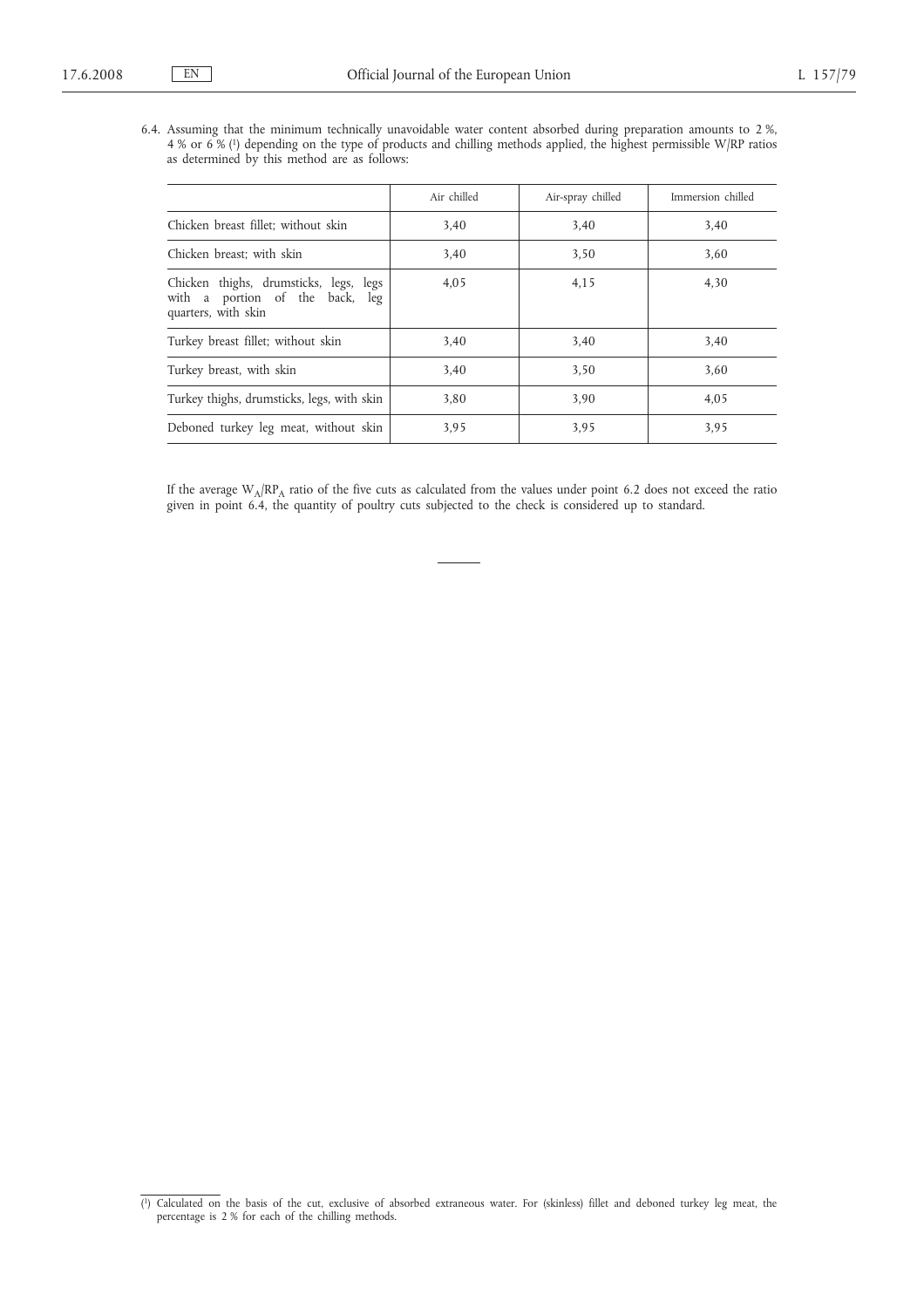## *ANNEX IX*

#### **CHECK ON ABSORPTION OF WATER IN THE PRODUCTION ESTABLISHMENT**

#### **(Slaughterhouse test)**

1. At least once each working period of eight hours:

select at random 25 carcases from the evisceration line immediately after evisceration and the removal of the offal and fat and before the first subsequent washing.

- 2. If necessary, remove the neck by cutting, leaving the neck skin attached to the carcase.
- 3. Identify each carcase individually. Weigh each carcase and record its weight to the nearest gram.
- 4. Re-hang the test carcases on the evisceration line to continue through the normal processes of washing, chilling, dripping, etc.
- 5. Remove identified carcases at the end of the drip line without allowing them any longer time to drip than that allowed normally for poultry from the lot from which the sample was taken.
- 6. The sample consists of the first 20 carcases recovered. They are re-weighed. Their weight to the nearest gram is recorded against the weight recorded on first weighing. The test is declared void if less than 20 identified carcases are recovered.
- 7. Remove identification from sample carcases and allow the carcases to proceed through normal packing operations.
- 8. Determine percentage moisture absorption by subtracting the total weight of these same carcases after washing, chilling and dripping, dividing the difference by the initial weight and multiplying by 100.
- 9. Instead of manual weighing as described under points 1 to 8, automatic weighing lines may be used for the determination of the percentage moisture absorption for the same number of carcases and according to the same principles, provided that the automatic weighing line is approved in advance for this purpose by the competent authority.
- 10. The result must not exceed the following percentages of the initial weight of the carcase or any other figure allowing compliance with the maximum total extraneous water content:
	- air chilling: 0 %,
	- air-spray chilling: 2,0 %,
	- immersion chilling: 4,5 %,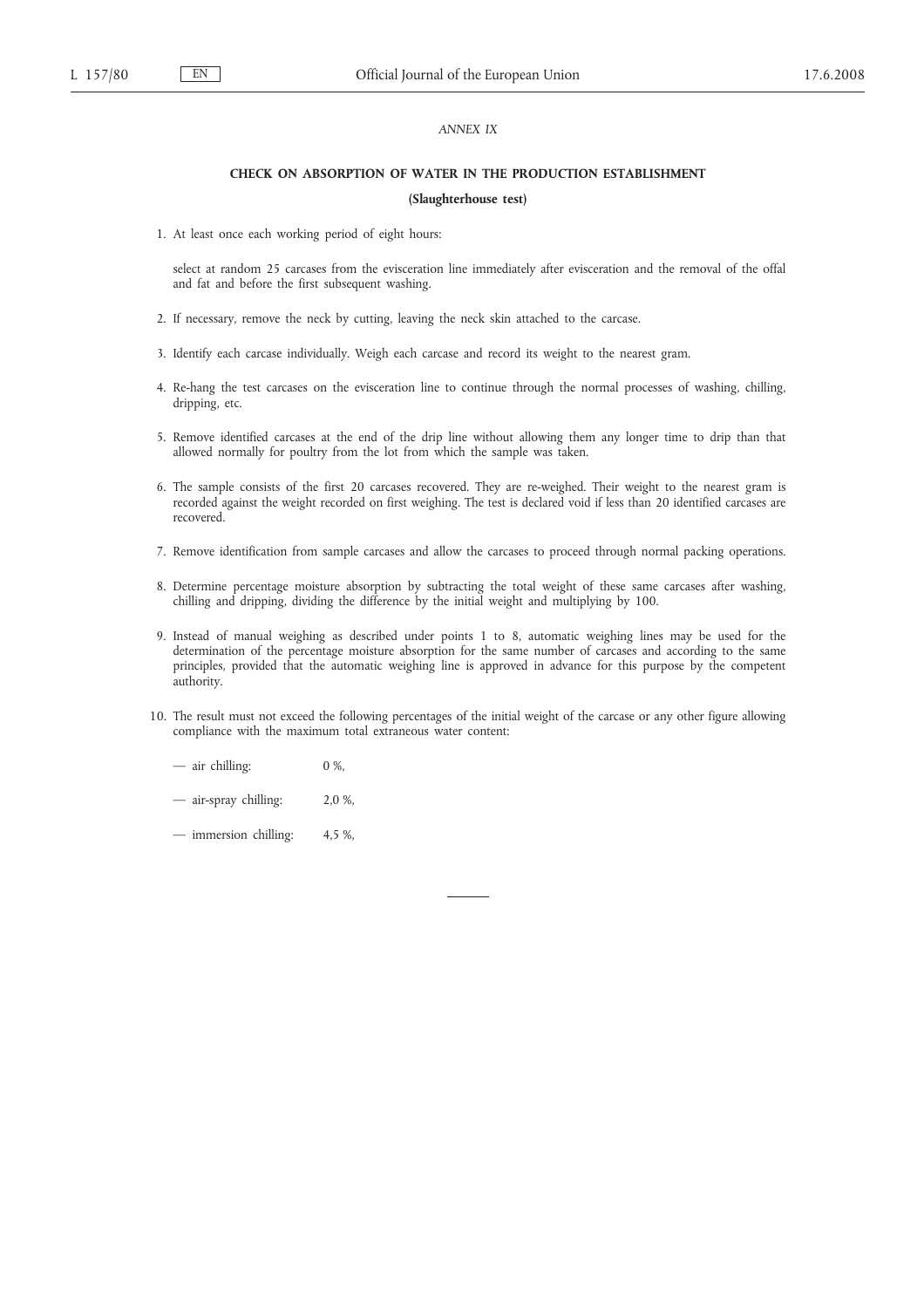## *ANNEX X*

# **INDICATIONS REFERRED TO IN ARTICLE 16(6)**

| - in Bulgarian:  | Съдържанието на вода превишава нормите на ЕО              |
|------------------|-----------------------------------------------------------|
| - in Spanish:    | Contenido en agua superior al límite CE                   |
| - in Czech:      | Obsah vody překračuje limit ES                            |
| - in Danish:     | Vandindhold overstiger EF-Normen                          |
| – in German:     | Wassergehalt über dem EG-Höchstwert                       |
| - in Estonian:   | Veesisaldus ületab EÜ normi                               |
| – in Greek:      | Περιεκτικότητα σε νερό ανώτερη του ορίου ΕΚ               |
| - in English:    | Water content exceeds EC limit                            |
| – in French:     | Teneur en eau supérieure à la limite CE                   |
| – in Italian:    | Tenore d'acqua superiore al limite CE                     |
| – in Latvian:    | Ūdens saturs pārsniedz EK noteikto normu                  |
| - in Lithuanian: | Vandens kiekis viršija EB nustatytą ribą                  |
| - in Hungarian:  | Víztartalom meghaladja az EK által előírt határértéket    |
| - in Maltese:    | Il-kontenut ta' l-ilma superjuri ghal-limitu KE           |
| – in Dutch:      | Watergehalte hoger dan het EG-maximum                     |
| - in Polish:     | Zawartość wody przekracza normę WE                        |
| - in Portuguese: | Teor de água superior ao limite CE                        |
| - in Romanian:   | Conținutul de apă depășește limita CE                     |
| - in Slovak:     | Obsah vody presahuje limit ES                             |
| - in Slovenian:  | Vsebnost vode presega ES omejitev                         |
| - in Finnish:    | Vesipitoisuus ylittää EY-normin                           |
| - in Swedish:    | Vattenhalten överstiger den halt som är tillåten inom EG. |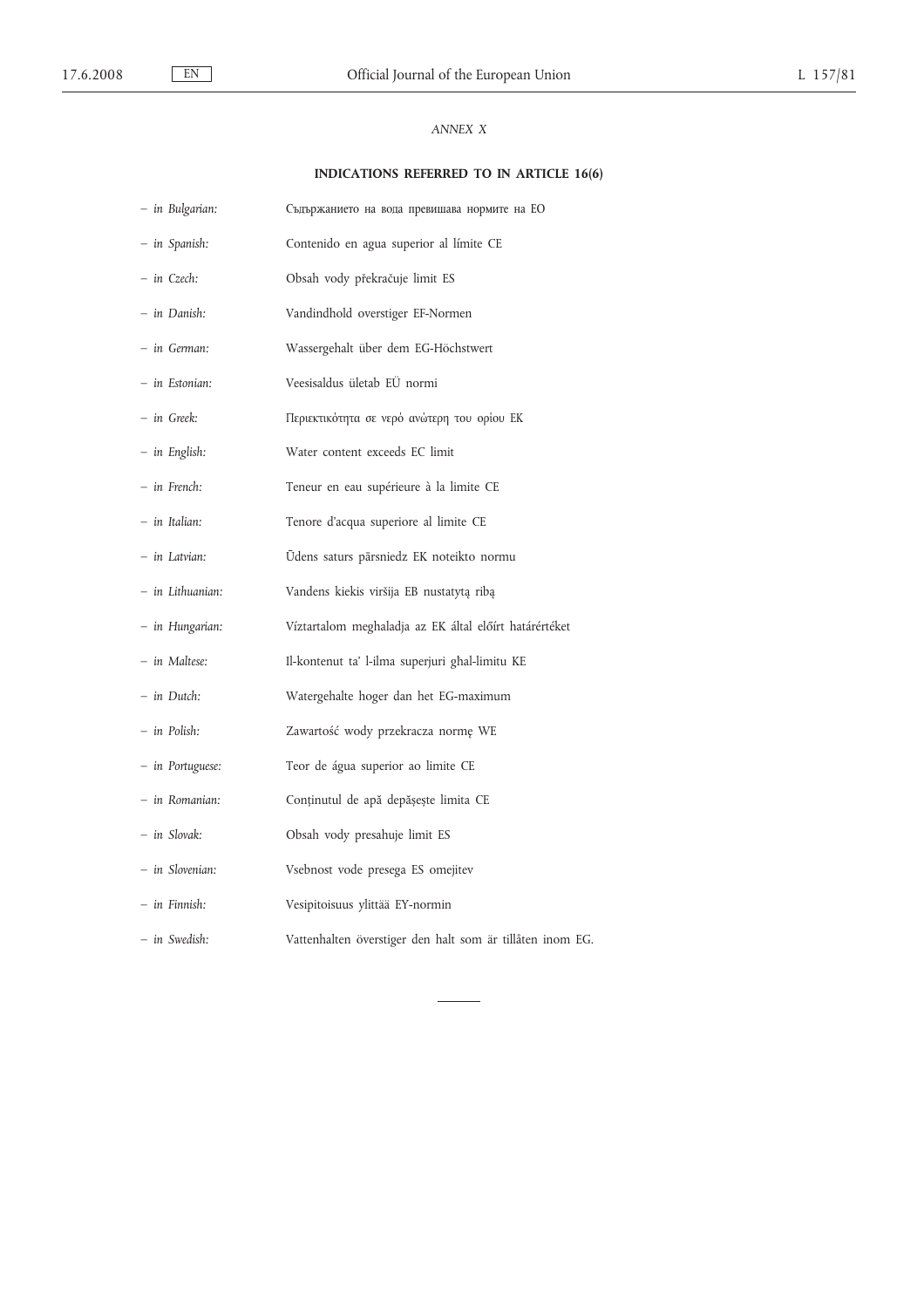$EN$ 

## **ANNEX XI**

#### LIST OF NATIONAL REFERENCE LABORATORIES

#### Belgium

Instituut voor Landbouw- en Visserijonderzoek (ILVO) Eenheid Technologie en Voeding Productkwaliteit en voedselveiligheid Brusselsesteenweg 370 B-9090 Melle

#### **Bulgaria**

Национален диагностичен научно-изследователски ветеринарно-медицински институт (National Diagnostic Research Veterinary Medicine Institute) бул. "Пенчо Славейков" 15 (15, Pencho Slaveikov str.)  $Cobus-1606$  $(Sofia-1606)$ 

#### **Czech Republic**

Státní veterinární ústav Jihlava Národní referenční laboratoř pro mikrobiologické, chemické a senzorické analýzy masa a masných výrobků Rantířovská 93 CZ-586 05 Jihlava

#### Denmark

Fødevarestyrelsen Fødevareregion Øst Afdeling for Fødevarekemi Søndervang 4 DK-4100 Ringsted

#### Germany

Bundesforschungsanstalt für Ernährung und Lebensmittel Standort Kulmbach E.C.-Baumann-Straße 20 D-95326 Kulmbach

#### Estonia

Veterinaar- ja Toidulaboratoorium Kreutzwaldi 30 FF-51006 Tartu

#### Ireland

National Food Centre Teagasc Dunsinea Castleknock IE-Dublin 15

#### Greece

Ministry of Rural Development & Food Veterinary Laboratory of Larisa 7th km Larisa-Trikalon st. GR-411 10 Larisa

## Spain

Laboratorio Arbitral Agroalimentario Carretera de La Coruña, km 10,700 F-28023 Madrid

#### France

SCL Laboratoire de Lyon 10, avenue des Saules RP 74 F-69922 Oullins

#### Italy

Ministero Politiche Agricole e Forestali<br>Ispettorato centrale per il controllo della qualità dei prodotti agroalimentari Laboratorio di Modena Via Jacopo Cavedone n. 29 I-41100 Modena

#### Cyprus

Agricultural Laboratory Department of Agriculture Loukis Akritas Ave; 14 CY-Lefcosia (Nicosia)

## Latvia

Pārtikas un veterinārā dienesta Nacionālais diagnostikas centrs Leiupes iela 3. Rīga, LV-1076

#### Lithuania

Nacionalinė veterinarijos laboratorija J. Kairiūkščio g. 10  $IT-2021$  Vilnius

#### Luxembourg

Laboratoire National de Santé Rue du Laboratoire, 42 L-1911 Luxembourg

#### Hungary

Országos Élelmiszervizsgáló Intézet Budapest 94. Pf. 1740 Mester u. 81. HU-1465

## Malta

Malta National Laboratory UB14, San Gwann Industrial Estate San Gwann, SGN 09 Malta

#### **Netherlands**

RIKILT - Instituut voor Voedselveiligheid Bornsesteeg 45, gebouw 123 6708 AE Wageningen Nederland

#### Austria

Österreichische Agentur für Gesundheit und Ernährungssicherheit GmbH Institut für Lebensmitteluntersuchung Wien Abteilung 6 - Fleisch und Fleischwaren Spargelfeldstraße 191  $A-1226$  Wien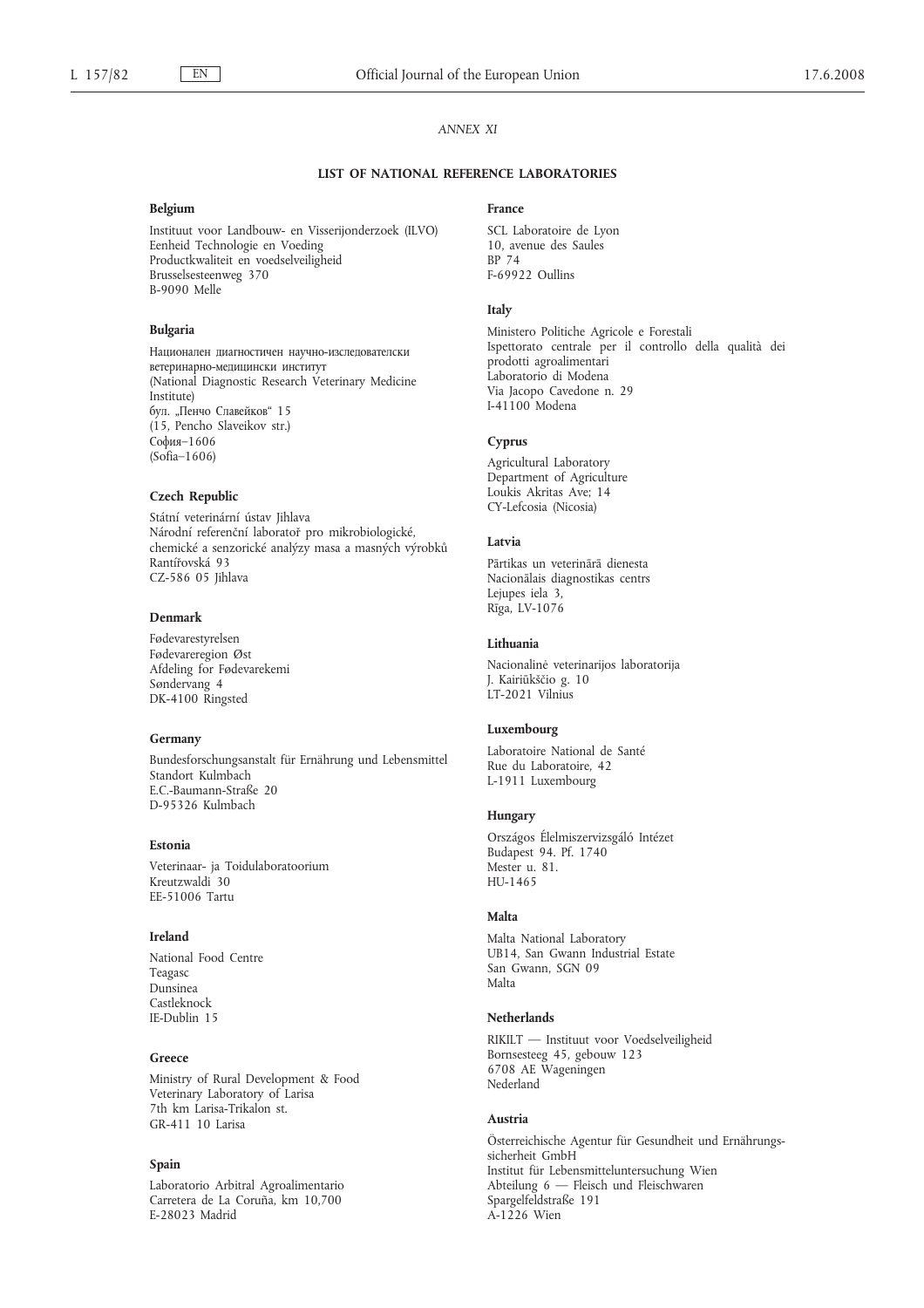## **Poland**

Centralne Laboratorium Głównego Inspektoratu Jakości Handlowej Artykułów Rolno-Spożywczych ul. Reymonta 11/13 60-791 Poznań Polska

## **Portugal**

Autoridade de Segurança Alimentar e Económica — ASAE Laboratório Central da Qualidade Alimentar — LCQA Av. Conde Valbom, 98 P-1050-070 Lisboa

#### **Romania**

Institutul de Igienă și Sănătate Publică Veterinară Str. Câmpul Moșilor, nr. 5, Sector 2 București

#### **Slovenia**

Univerza v Ljubljani Veterinarska fakulteta Nacionalni veterinarski inštitut Gerbičeva 60 SI-1115 Ljubljana

### **Slovakia**

Štátny veterinárny a potravinový ústav Botanická 15 842 52 Bratislava Slovenská republika

## **Finland**

Elintarviketurvallisuusvirasto Evira Mustialankatu 3 FI-00710 Helsinki

## **Sweden**

Livsmedelsverket Box 622 S-75126 Uppsala

#### **United Kingdom**

Laboratory of the Government Chemist Queens Road Teddington TW11 0LY United Kingdom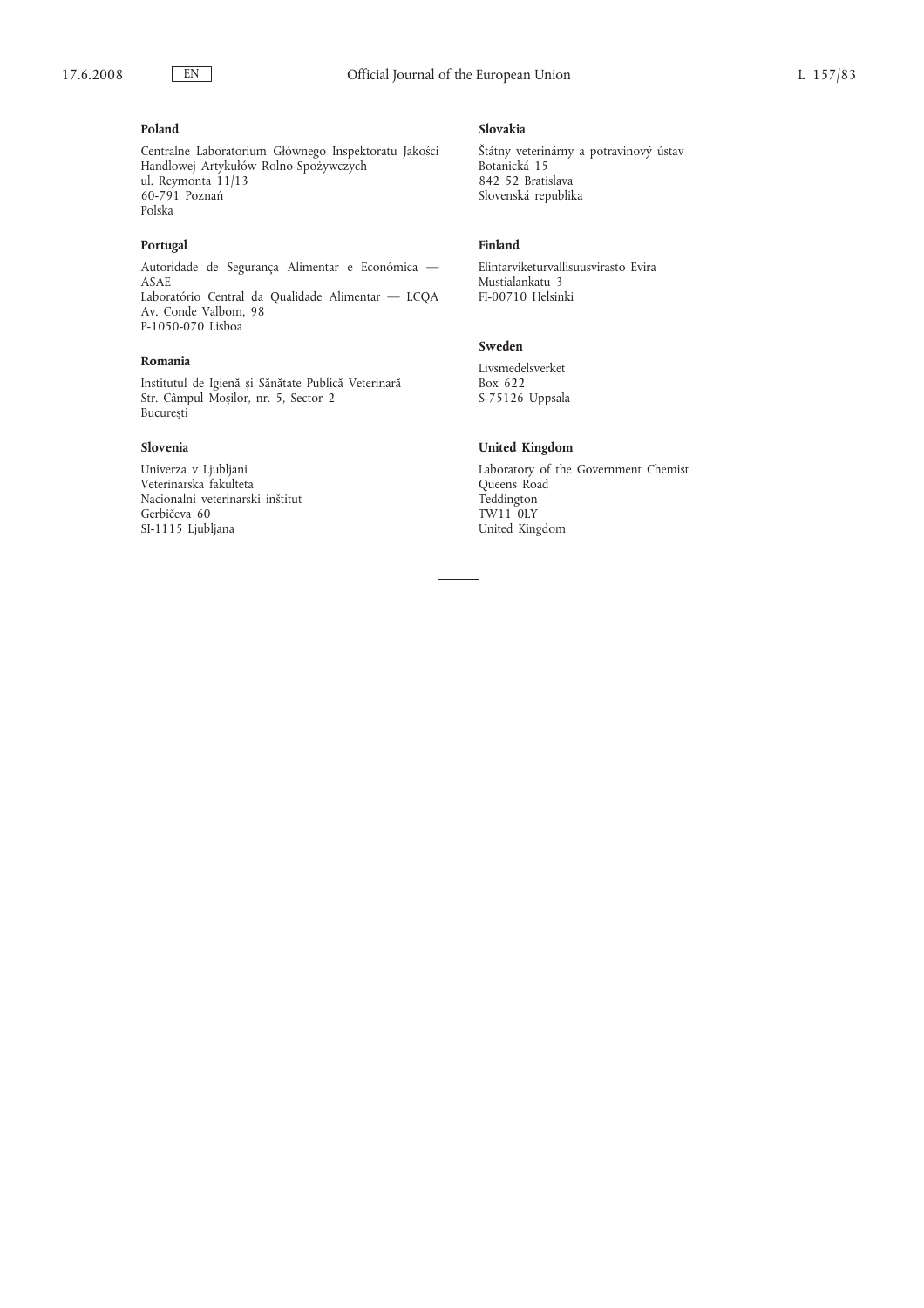## *ANNEX XII*

#### **Tasks and organisational structure of the board of experts in monitoring water content in poultrymeat**

The board of experts referred to in Article 19 is responsible for the following tasks:

- (a) supplying information on analytical methods and comparative testing regarding the water content of poultrymeat to the national reference laboratories;
- (b) coordinating the application by the national reference laboratories of the methods referred to in (a), by organising comparative testing, and proficiency testing in particular;
- (c) supporting the national reference laboratories in proficiency testing by providing scientific support for statistical data evaluation and reporting;
- (d) coordinating the development of new analytical methods and informing the national reference laboratories of progress made in this area;
- (e) providing scientific and technical assistance to the Commission, especially in cases where the results of analyses are contested between Member States.

The board of experts referred to in Article 19 shall be organised as follows:

The board of experts in monitoring water content in poultrymeat shall consist of representatives of the Directorate-General Joint Research Centre (JRC) — Institute for Reference Materials and Measurements (IRMM), of the Directorate-General for Agriculture and Rural Development and of three national reference laboratories. The representative of IRMM shall act as the chairperson of the board and shall appoint the national reference laboratories on a rotational basis. The Member State authority responsible for the national reference laboratory selected shall subsequently appoint individual experts in monitoring water content in food to serve on the board. Through annual rotation, one participating national reference laboratory shall be replaced at a time, so as to ensure a degree of continuity on the board. Expenses incurred by the Member States' experts and/or the national reference laboratories in the exercise of their functions under this Section of this Annex shall be borne by the respective Member States.

#### **Tasks of national reference laboratories**

The national reference laboratories listed in Annex XI are responsible for the following tasks:

- (a) coordinating the activities of the national laboratories responsible for analyses of water content in poultrymeat;
- (b) assisting the competent authority in the Member State in organising the system for monitoring water content in poultrymeat;
- (c) participating in comparative testing (proficiency testing) between the various national laboratories referred to in (a);
- (d) ensuring that the information supplied by the board of experts is disseminated to the competent authority in the relevant Member State and to the national laboratories referred to in (a);
- (e) collaborating with the board of experts and, if appointed to join the board of experts, preparing the necessary test samples, including homogeneity testing, and arranging appropriate shipping.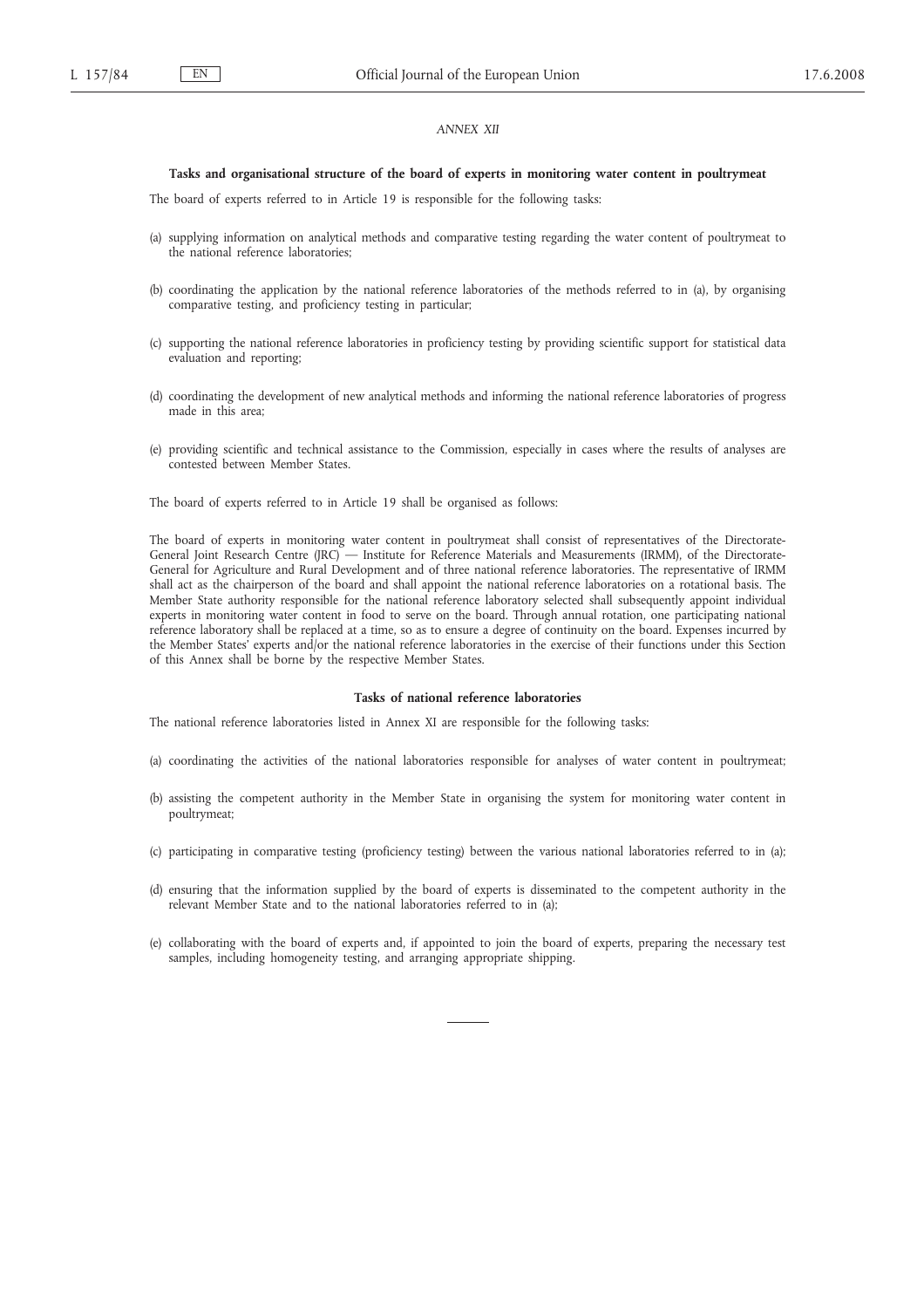# *ANNEX XIII*

## **Correlation table**

| Regulation (EEC) No 1906/90      | Regulation (EEC) No 1538/91                                | This Regulation                                            |
|----------------------------------|------------------------------------------------------------|------------------------------------------------------------|
|                                  | Article 1                                                  | Article 1                                                  |
|                                  | Article 1a, introductory phrase                            | Article 2, introductory phrase                             |
| Article $2(2)$ , $(3)$ and $(4)$ |                                                            | Article $2(a)$ , (b) and (c)                               |
| Article 2(8)                     |                                                            | Article 2(d)                                               |
|                                  | Article 1a, first and second indents                       | Article 2(e) and (f)                                       |
|                                  | Article 2                                                  | Article $3(1)$ to $(4)$                                    |
| Article 4                        |                                                            | Article 3(5)                                               |
|                                  | Article 3                                                  | Article 4                                                  |
|                                  | Article 4                                                  | Article $5(1)$                                             |
| Article $5(1)$ to $(4)$          |                                                            | Article $5(2)$ to $(5)$                                    |
| Article 6                        |                                                            | Article 5(6)                                               |
|                                  | Article 5                                                  | Article 6                                                  |
|                                  | Article 6(1), introductory phrase                          | Article 7(1), introductory phrase                          |
|                                  | Article 6(1), first to sixth indents                       | Article $7(1)$ , points (a) to (f)                         |
|                                  | Article 6(2), introductory phrase                          | Article 7(2), introductory phrase                          |
|                                  | Article 6(2), first to fourth indents                      | Article $7(2)$ , points (a) to (d)                         |
|                                  | Article $7(1)$                                             | Article $8(1)$                                             |
|                                  | Article $7(3)$                                             | Article $8(2)$                                             |
|                                  | Article 7(4)                                               | Article 8(3)                                               |
|                                  | Article 7(5)                                               | Article 8(4)                                               |
|                                  | Article 7(6)                                               | Article $8(5)$                                             |
|                                  | Article 8(1)                                               | Article $9(1)$                                             |
|                                  | Article $8(2)$                                             | Article $9(2)$                                             |
|                                  | Article 8(3), introductory phrase                          | Article 9(3), introductory phrase                          |
|                                  | Article 8(3), first indent                                 | Article 9(3), point (a)                                    |
|                                  | Article 8(3), second indent                                | Article $9(3)$ , point (b)                                 |
|                                  | Article 8(4), first subparagraph, intro-<br>ductory phrase | Article 9(4), first subparagraph, intro-<br>ductory phrase |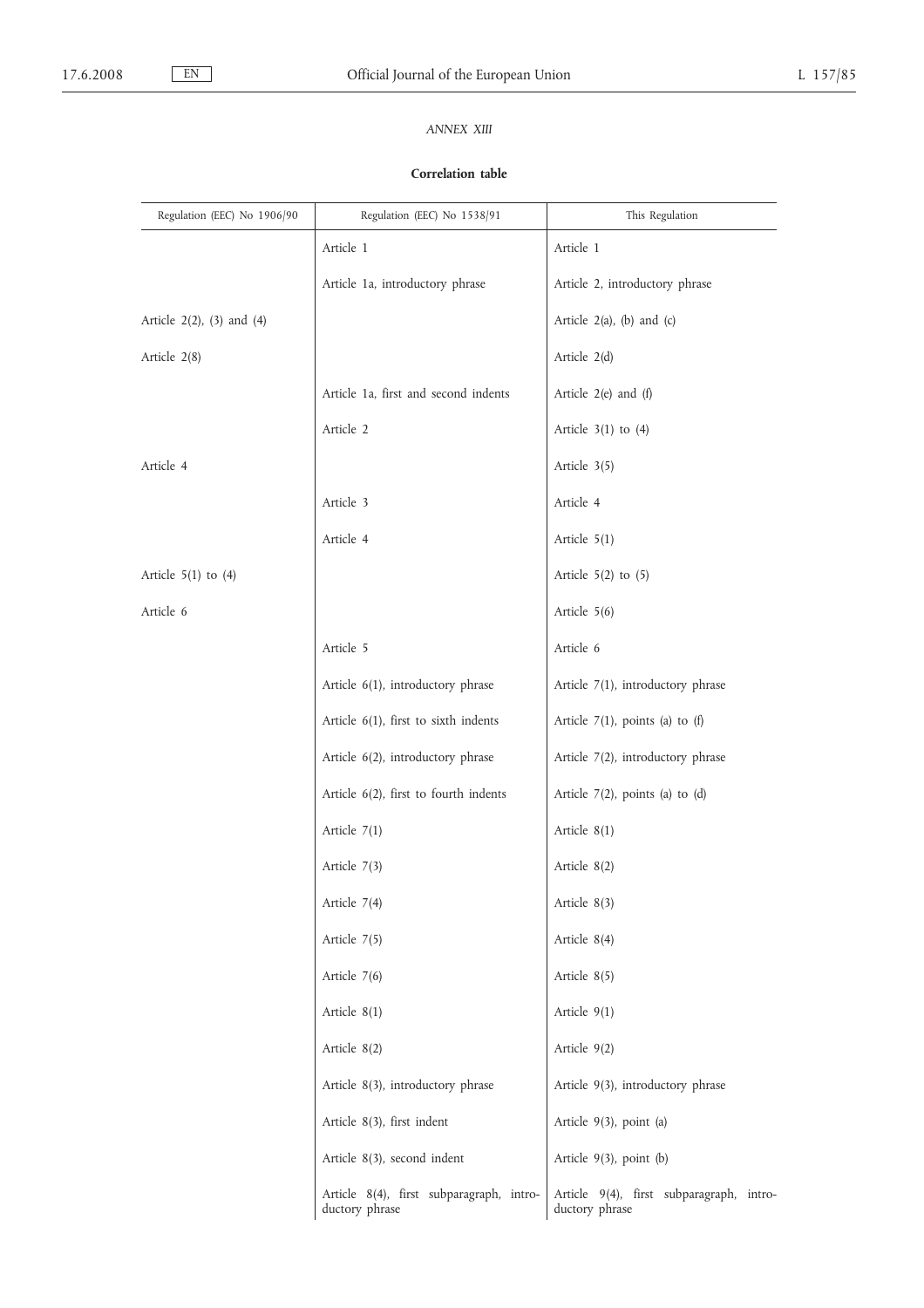| Regulation (EEC) No 1906/90 | Regulation (EEC) No 1538/91                                  | This Regulation                                          |
|-----------------------------|--------------------------------------------------------------|----------------------------------------------------------|
|                             | Article 8(4), first subparagraph, first to<br>third indents  | Article 9(4), first subparagraph, points (a)<br>to $(c)$ |
|                             | Article 8(4), second subparagraph                            | Article 9(4), second subparagraph                        |
|                             | Article $8(5)$ to $(12)$                                     | Article $9(5)$ to $(12)$                                 |
|                             | Article 8(13), first subparagraph                            |                                                          |
|                             | Article 8(13), second subparagraph                           | Article $9(13)$                                          |
|                             | Article 9                                                    | Article 10                                               |
|                             | Article 10                                                   | Article 11                                               |
|                             | Article 11(1), introductory phrase                           | Article 12(1), introductory phrase                       |
|                             | Article $11(1)$ , first to fourth indents                    | Article $12(1)$ , points (a) to (d)                      |
|                             | Article $11(2)$                                              | Article 12(2)                                            |
|                             | Article 11(2a)                                               | Article $12(3)$                                          |
|                             | Article 11(2b)                                               | Article 12(4)                                            |
|                             | Article 11(3), introductory phrase                           | Article 12(5), introductory phrase                       |
|                             | Article 11(3), first to fourth indents                       | Article $12(5)$ , points (a) to (d)                      |
|                             | Article 11(4)                                                | Article 12(6)                                            |
|                             | Article 12                                                   | Article 13                                               |
|                             | Article 13                                                   | Article 14                                               |
|                             | Article $14a(1)$ and $(2)$                                   | Article 15                                               |
|                             | Article $14a(3)$ to $(5)$                                    | Article $16(1)$ to $(3)$                                 |
|                             | Article 14a(5a)                                              | Article $16(4)$                                          |
|                             | Article 14a(6)                                               | Article $16(5)$                                          |
|                             | Article 14a(7), first subparagraph, intro-<br>ductory phrase | Article 16(6), first subparagraph                        |
|                             | Article 14a(7), first subparagraph, indents                  | Annex X                                                  |
|                             | Article 14a(7), second and third subpara-<br>graphs          | Article 16(6), second and third subpara-<br>graphs       |
|                             | Article $14a(8)$ to $(12)$                                   | Article $17(1)$ to $(5)$                                 |
|                             | Article 14a(12a)                                             | Article 18(1)                                            |
|                             | Article 14a(13)                                              | Article 18(2)                                            |
|                             | Article 14a(14)                                              | Article 19                                               |
|                             | Article 14b(1)                                               | Article 20(1)                                            |